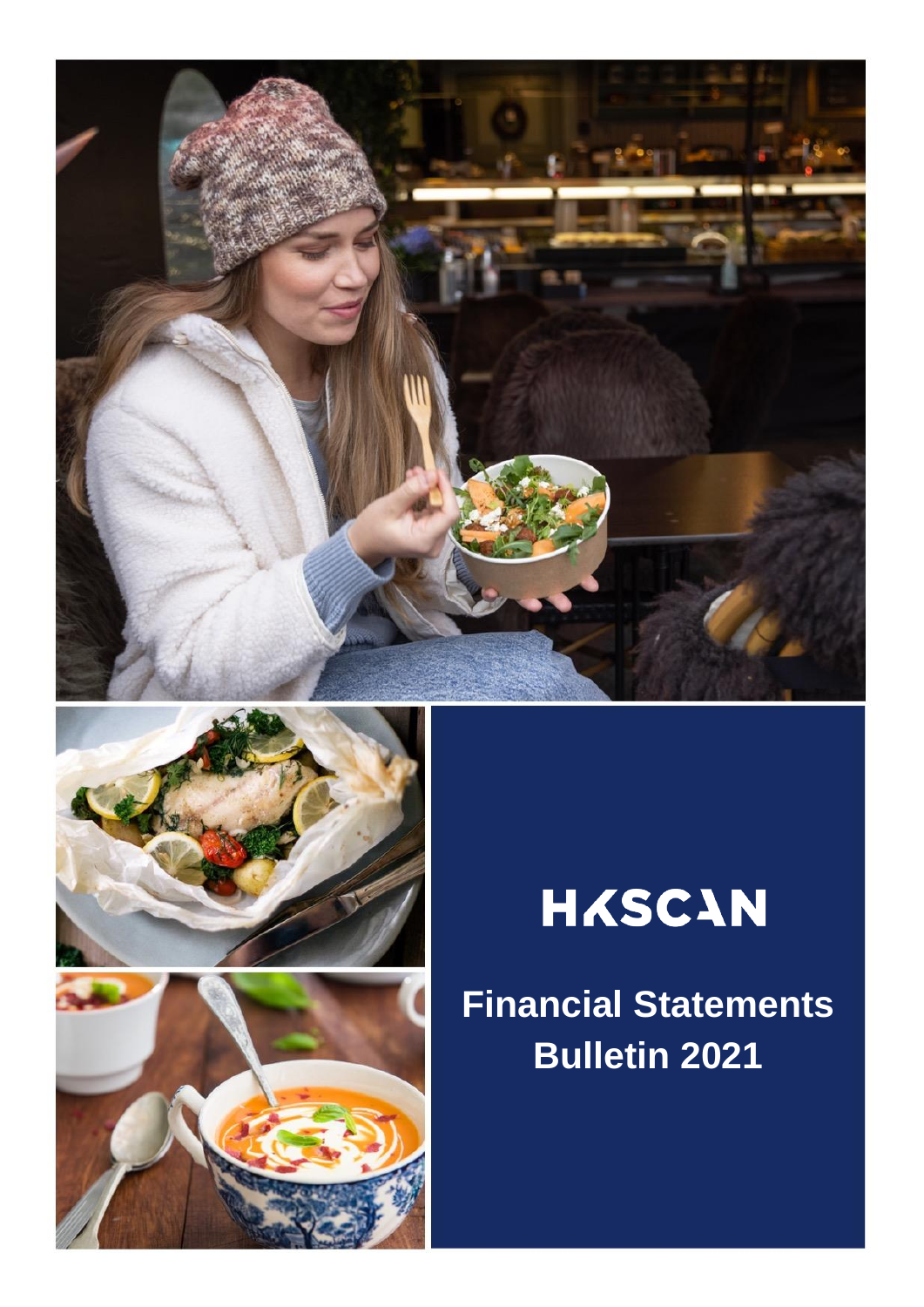### **HKScan's Financial Statements Bulletin 1 January – 31 December 2021**

### **HKScan's 2021 performance twofold, with continued profit improvement in Finland and Sweden**

### **October-December 2021**

- HKScan's net sales increased by 4.0 per cent to EUR 491.6 (472.9) million. Food service sales clearly increased as Covid-19 restrictions were removed. Sales clearly increased in product categories with higher added value, such as meals and meal components.
- The Group EBIT totalled EUR 7.6 (17.5) million.
- The Group comparable EBIT totalled EUR 7.3 (12.1) million.
- In Finland, comparable EBIT totalled EUR 5.2 (10.4) million. It was clearly weakened by the rapid and significant increase in energy and other commodity prices. It was not possible to pass on cost increases to sales prices in the middle of the contract period.
- Sweden continued to improve its comparable EBIT to EUR 8.7 (7.2) million.
- In the Baltics, comparable EBIT was EUR -4.5 (0.3) million. It was clearly weakened by price pressure due to the overproduction of pork in Europe and significant increases in feed and energy prices.
- In Denmark, comparable EBIT strengthened to EUR 1.0 (-0.7) million. The strategic shift to more profitable product categories progressed as planned and supported sales increase.
- Exceptionally high price increases in energy and other production inputs drove up costs in all HKScan's home markets.
- Cash flow from operating activities was EUR 42.1 (40.5) million.

### **January-December 2021**

- HKScan's net sales totalled EUR 1,815.3 (1,781.0) million. In comparable exchange rates, net sales remained at the comparison year level. Sales clearly increased in the strategically important products with higher added value, such as meals and meal components. Growth also continued in retail sales of own branded products. Food service sales increased as pandemic restrictions were gradually removed.
- The Group EBIT totalled EUR 17.9 (21.3) million.
- The Group comparable EBIT was EUR 14.5 (17.0) million.
- In Finland, comparable EBIT improved by EUR 2.5 million to EUR 8.5 (6.0) million.
- In Sweden, comparable EBIT improved by EUR 3.9 million to EUR 22.9 (19.0) million.
- In the Baltics, a significant rise in feed and energy prices and price pressure from oversupply of pork in Europe accounted for the largest negative deviation of the profit development of the entire Group. In the Baltics, comparable EBIT was EUR -5.1 (4.0) million.
- In Denmark, a strategic shift in sales focus to poultry products with higher added value clearly reduced the negative impact of avian flu on EBIT. In Denmark, comparable EBIT was EUR 0.0 (1.1) million.
- Cash flow from operating activities was EUR 54.6 (63.7) million. The change was due to a weaker profit than in the comparison year and volatility in working capital.
- Interest-bearing net debt was EUR 314.5 (299.6) million and net gearing 95.2 (91.0) per cent.
- The Board of Directors proposes to the Annual General Meeting that the company pays a dividend of EUR 0.04 per share for 2021.

*The figures in parentheses refer to the same period in the previous year, unless otherwise mentioned. The figures are unaudited.*

### **Outlook for 2022**

HKScan estimates that the Group's comparable EBIT in 2022 will improve compared to 2021. Early 2022 comparable EBIT is expected to be weaker than the comparison period due to inflation, which strongly affects the company's profit development, and significant imbalances in the international meat and grain market. The full-year profit development will be significantly affected by the development of the international meat and grain market.

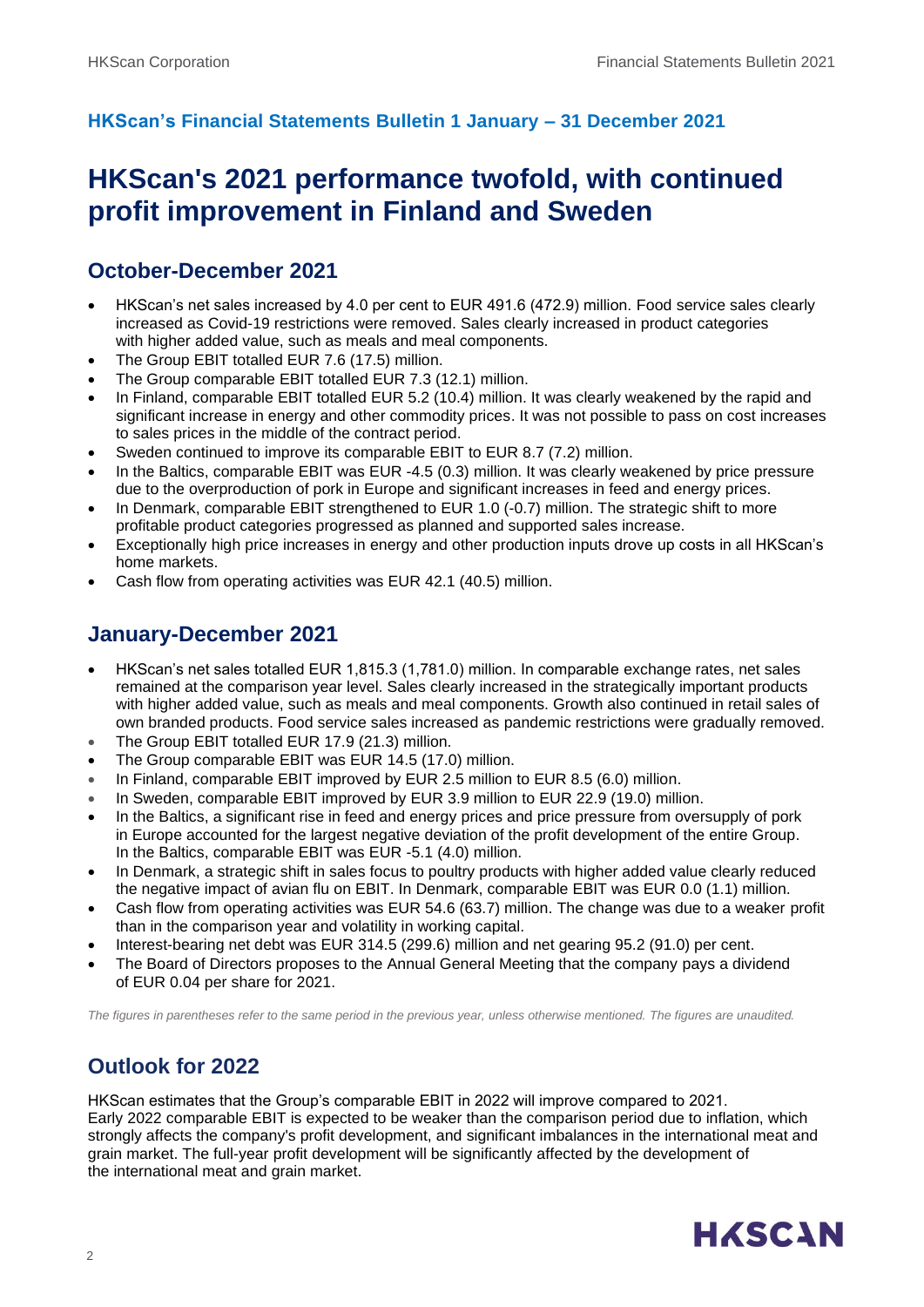### **Key figures, net sales**

| (EUR million)  | 10-12/2021 | 10-12/2020 | 1-12/2021 | 1-12/2020 |
|----------------|------------|------------|-----------|-----------|
| Net sales      | 491.6      | 472.9      | 1815.3    | 1 781.0   |
| Finland        | 209.7      | 208.9      | 772.3     | 772.4     |
| Sweden         | 196.7      | 184.6      | 700.4     | 662.1     |
| <b>Baltics</b> | 44.1       | 43.0       | 170.0     | 175.0     |
| Denmark        | 41.0       | 36.4       | 172.7     | 171.5     |

### **Key figures, EBIT**

| (EUR million)            | 10-12/2021 | 10-12/2020 | 1-12/2021 | 1-12/2020 |
|--------------------------|------------|------------|-----------|-----------|
| <b>EBIT</b>              | 7.6        | 17.5       | 17.9      | 21.3      |
| - % of net sales         | 1.5        | 3.7        | 1.0       | 1.2       |
| Comparable EBIT          | 7.3        | 12.1       | 14.5      | 17.0      |
| - % of net sales         | 1.5        | 2.6        | 0.8       | 1.0       |
| Comparable EBIT, Finland | 5.2        | 10.4       | 8.5       | 6.0       |
| - % of net sales         | 2.5        | 5.0        | 1.1       | 0.8       |
| Comparable EBIT, Sweden  | 8.7        | 7.2        | 22.9      | 19.0      |
| - % of net sales         | 4.4        | 3.9        | 3.3       | 2.9       |
| Comparable EBIT, Baltics | $-4.5$     | 0.3        | $-5.1$    | 4.0       |
| - % of net sales         | $-10.1$    | 0.6        | $-3.0$    | 2.3       |
| Comparable EBIT, Denmark | 1.0        | $-0.7$     | 0.0       | 1.1       |
| - % of net sales         | 2.4        | $-1.8$     | 0.0       | 0.6       |

### **Key figures, other**

| (EUR million)                                        | 10-12/2021 | 10-12/2020 | 1-12/2021 | 1-12/2020 |
|------------------------------------------------------|------------|------------|-----------|-----------|
| <b>EBITDA</b>                                        | 23.6       | 25.0       | 78.1      | 78.1      |
| Profit before taxes                                  | 5.1        | 15.2       | 6.6       | 12.3      |
| - % of net sales                                     | 1.0        | 3.2        | 0.4       | 0.7       |
| Profit for the period                                | 0.8        | 11.2       | $-1.2$    | 4.8       |
| - % of net sales                                     | 0.2        | 2.4        | $-0.1$    | 0.3       |
| EPS, EUR                                             | $-0.01$    | 0.09       | $-0.06$   | $-0.01$   |
| Comparable EPS, EUR                                  | $-0.01$    | 0.04       | $-0.10$   | $-0.05$   |
| Cash flow from operating activities                  | 42.1       | 40.5       | 54.6      | 63.7      |
| Cash flow after investing activities                 | 21.2       | 26.5       | $81.2*$   | $-21.4*$  |
| Return on capital employed (ROCE) before taxes,<br>% |            |            | 3.6       | 3.9       |
| Interest-bearing net debt                            |            |            | 314.5     | 299.6     |
| Net gearing, %                                       |            |            | 95.2      | 91.0      |

\* 1-12/2020 includes the investment to the plot of the Vantaa unit EUR 37.7 million.

1-12/2021 includes the sale of Vantaa property (land and buildings) with EUR 76.1 million.

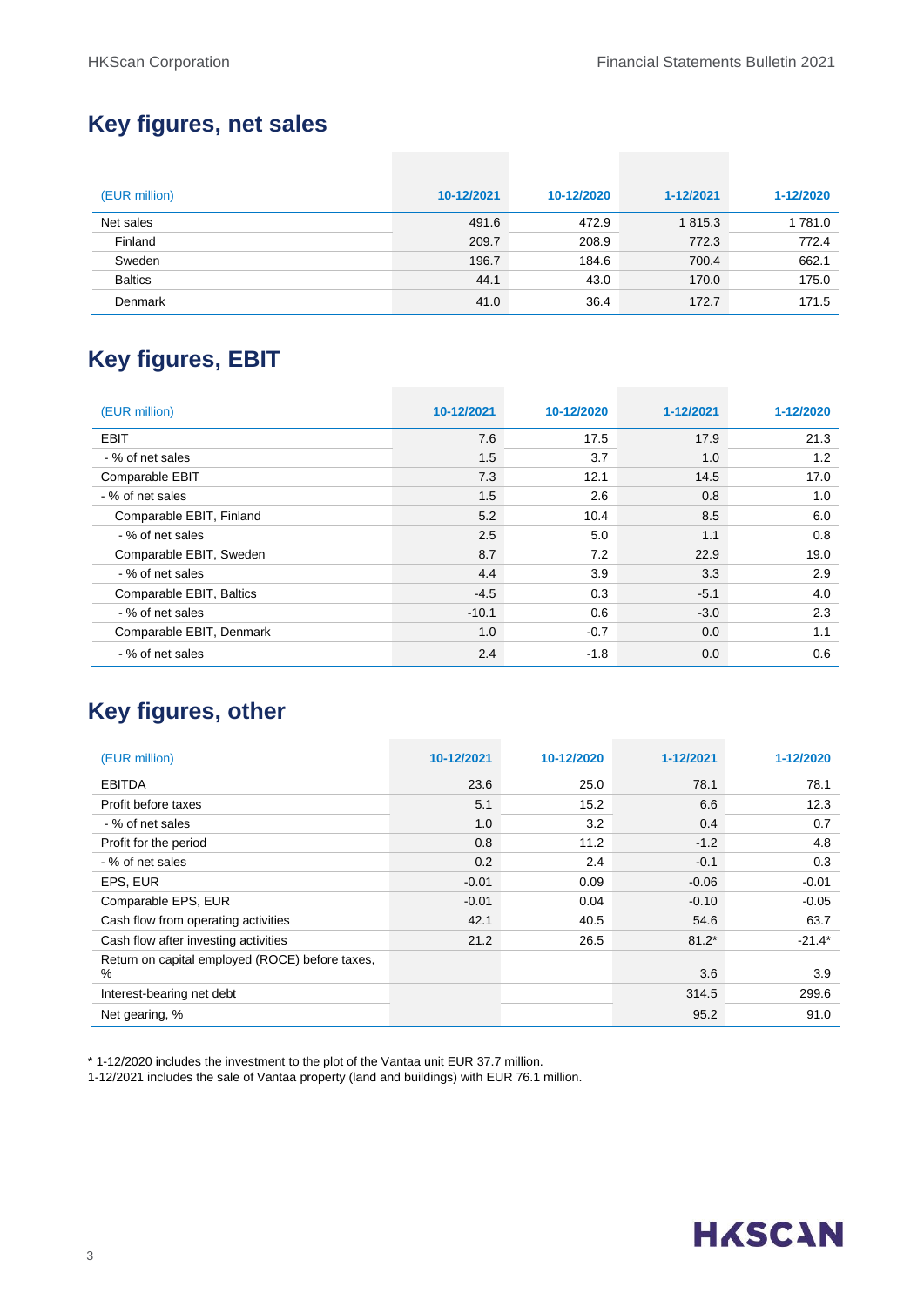### **HKScan's CEO Tero Hemmilä**

HKScan's three-year Turnaround programme was completed at the end of 2021. During the Turnaround, we improved the company's comparable EBIT cumulatively by some EUR 61 million. I see our profit improvement as a good achievement, taking into account the very exceptional and unexpected changes in our operating environment.

It is clear that our profit improvement is not yet sufficient. As communicated earlier, the Turnaround will be followed by a phase of further strengthening of the company's financial base before the comprehensive implementation of the strategy. Therefore, in 2022, our focus will remain firmly on improving the competitiveness and profitability of our core business. The highly exceptional operating environment will continue to challenge us also in 2022, with high prices in feed, energy and other production inputs. This requires us to take decisive action on sales pricing and other commercial measures to increase net sales and strengthen profitability. Equally important for strengthening profitability is a significant improvement in cost efficiency and productivity in our industrial operations.

#### **Net sales stable, performance twofold in 2021**

In 2021, HKScan's net sales were stable, but increased by four per cent in the last quarter of the year. Food service sales recovered clearly. Food service sales for the full year were up by more than six percent and for the last quarter by almost 10 percent from the comparison period. In 2021, we did well in retail with our own branded products. Our sales strengthened especially in processed meat products, meal components and meals, which has decreased our need for more cyclical and less profitable exports.

The Group's 2021 comparable EBIT was below the comparison year in a very exceptional market environment. Covid-19 pandemic, strong cost inflation, avian flu, low market prices caused by pork overproduction in Europe and record-high feed and energy prices generated significant instability in the business. HKScan's main market areas Sweden and Finland improved their EBIT while EBIT in Denmark and the Baltics weakened. In 2021, HKScan's EBIT was EUR 17.9 million and EUR 21.3 million in the comparison year. Comparable EBIT was EUR 14.5 million and EUR 17.0 million in the comparison year.

The full-year profit development was twofold and the reasons for this are clear. HKScan's key home markets Finland and Sweden continued their profit improvement. I am particularly pleased with the good development of our Swedish business. Sweden has been able to improve its comparable EBIT for 15 consecutive quarters in relation to comparison periods. In Finland, the comparable EBIT weakened, but retail sales for meals and meal components showed good development. Although the profit development in Denmark was down on the comparison period, I am satisfied with the comparable EBIT achieved, taking the market environment into account, and in particular with the last quarter of the year. In the Baltics, the full-year profit development was weak and accounted for the majority of the Group's profit deviation against our target. Exceptionally low pork prices and historically high grain prices significantly undermined the performance of our Baltic business in an operating model based on extensive vertical integration.

The good profit development in Finland and Sweden was driven by an increase in the added value of products and growth in sales of branded products. This development is also in line with our strategy of creating added value. We have been able to build differentiating added value with our Scan brand and by developing our product portfolio. The good development in Sweden has also been supported by a clear increase in the productivity of our production processes. In Finland, the poultry business continued to improve its results, although moderately. The Rauma production unit's operational development progressed as planned, but commercial success in poultry products left room for improvement. Strong sales growth was seen in our partner and associate company Mäkitalon Maistuvat's ready-to-eat salads.

In Denmark, the avian flu situation affecting the whole industry and resulting restrictions on exports outside the EU had a clear negative impact on our EBIT. Our strategy to strengthen our position with Danish fresh and ready-to-eat poultry products both in Denmark and Sweden has progressed well, which has contributed to strengthening our EBIT in Denmark and reducing our dependence on frozen exports outside the EU.

In the Baltics, the exceptional market situation continues to challenge our long local value chain. The overproduction of pork in Europe has strongly decreased market prices, also lowering the value of biological assets tied up in our business. At the same time, the rapid and significant rise in feed and energy prices has been very exceptional. The meat and grain market will recover once the supply and demand balance stabilises, which will also strengthen our Baltic profit.

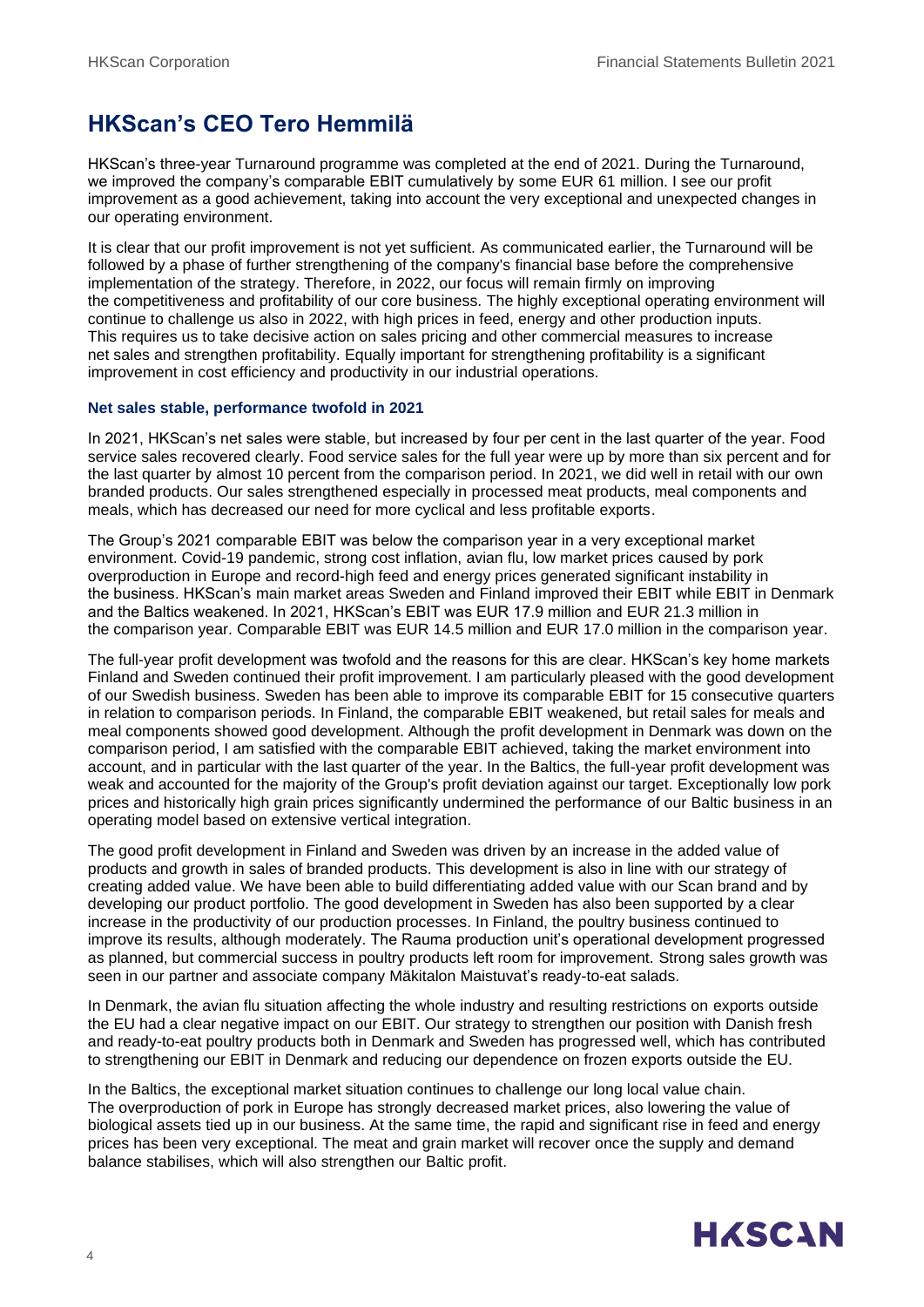#### **On a journey into a versatile food company**

HKScan needs a stronger balance sheet to implement a more comprehensive food company transformation as we build new food businesses alongside our existing core businesses. Strengthening the company's EBIT plays a key role in this. In addition, we are constantly assessing the role of our existing businesses as part of the Group and its strategy. These are key elements in enabling a clearer and more impactful food company transformation.

In Sweden, we signed a cooperation agreement in November 2021 with Scandinavian Aquasystems Ab, the owner of the Gårdsfisk farming concept. The aim of the partnership is to scale up fish farming based on more environmentally friendly recirculating water system on farms and to participate in the growing market for fish proteins. HKScan collaborates as both commercial and production partner in Sweden.

In Sweden, we launched cooperation in ready-to-eat meals with Maten é klar meal concept. Our highly valued, strong Scan brand is also taking new steps and will expand into new product categories, such as plant-based products, early this year.

In Finland, we have a strong position in processed meat products, meal components and poultry products. We aim to grow further in poultry products, meals and snacks. Together with our strong offering and subsidiaries – Kivikylän, Tamminen and Boltsi – our strategic target is to be increasingly consumer-engaging and a more appealing retail partner. Cooperation with our associate company, Mäkitalon Maistuvat ready-toeat salads, will strengthen.

At the end of 2021, restaurant-level fresh meals were launched for retail service counters in Finland with the Vietävä concept. The investment in the production of snack products decided last summer is progressing as planned and new products will be available in the autumn 2022. The investment will enable our growth in the profitable snack market in Finland.

We will continue to implement our strategy to strengthen our market position in Denmark and Sweden with fresh and ready-to-eat poultry products as well as processed products.

In the Baltics, our business capability has not weakened, even though we have not been able to secure our results and adapt in a very exceptional market situation. The profitability of our Baltic poultry business and processed meat products is at a better level than in other product categories and our market position is strong, especially in poultry.

We determinedly continue the implementation of our Zero Carbon programme with the target of a carbonneutral food chain by the end of 2040. In addition to developing our own production, we are focusing on the climate issues in primary production. We will continue to scale up good practices to reduce emissions and increase carbon sinks together with contract farmers and partners.

#### **Challenges in the value chain of meat business continuing**

The value chain of HKScan's meat business is facing fundamental questions. The weak financial situation of meat farms is a result of the surplus in the European pork market, the sharp rise in feed and other production input prices and scarce grain harvests on farms. Increased prices for feeds and other production inputs, both on farms and in HKScan's own operations, has widely increased costs.

We have already increased producer prices to secure the profitability of meat production and availability of meat raw material. Prices will continue to rise in the markets where the profitability of farms is particularly weak. Clear pressure for higher consumer prices for meat products will continue.

Our focus is firmly on 2022. This year, we will develop HKScan's business comprehensively and focus on improving profitability. Our strategic target is to grow into a versatile food company creating strong shareholder value.

## **HASCAN**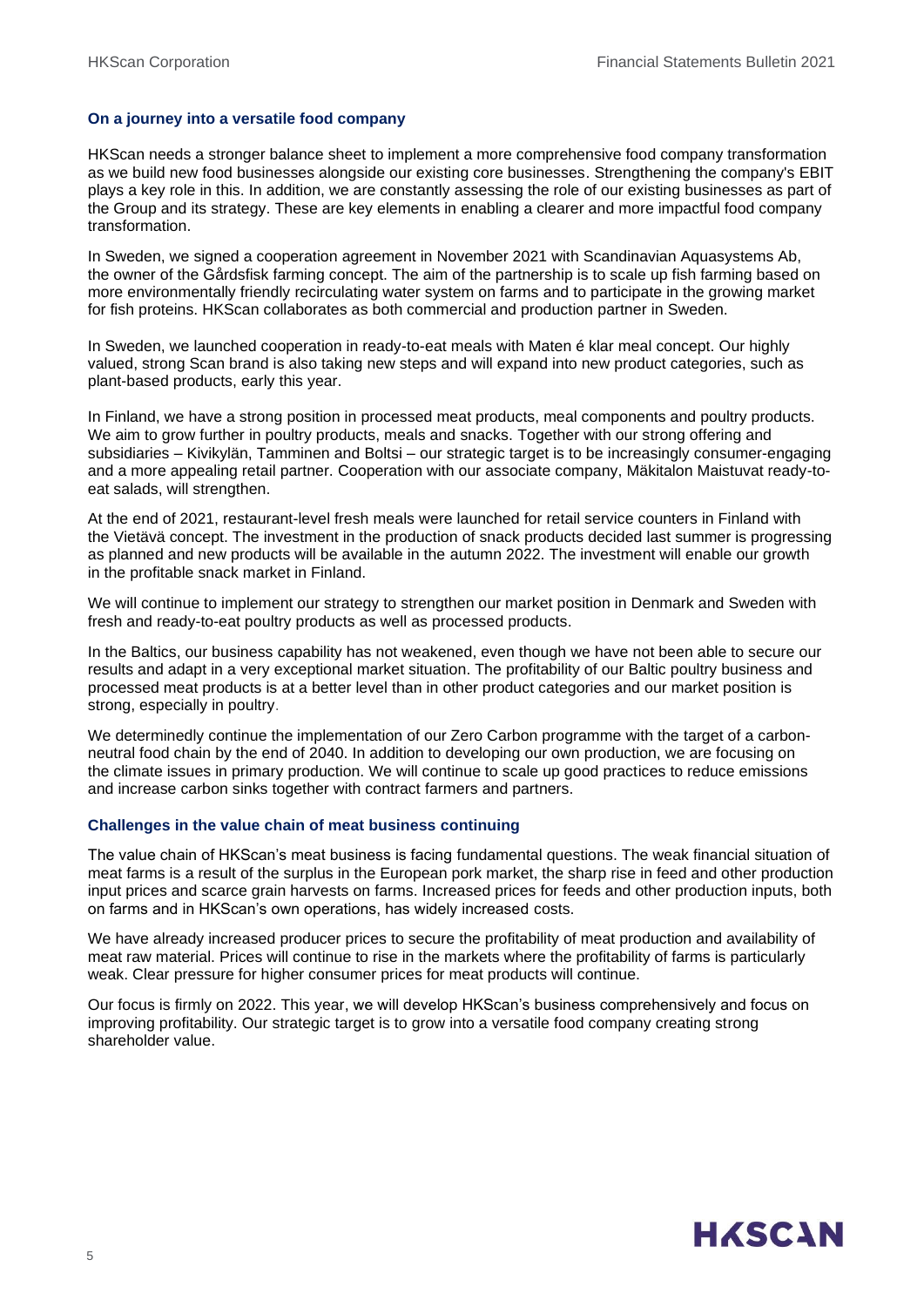### **Strategy**

HKScan's three-year Turnaround programme ended at the end of 2021. During the programme, the company has risen from a deep financial crisis to a position where its financial base is significantly more stable. The Group's comparable EBIT improved cumulatively by some EUR 61 million during the Turnaround. However, the profit improvement achieved is not sufficient and Turnaround will therefore be followed by a phase in which the company's financial base will be further strengthened by focusing on improving the profitability of the core businesses before a more comprehensive implementation of the strategy.

In line with its strategy, HKScan is growing into a versatile food company. Implementing the strategy requires both new expertise and financial flexibility. It is therefore essential for the company to broaden the competences and continue to systematically develop its activities. Strong customer relationships and commercial renewal, as well as improved productivity and cost efficiency in the core business based on pork and beef products, processed meat products, meal components, meals and poultry products, will create the financial and operational basis for business expansion and diversification. It is also crucial to strengthen the consumer engagement through our well-known brands. Strengthening the consumer-oriented approach is central as understanding and responding to changes in consumer behaviour and customer interface are at the core of the company's strategy.

At the same time, HKScan is looking for new growth and actively pursuing new business opportunities within its financial resources, in line with the company's strategic target to grow into a versatile food company. On its transformation journey, the company wants to maintain its current strengths. New growth and profitability will be built systematically taking localness into account. The partnership strategy plays a significant role in this. Through partnerships, HKScan expands quickly and flexibly to new business areas. The aim is to scale up new businesses by taking advantage of the company's broad commercial and production platform. Examples of long-standing partnerships include Kivikylän and Tamminen and more recently Hes-Pro, Boltsi and Mäkitalon Maistuvat in Finland, and Gårdsfisk and Maten é klar in Sweden.

To achieve a significant food company transformation, HKScan will need a stronger balance sheet as it builds new food businesses and ways to face market changes alongside its current business strongly based on poultry, pork and beef products. To increase financial flexibility, the position of each business within the Group is continuously assessed. The completed Turnaround period will be followed by a phase in which the company's balance sheet will be actively strengthened through various means to enable a more effective food company transformation.

Advanced corporate responsibility work is as an increasingly solid basis for HKScan's business. It is the new normal in the operating environment, and its role in leading the profit and balance sheet is increasingly important. Ability to operate within the carrying capacity of the environment and nature and to build a strong social foundation for the company's operations, enables HKScan to perform well and create responsible prosperity in its home markets. HKScan continues its goal-oriented climate work through the Zero Carbon programme aiming at a carbon-neutral food chain by the end of 2040. In addition to its own production, the company will focus on climate issues in primary production and scalable ways to reduce emissions and increase carbon sinks together with the contract farmers and partners.

The key drivers of value creation in HKScan's business are growth in the core business by increasing the added value of products and strengthening the value creation capabilities of the company's own brands. In addition, the aim is to grow in meals, snacks, new food businesses and by taking advantage of new raw material bases. Strengthening in growing and in new sales channels is central. Food service channel has long been growing and evolving, which is further reinforced by the Covid-19 pandemic. This offers HKScan interesting opportunities to build new business models. Increasing productivity in all business processes is an important driver of value creation. Building responsibility as a value-creating basis for business plays a key role in creating differentiating value in the market.

## **HASCAN**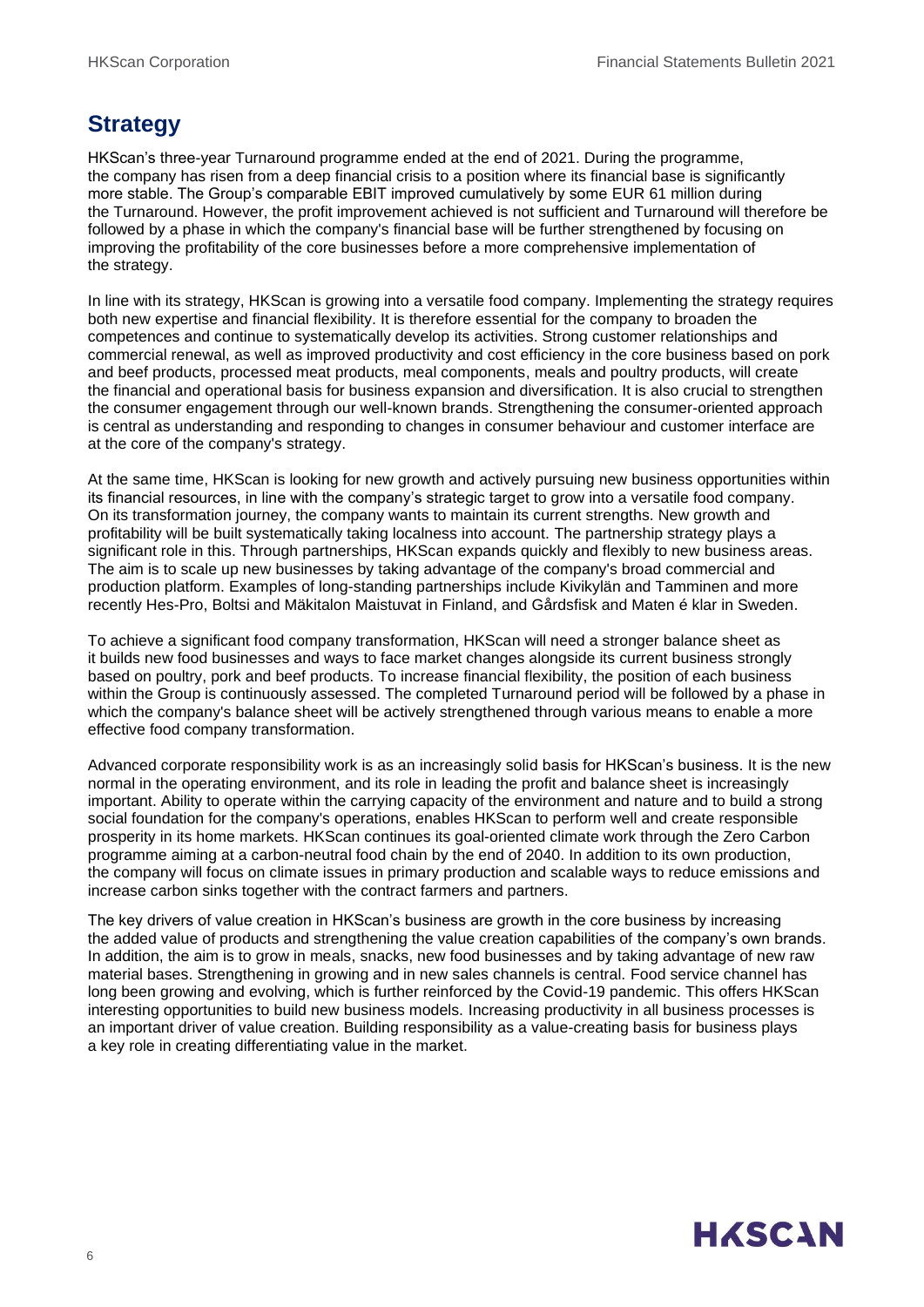### **Key events in 2021**

#### HKScan started cooperation with Gårdsfisk in Sweden

HKScan and Scandinavian Aquasystems AB signed a cooperation agreement for the sale of fish products under the Gårdsfisk brand and the production of meal components made from fish in Sweden. At the same time, HKScan became a minority shareholder with a stake of slightly more than 10 per cent. Sales of Gårdsfisk fish products transferred to HKScan's Swedish organisation at the beginning of 2022.

The Gårdsfisk brand produces fish responsibly, in close cooperation with Swedish farms. HKScan's own network of contract farmers in Sweden provides a good basis for scaling up the concept.

#### HKScan invested in the restaurant-level fresh meals in Finland

In the autumn 2021, a modern restaurant-level kitchen was completed in HKScan's Vantaa unit where chefs prepare premium-level fresh meals. Sales of fresh meals under the Vietävä concept, developed by chef Kape Aihinen, will reach full speed in Finland in early 2022.

#### New logistics centre in the Baltics started operations

The first orders from HKScan's new logistics centre near Tallinn, Estonia, were delivered to customers in September 2021. Serving the entire Baltic market, the logistics centre enables faster and more flexible customer service.

#### Denmark raising added value in line with the strategy

In Denmark, HKScan's strong focus on adding value in poultry products resulted in a clear retail sales increase in 2021. HKScan has successfully shifted sales from low-margin frozen export products to fresh and ready-to-eat poultry products. A strategic shift in sales focus towards products with higher added value has partly reduced the negative effects of avian flu on Danish unit's business profitability.

#### HKScan acquired a minority share in Mäkitalon Maistuvat Oy and strengthened in plant-based meals

In June 2021, HKScan acquired 24.9 per cent of Mäkitalon Maistuvat Oy. The collaboration between HKScan and Mäkitalon Maistuvat started in April 2021 with a sales and distribution partnership. Sales of ready-to-eat salads sold under the Mäkitalon Farmi brand have grown rapidly.

#### HKScan invested in snacks in Finland

In the summer 2021, HKScan decided to invest in new manufacturing technology that will enable strengthening in the growing snack product category. The snack product line will be built in the HKScan's Eura production unit. New snacks will be available in Finland in the autumn 2022.

#### HKScan implemented a significant investment to improve the Rauma poultry unit's productivity

HKScan's investment of some EUR 6 million in Rauma poultry unit's new slaughter process was completed in March 2021. The investment enables the unit to significantly improve its raw material yield, productivity and operational reliability, and will create a good basis for further development of the entire production process. HKScan's investment responds to the strong growth in demand for Kariniemen poultry products.

#### HKScan expanded its financing base

HKScan issued a new senior unsecured bond of EUR 90 million in March 2021. The four-year bond will mature on 24 March 2025. The company used the proceeds from the bond offering for the partial repurchase of fixed-rate unsecured senior notes due on 21 September 2022. In connection with the Vantaa real estate transaction, HKScan repaid in full the EUR 74.3 million bank loan maturing in 2022.

#### HKScan sold the land and buildings of its Vantaa property

In February, HKScan sold the land and buildings of its Vantaa property to a real estate investor, Sagax Finland Asset Management Oy. The transaction price was EUR 76.1 million. With the lease signed in connection with the transaction, HKScan can continue and develop its business on a long-term basis in Vantaa for the following 20 years. The agreement also includes an option for additional years.

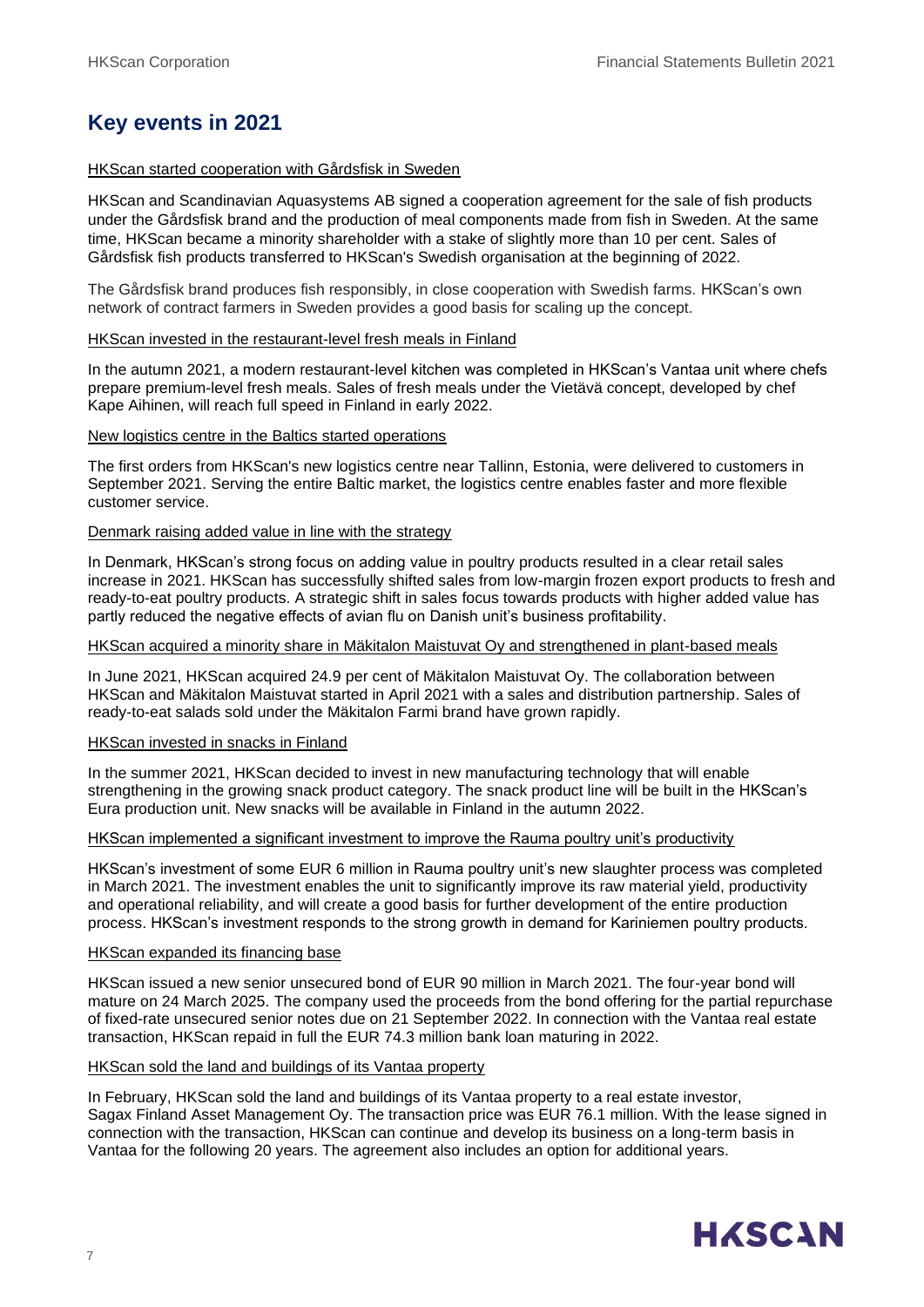### **Group net sales and EBIT**

#### **October-December**

#### Net sales

HKScan's net sales increased by 4.0 per cent for a total of EUR 491.6 (472.9) million. The impact of the exchange rate change of the Swedish krona on net sales was EUR 2.5 million positive.

Net sales increased as a result of higher food service sales following the gradual removal of restaurant restrictions in all home markets and growth in sales of higher value-added products. Clear sales growth continued in meals and meal components sold under the company's own brands.

#### EBIT

HKScan's EBIT was EUR 7.6 (17.5) million. Comparable EBIT was EUR 7.3 (12.1) million. The effect of the exchange rate change of the Swedish krona on EBIT was EUR 0.1 million positive.

In Finland, comparable EBIT weakened by EUR 5.2 million. The main reason for the decline was the rapid and significant increase in energy and other commodity prices, that was not possible to pass on to sales prices in the middle of the retail sales period. In the Baltics, comparable EBIT weakened by EUR 4.8 million; the price pressure from imports and the domestic market continued, while rising costs in primary production significantly weakened EBIT. Denmark's comparable EBIT improved by EUR 1.7 million. In Denmark, strategic progress in both volume growth and increased added value improved EBIT. In Sweden, comparable EBIT improved by EUR 1.5 million.

Items affecting comparability of EUR +0.3 million were recorded in the review period. The comparison period EBIT included items affecting comparability of EUR +5.4 million. Items affecting comparability are described in more detail in the Tables section of this report.

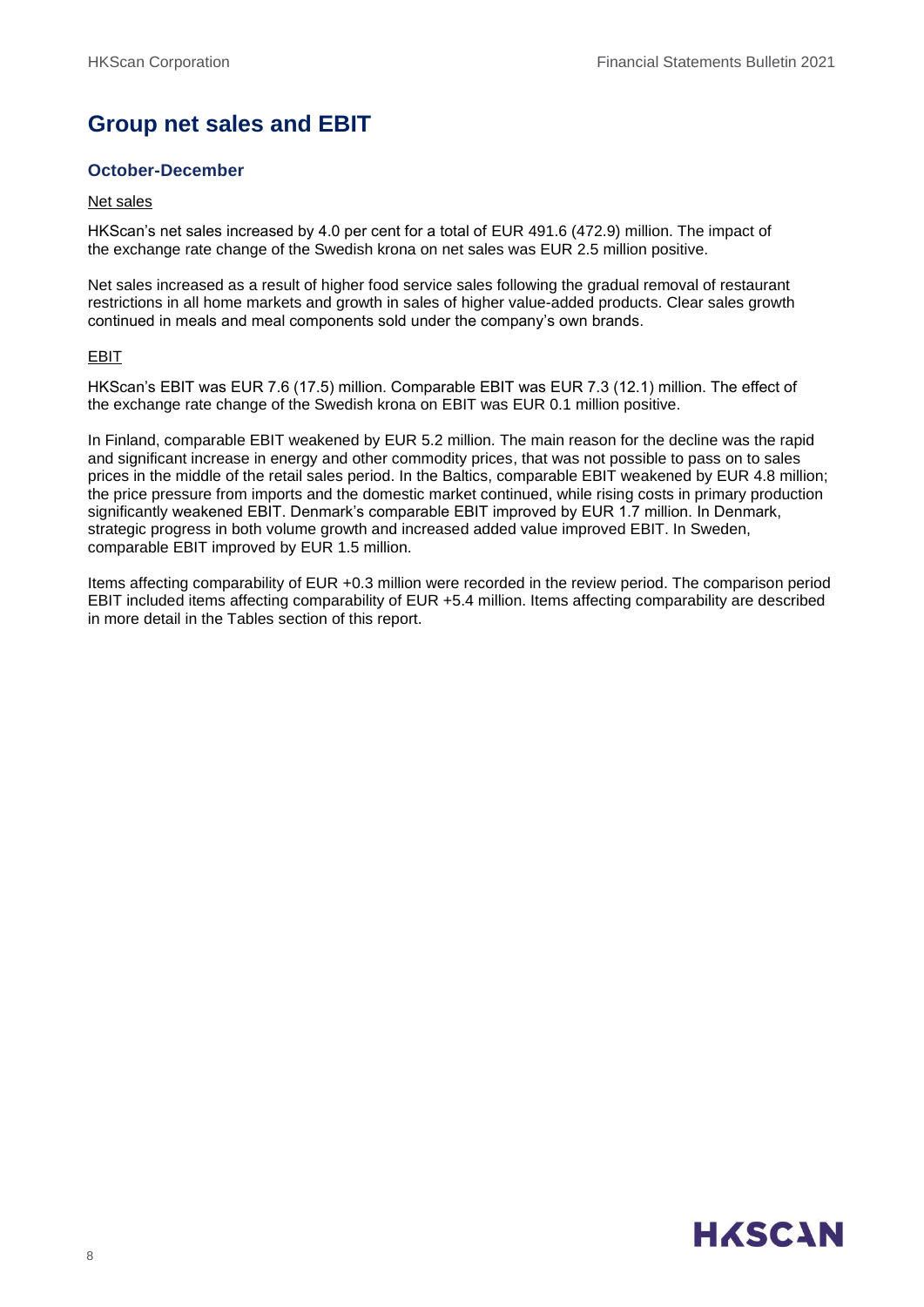#### **January-December**

#### Net sales

HKScan's net sales totalled EUR 1,815.3 (1,781.0) million. The effect of the exchange rate change of the Swedish krona on net sales was EUR 22.1 million positive.

Net sales increased as a result of sales growth in retail and, in particular, sales of the company's own branded products in higher value-added product categories. Food service sales increased from the comparison year.

In Finland, stronger sales, especially in higher value-added product categories, reduced the need for more cyclical and less profitable exports. Sweden has been able to create added value for locally produced meat. In the Baltics, net sales were lower due to pressure on sales prices caused by cheaper meat raw material imported from abroad and lower sales volumes of pork products in relation to the comparison year. Sales of meal components and poultry, on the other hand, progressed as planned. In Denmark, strategy implementation progressed well, but avian flu cases had a clear negative impact on exports outside the EU.

#### EBIT

The Group EBIT totalled EUR 17.9 (21.3) million. Comparable EBIT was EUR 14.5 (17.0) million. The effect of the exchange rate change of the Swedish krona on EBIT was EUR 0.7 million positive.

In the Baltics, EBIT weakened significantly. Overproduction of pork in Europe put strong downward pressure on market prices, while rapid and significant increases in feed and energy prices increased costs. In Denmark, export restrictions due to avian flu cases had a significant negative impact on EBIT, offset by strategic progress in other business areas. Exceptionally high and rapid increases in energy and other commodity prices weakened EBIT in all the home markets. Recovery in food service sales improved EBIT.

Items affecting comparability of EUR +3.3 million were recorded in the review period. The comparison period EBIT included items affecting comparability of EUR +4.4 million. Items affecting comparability are described in more detail in the Tables section of this report.

### **Balance sheet, cash flow and financing**

At the end of the year, HKScan's balance sheet total was EUR 985.6 (975.9) million. The Group's interestbearing debt at the end of the year was EUR 341.9 (346.4) million including IFRS 16 lease liability EUR 113.4 (35.6) million. The increase in lease liability was due to the lease liabilities generated by the rental of the property in Vantaa as agreed on in connection with the sale of the property, the extension of the logistics centre lease in Sweden and the Baltics new logistics centre which was taken into use. Net debt increased by EUR 14.9 million and totalled EUR 314.5 (299.6) million.

HKScan issued a new senior unsecured bond of EUR 90 million in March 2021. The four-year bond will mature on 24 March 2025. It carries a fixed annual interest at the rate of 5.0 per cent and has an issue price of 100.0 per cent. The company used the proceeds from the bond offering for the partial repurchase of fixedrate unsecured senior notes due on 21 September 2022. After the repurchase, the remaining amount of notes total EUR 39.5 million.

In April, HKScan entered into a new revolving credit facility agreement of EUR 100.0 million with its financing banks, which will mature in 2024. It replaced the previous revolving credit facility agreement maturing in 2022. HKScan linked the new credit agreement with its responsibility targets, on which the company's comprehensive corporate responsibility work provided a strong basis.

HKScan's net gearing ratio was 95.2 (91.0) percent at the end of the year. The impact of the IFRS 16 lease liability on the net gearing ratio was 34.3 percentage points.

## **HASCAN**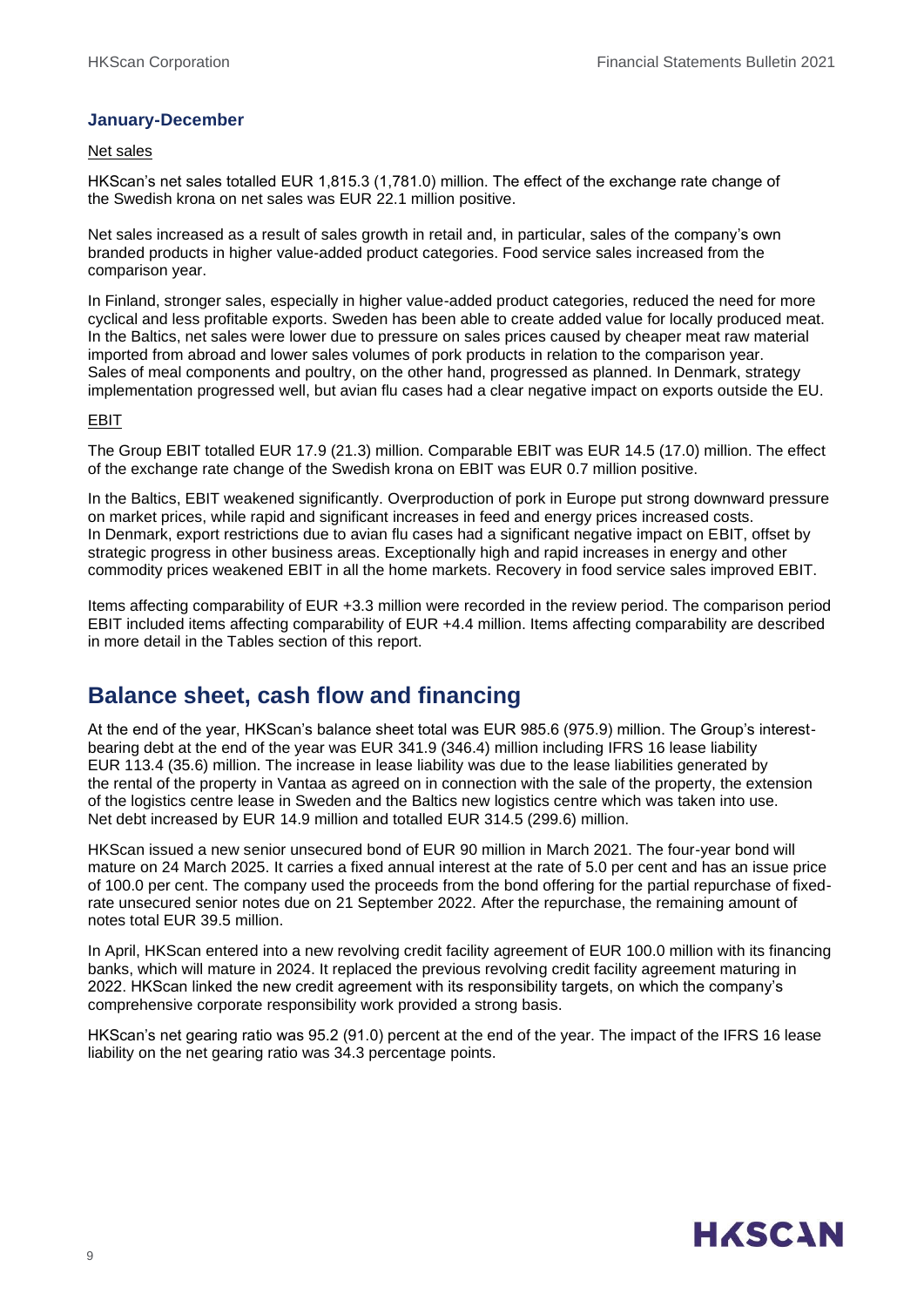At the end of the year, the company had, in its balance sheet, a hybrid bond that was issued in 2018 and amounted to EUR 25.9 million. The coupon interest of the hybrid bond is fixed at 8 percent per annum until the first redemption date. The hybrid bond is treated as equity. The hybrid bond does not have a specified maturity date but HKScan is entitled to redeem the hybrid bond for the first time on the fifth anniversary of the issue date in 2023, and subsequently, on each annual coupon interest payment date. In September, an interest of EUR 2.1 million was paid for the hybrid loan, treated as equity, from the retained earnings.

The Group's liquidity remained good. Committed credit facilities on 31 December 2021 stood at EUR 100.0 (100.0) million and were entirely undrawn. The EUR 200.0 million commercial paper programme had been drawn to the amount of EUR 75.5 (72.0) million.

Net financial expenses were EUR -3.2 (-2.7) million in October-December and EUR -14.7 (-11.0) million in January-December. The net financial expenses were higher than during the comparison period as a result of non-recurring costs related to financing arrangements.

Cash flow from operating activities was EUR 42.1 (40.5) million in October-December and EUR 54.6 (63.7) million in January-December. Cash flow after investments was EUR 21.2 (26.5) million in October-December and EUR 81.2 (-21.4) million in January-December. Cash flow from investments includes the positive effect of EUR 76.1 million from the sale of the Vantaa property.

### **Pending processes with the authorities**

The Danish tax authorities have conducted an audit of energy taxes covering the period 2011–2020 in HKScan Denmark A/S, which is a subsidiary of the Group. At the end of 2020, the Danish tax authorities issued their decision, according to which the company has been obliged to repay past refunds of energy taxes amounting to 24.7 million Danish krone (ca. EUR 3.3 million) in the pending matter. Further, it cannot be excluded that in addition to the currently pending matter, the company could separately be imposed penal sanctions as a result of the tax audit. HKScan Denmark A/S has submitted an appeal concerning the decision.

HKScan recorded the expense in the last quarter of 2020 and paid the amount to the authorities in the first quarter of 2021.

### **Investments**

HKScan's investments totalled EUR 18.6 (14.6) million in October-December and in January-December, EUR 48.2 (83.5) million. The comparison year includes an investment to the plot of the Vantaa unit EUR 37.7 million. In addition, IFRS 16 increases to right-of-use assets were made to the amount of EUR 2.4 (3.4) million in October-December and EUR 89.2 (7.2) million in January-December. These include the lease agreement for the Vantaa production unit, the extended lease agreement for the logistics centre in Sweden and the new logistics centre in the Baltics.

HKScan's investments support the company's strategic targets. The investments to be made relate to the company's transformation into a versatile food company with new products and product concepts, improving profitability by developing operational excellence through automation and technology investments and other investments improving resource efficiency. The company also carries out investments that ensure long-term continuity of operations and maintenance investments to maintain the service level of existing production units in the domestic and export markets.

#### **Key strategic investments in 2021**

#### **Poultry**

The investment in the new slaughter process of Rauma poultry unit was taken into use at the end of March. With the investment, the unit significantly improved its raw material yield, productivity and operational reliability. In addition, the investment created a good basis for further development of the entire production process and significantly reduced the use of utilities such as water and district heating.

In Denmark, the strategic shift from frozen poultry products to fresh and ready-to-eat products continued. Vinderup production unit invested in new technology that enables ready-to-eat poultry products responding to consumer needs and improves raw material yield and productivity.

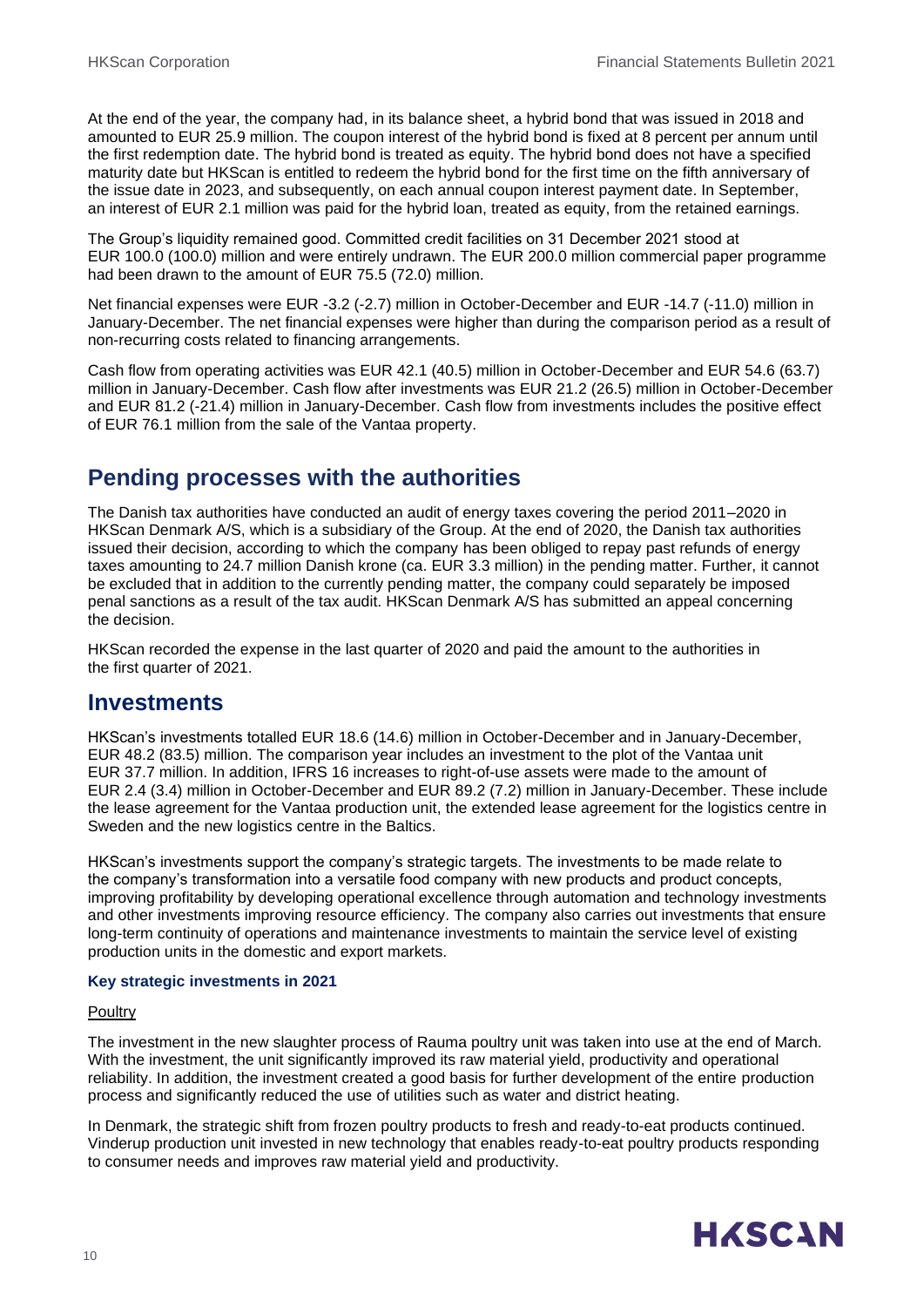#### Pork and beef

In Sweden, inter-unit arrangements continued in pork and beef production and investments were made to improve efficiency. The production of barbeque products was transferred from the Skara unit to Kristianstad. The investment reduced raw material waste and decreased the transport of pork, the main raw material for barbeque products, between the production units. A new cutting and packaging line for consumer packed meat was introduced in Linköping.

#### Processed meat products and meal components

In Sweden, an investment was made in a new packaging line for the iconic Scan Falukorv sausage, which enabled the shift to a more environmentally friendly paper-based packaging material. Automation changes in the production of grilled sausages were implemented during the first half of the year and an efficient line was in operation for the 2021 barbeque season.

In Finland, HKScan's subsidiary Kivikylän Kotipalvaamo took a new meatball production line into use in the summer. The investment made the production of meatballs more efficient and responded to growing demand.

HKScan's production unit in Poland specialises in bacon. In June, to respond to the growing demand for bacon products in all its home markets, HKScan took a new slicing and packaging line into use in Poland to increase the production unit capacity and improve productivity. In December, a new investment in additional capacity was approved to meet increased demand from export markets.

Exports of dumplings and traditional Asian dim sum products made in Latvia to Central Europe grew strongly. HKScan has invested in dumpling manufacturing capacity at its Jelgava production unit in 2020 and 2021.

#### Meals

In the autumn, a modern restaurant-level kitchen was completed in HKScan's Vantaa unit where chefs prepare premium-level fresh meals. Sales of the Vietävä fresh meals concept, developed by chef Kape Aihinen, will be in full speed in early 2022. New high-quality, delicious fresh meals will be sold at retail service counters and as packaged products.

The former poultry unit in Eura is becoming increasingly important as HKScan invests in growth in consumers' changing food moments. Fresh ready-to-eat salads from Mäkitalon Maistuvat Oy in the Eura unit have established their place in the Finnish food moments. In the summer, HKScan invested in the Eura unit's new packaging line to meet highly developed sales and the production of new types of products. In June, HKScan acquired a share of 24.9 per cent in Mäkitalon Maistuvat Oy.

In July, HKScan announced to invest in a snack product line in Eura. The investment will bring the company a whole new technology for the production of snack products. The new production line is scheduled to start in the summer 2022.

#### Supply chain

A new logistics centre was taken into use in August and the first orders were delivered to customers in September. The new logistic centre is located in Estonia, near Tallinn. The logistics centre serving the entire Baltic market area provides customers with faster and more flexible service. HKScan centralises the operations of its assembly centres in Rakvere and Riga in the new logistics centre. HKScan has a long-term lease agreement with Astlanda Ehitus, the company that built the logistics centre.

The new logistics centre is a model example of how environmental issues are taken into account in investments. Solar panels installed on the roof of the centre will reduce energy emissions by some 30 per cent. Carbon dioxide emissions will also be significantly reduced, as transport will be cut by about 400,000 kilometres per year with the optimised location.

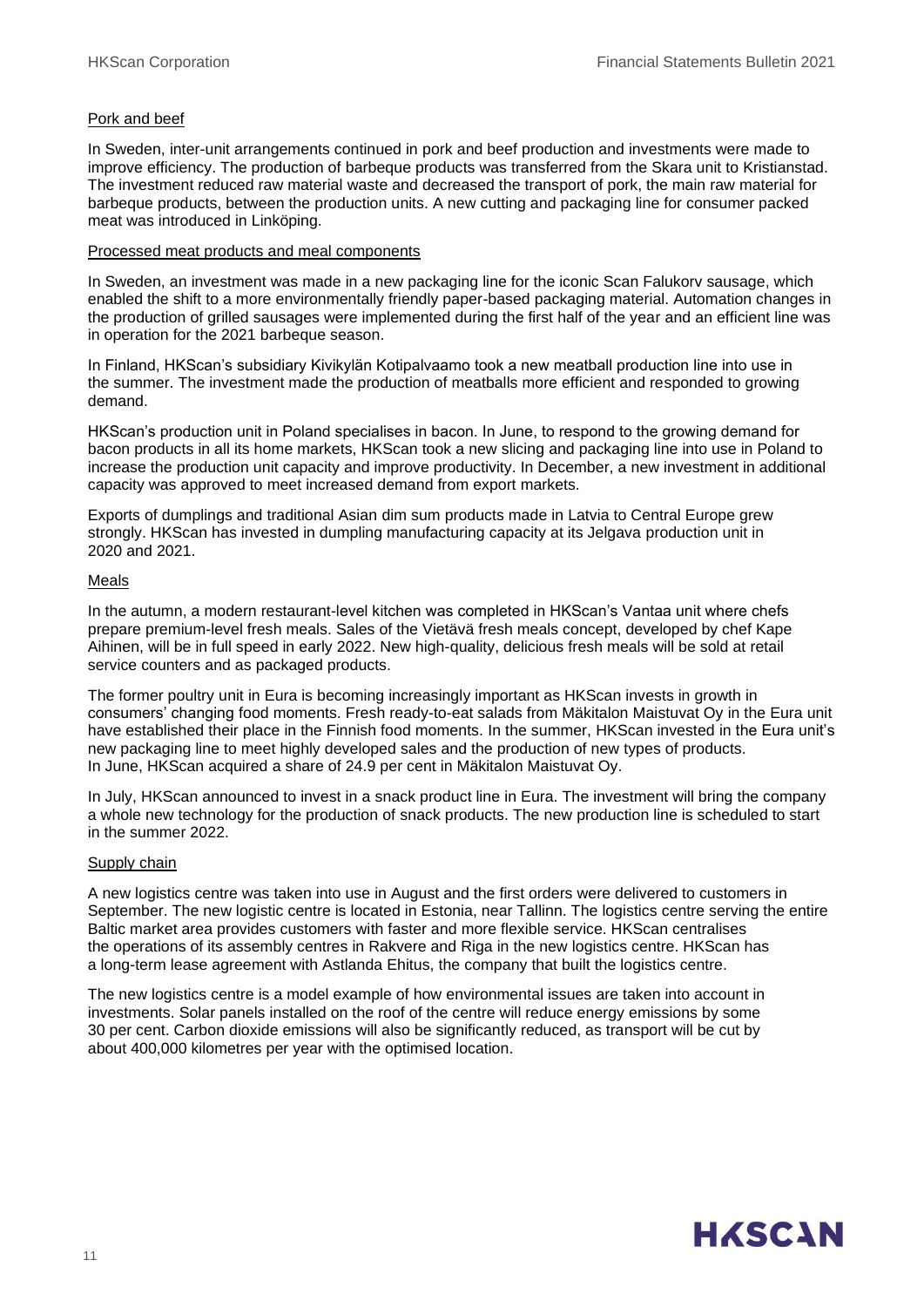### **Operating environment**

#### **Changes in key sales channels and product categories**

The nearly two-year-long Covid-19 pandemic is continuing to have an impact on business in all HKScan's home markets. Changes can be seen in the company's key sales channels and sales development in different product categories.

Due to the pandemic and resulting restaurant, assembly and travel restrictions, consumers had shifted focus nearly entirely to home cooking during the first half of 2021, which meant that food sales were strongly centralised to retail trade, as was the case in the previous year. At the same time, demand in the food service channel remained notably low. During the third quarter of 2021, demand in the food service market began to recover and this positive development continued strongly throughout the last quarter. HKScan's food service sales developed clearly better than the market in general during the last quarter.

Despite the exceptionally high comparison figures for retail trade in 2020, HKScan's share of the development in retail sales was good during 2021. On the whole, HKScan's own sales developed more strongly than the market in general.

Due to travel and assembly restrictions, the purchase power of consumers strengthened in retail trade, which was reflected in their purchasing behaviour. Growth in the trends of consumer awareness concerning quality, responsibility and an appreciation for domestic origin increased the demand for domestic branded products and was also reflected in consumers' shift to higher quality, more convenient and ready-to-eat products.

During the past year, there was a shift in retail trade between different product categories. Over the first half of the year, the demand for familiar basic raw materials, such as minced meat and poultry meat, as well as traditional processed meat products, such as sausages, increased strongly. As the pandemic continues, consumers have been more interested in trying new food solutions that seek to make dining faster, easier, more diverse and healthier. In the latter half of the year, ready meals, meal components and restaurantquality ready meals increased their share of retail sales even further. The range of choices at retail service counters diversified, and completely new service counter concepts were introduced to the retail.

Consumers' approach to meals has already long been changing, but the exceptional conditions of the past year have further accelerated this development. It is becoming less common to eat main meals during the day and warm meals are being replaced by snacks. On-the-go eating has increased and food options must be available wherever people are going.

Shopping for holidays is characterised by the higher quality of products. Quality appears to be replacing quantity, as people are seeking to create special moments in their homes to compensate for events and travel. These changes in consumer behaviour offer new and interesting opportunities for HKScan, as the company diversifies its product range to meet the consumers' varied needs in evolving food moments.

The grocerant trend that combines traditional grocery stores and restaurants strengthened in all HKScan's home markets during the year. Both retail and other food industry companies have increased their range of restaurant-quality meals and concepts. This development increases competition in relation to companies that focus on home deliveries of restaurant meals. Deliveries from retail shops to consumers' homes also increased notably during the past year.

The increase in retail product selection over the past two years has decreased manufacturing batch sizes, which, in turn, reduces the life cycle of the products. Examples of fragmenting factors include the strengthening position of private labels, retail's need to differentiate, the fragmentation of consumers' purchase behaviour and the continuing reduction in the size of households. HKScan is monitoring the development and responding to it through its own product development and branding work.

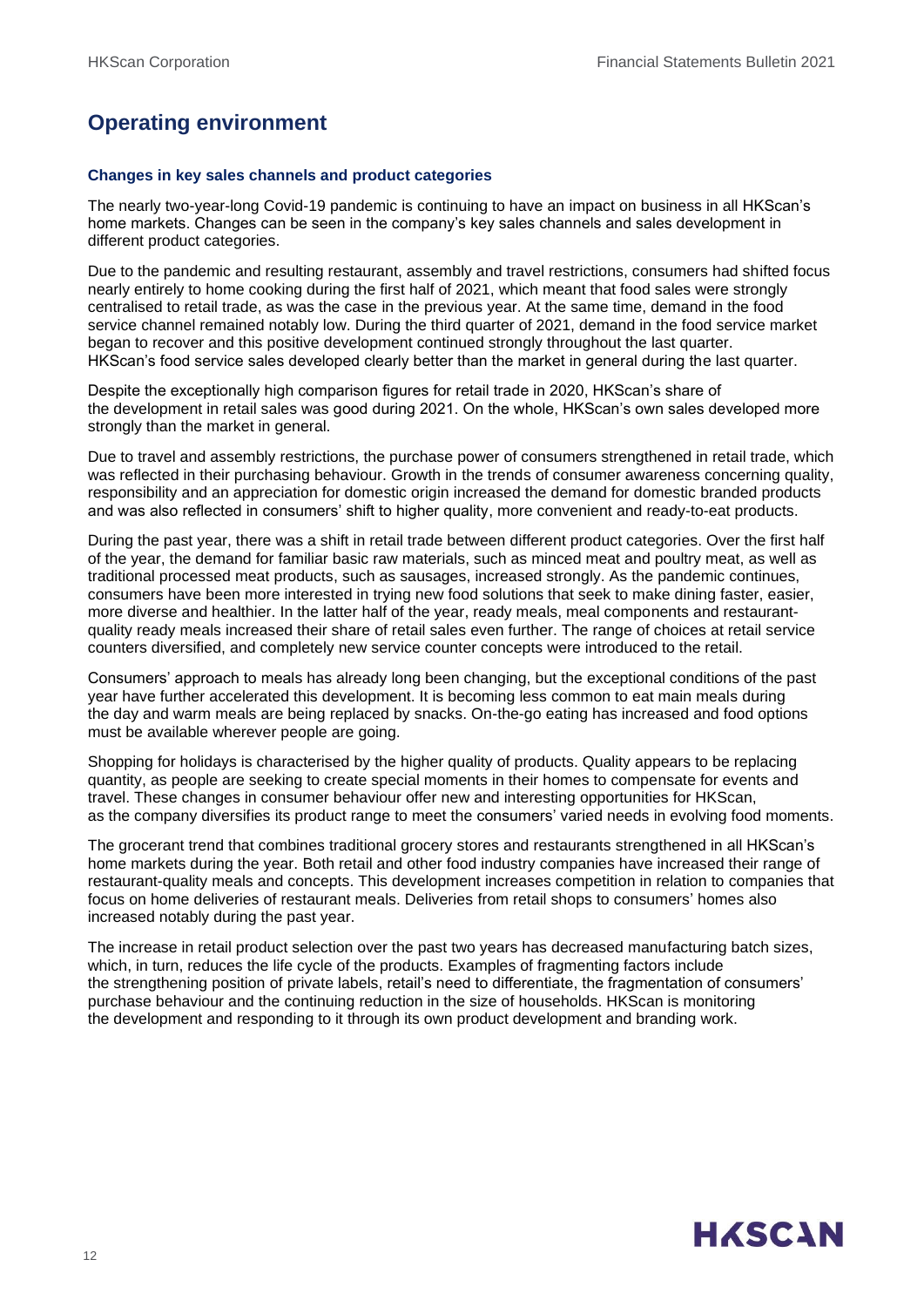#### **Changes in the international meat market**

The strong increase in the price of pork in Europe during early 2021 turned to a clear decline in June. The low price level of pork continued in Europe until the end of the year as impacted by the continued pandemic, the increased own pork production in China and the oversupply of pork within the EU. The producer and sales prices of pork declined in China from the start of the year by nearly half as a result of low demand and increased local availability. The export of pork to China is not expected to recover during the start of 2022, which will slow the recovery of the price level of pork in Europe.

In the EU, production volumes of poultry are gradually recovering from the drop caused by cases of avian flu. In 2021, less poultry meat was available than in the comparison year. The continued growth in the demand has raised the price level of poultry towards the upper end of the long-term fluctuation range. Cases of avian flu detected in several European countries are still limiting the export of poultry products outside the EU.

#### Export of consumer products

HKScan's long-term work and results related to the promotion of sustainable farming and animal welfare as well as the transparency and reliability of the entire food chain create a solid foundation for confidence among customers and consumers within the export markets. A strong trust and ability to meet customers' needs have strengthened HKScan's customer relationships in the export markets.

During 2021, HKScan invested particularly in increasing the export of consumer products. The share of consumer products exports value increased during 2021 by nearly 10 percentage points to approximately 20 per cent of the total value of exports, even though the Covid-19 pandemic limited sales work. The export of dumplings, bacon and other processed meat products developed particularly well.

The export of consumer products improves the utilisation rate of HKScan's capacity and balances the seasonal peaks in demand within the home markets. The gradual opening of the food service market in all HKScan's key home and export markets will improve future demand within the export markets.

Due to the challenges of global logistics, transport costs increased clearly during summer 2021. We estimate that the rise in costs will continue during the first half of 2022. HKScan has secured its transports for customer deliveries to close and remote markets.

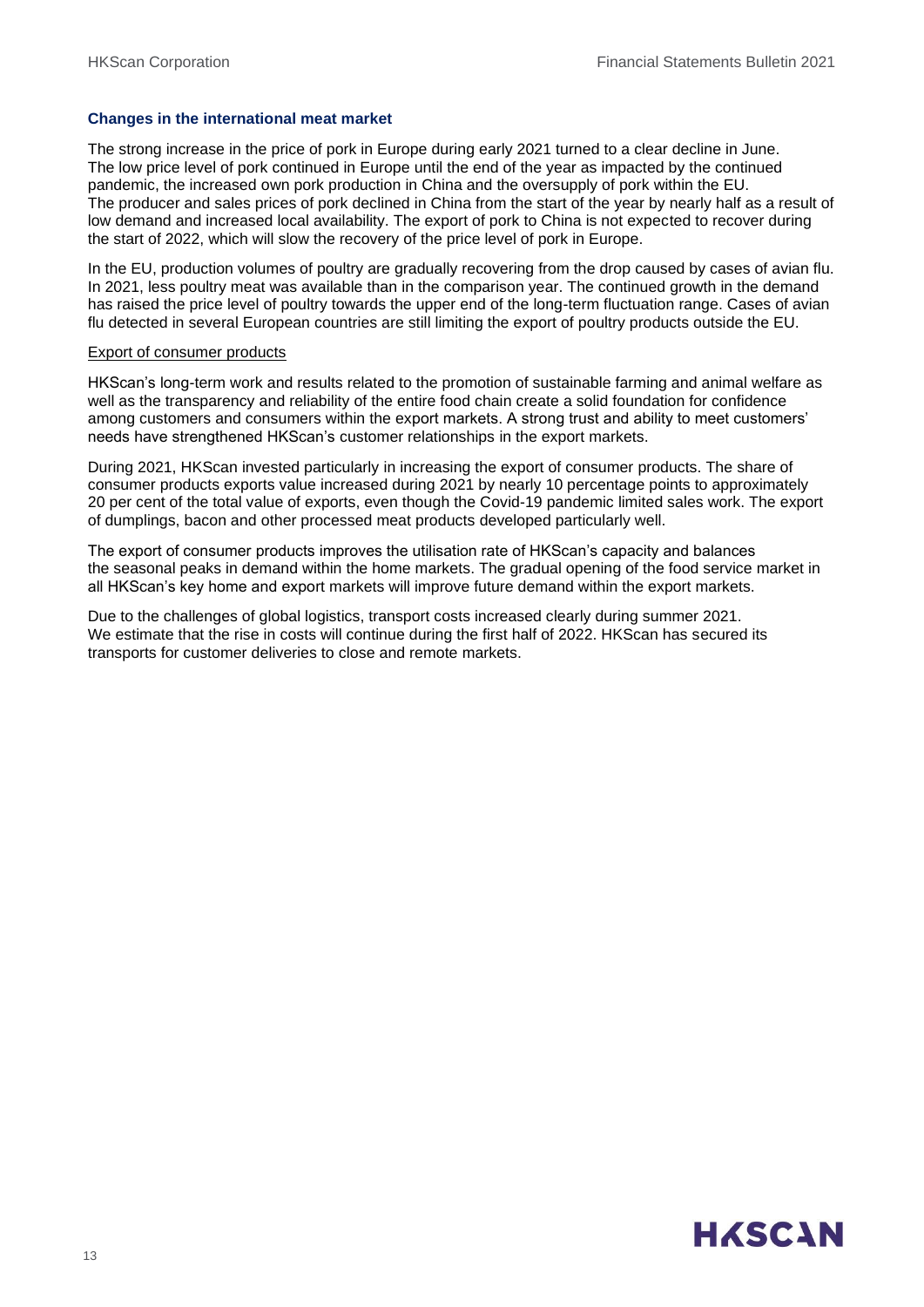### **Business Unit Finland**

| (EUR million)    | 10-12/2021 | 10-12/2020 | 1-12/2021 | 1-12/2020 |
|------------------|------------|------------|-----------|-----------|
| Net sales        | 209.7      | 208.9      | 772.3     | 772.4     |
| <b>EBIT</b>      | 5.8        | 15.0       | 12.1      | 10.7      |
| - EBIT margin, % | 2.8        | 7.2        | 1.6       | 1.4       |
| Comparable EBIT  | 5.2        | 10.4       | 8.5       | 6.0       |
| - EBIT margin, % | 2.5        | 5.0        | 1.1       | 0.8       |

#### **October-December**

In Finland, net sales totalled EUR 209.7 (208.9) million. Clear sales growth continued in strategically important products with higher added value, such as meal components and processed meat products. Sales growth was strong in meals, boosted by good sales growth seen in Mäkitalon Maistuvat ready-to-eat salads. The need to export pork was clearly reduced by the growth of products with higher added value and increased sales by subsidiaries.

EBIT was EUR 5.8 (15.0) million. Comparable EBIT was EUR 5.2 (10.4) million. EBIT was weakened by a rapid and considerable increase in energy and other production input prices. It was not possible to pass on cost increases to sales prices in the middle of the contract period.

Rauma poultry unit's productivity development progressed, but profit development of the poultry business was below target. In 2022, we will focus strongly on productivity improvements and commercial actions.

#### **January-December**

Net sales totalled EUR 772.3 (772.4) million. Especially retail sales of own brand products of higher added value continued to clearly grow. Food service sales increased from the comparison year. Stronger home market sales, especially in meals and meal components, decreased the need for more cyclical and less profitable exports.

In Finland, EBIT improved by EUR 1.4 million to EUR 12.1 (10.7) million. Comparable EBIT improved by EUR 2.5 million to EUR 8.5 (6.0) million. EBIT improved as a result of growth in retail sales, especially in higher added-value products, food service sales and improved operational efficiency. Rapid and considerable increases in prices of energy and other production inputs had a clear negative impact on EBIT.

Strategic investments in new product categories clearly improved the outlook for the Eura production unit. HKScan made an impairment reversal of EUR 3.0 million, which was recorded in items affecting comparability. In the comparison year, EUR 4.7 million of items affecting comparability were recorded. Items affecting comparability are described in more detail in the Tables section of this report.

HKScan's investment of approximately EUR 6 million in the Rauma poultry unit's new slaughter process was taken into use in March. The investment has enabled the unit to significantly improve its raw material yield, productivity and operational reliability.

The collaboration between HKScan and Mäkitalon Maistuvat started in April with a sales and distribution partnership, and HKScan's product range expanded to include ready-to-eat salads.

In the autumn, a modern restaurant-level kitchen was completed in the HKScan's Vantaa unit where chefs prepare premium-level fresh meals. In the summer, HKScan also decided to invest in a snack line in Eura. New snacks will be available in the autumn 2022.

## **HASCAN**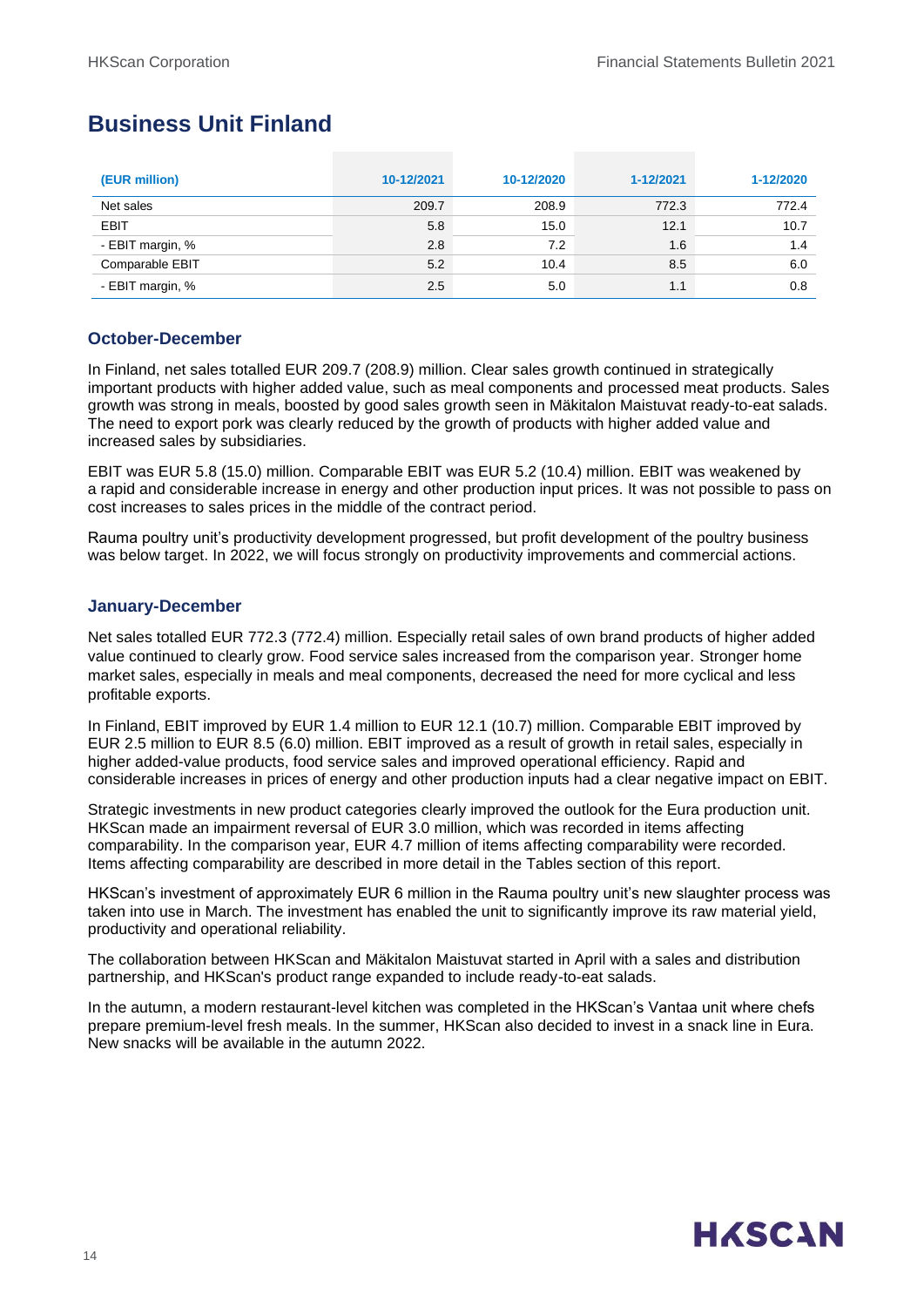### **Business Unit Sweden**

| (EUR million)    | 10-12/2021 | 10-12/2020 | 1-12/2021 | 1-12/2020 |
|------------------|------------|------------|-----------|-----------|
| Net sales        | 196.7      | 184.6      | 700.4     | 662.1     |
| <b>EBIT</b>      | 8.4        | 7.5        | 22.6      | 19.1      |
| - EBIT margin, % | 4.3        | 4.1        | 3.2       | 2.9       |
| Comparable EBIT  | 8.7        | 7.2        | 22.9      | 19.0      |
| - EBIT margin, % | 4.4        | 3.9        | 3.3       | 2.9       |

#### **October-December**

In Sweden, net sales totalled EUR 196.7 (184.6) million. The impact of the exchange rate change of the Swedish krona, i.e. the conversion of net sales made in local currency into euros, on net sales was EUR 2.5 million positive. Net sales for Sweden increased also in local currency. Retail sales of products sold under the Scan brand continued to grow. Food service sales also increased clearly.

EBIT improved by EUR 0.9 million to EUR 8.4 (7.5) million. Comparable EBIT was EUR 8.7 (7.2) million. The effect of the exchange rate change on EBIT was EUR 0.1 million positive. EBIT strengthened as a result of commercial improvements especially in locally produced beef, growth of food service sales and improved operational efficiency. EBIT was weakened by rapid and considerable increases in prices of energy and other production inputs.

In November, HKScan and Scandinavian Aquasystems AB signed a cooperation agreement on the sales of fish products under the Gårdsfisk brand, and HKScan became the minority shareholder of the company with a stake of slightly over 10 per cent. HKScan started the sales of fish products sold under the Gårdsfisk brand at the beginning of 2022. In addition, HKScan's product range in Sweden has expanded to include meal components made from Gårdsfisk's raw materials. Scandinavian Aquasystems aims to extend fish farming on farms in the coming years. HKScan's own network of contract farmers in Sweden provides a good basis for scaling up the concept.

At the end of the year, HKScan signed a commercial cooperation agreement related to Maten é klar meal concept. The cooperation started at the beginning of 2022. The Maten é klar concept includes healthy, highquality meals.

HKScan's valued and strong Scan brand will expand early in the year to new product categories, such as plant-based products.

#### **January-December**

Net sales totalled EUR 700.4 (662.1) million. The effect of the exchange rate change of the Swedish krona on net sales was EUR 22.1 million. Retail sales of products sold under the Scan brand increased. Net sales for pork exports increased, driven by an increase in the volume of by-products. Food service sales increased as a result of the removal of Covid-19 restrictions.

EBIT improved by EUR 3.5 million to EUR 22.6 (19.1) million. Comparable EBIT was EUR 22.9 (19.0) million. The effect of the exchange rate change on EBIT was EUR 0.7 million positive. EBIT strengthened as a result of commercial improvements in locally produced beef, growth of food service sales and improved operational efficiency.

HKScan's product range expanded in the summer to include delicious and high-quality Scan Korvmakarna premium sausages. Plant-based balls and patties complementing the Pärsons brand product range were also launched.

Sweden's commercial organisation was renewed at the beginning of September. The renewal will enhance the development of core business and customer relationships and drive improvements in profitability and efficiency. The organisation renewal will also promote the use of new strategic business opportunities.

HKScan continued to cooperate with Foodora during the summer barbeque season and Christmas. HKScan expanded into a new sales channel where consumers can order on-the-go meals of the Korv & Bread and Korv & Carve concepts at travel and ski destinations via a mobile app. This has increased the visibility of the Scan brand.

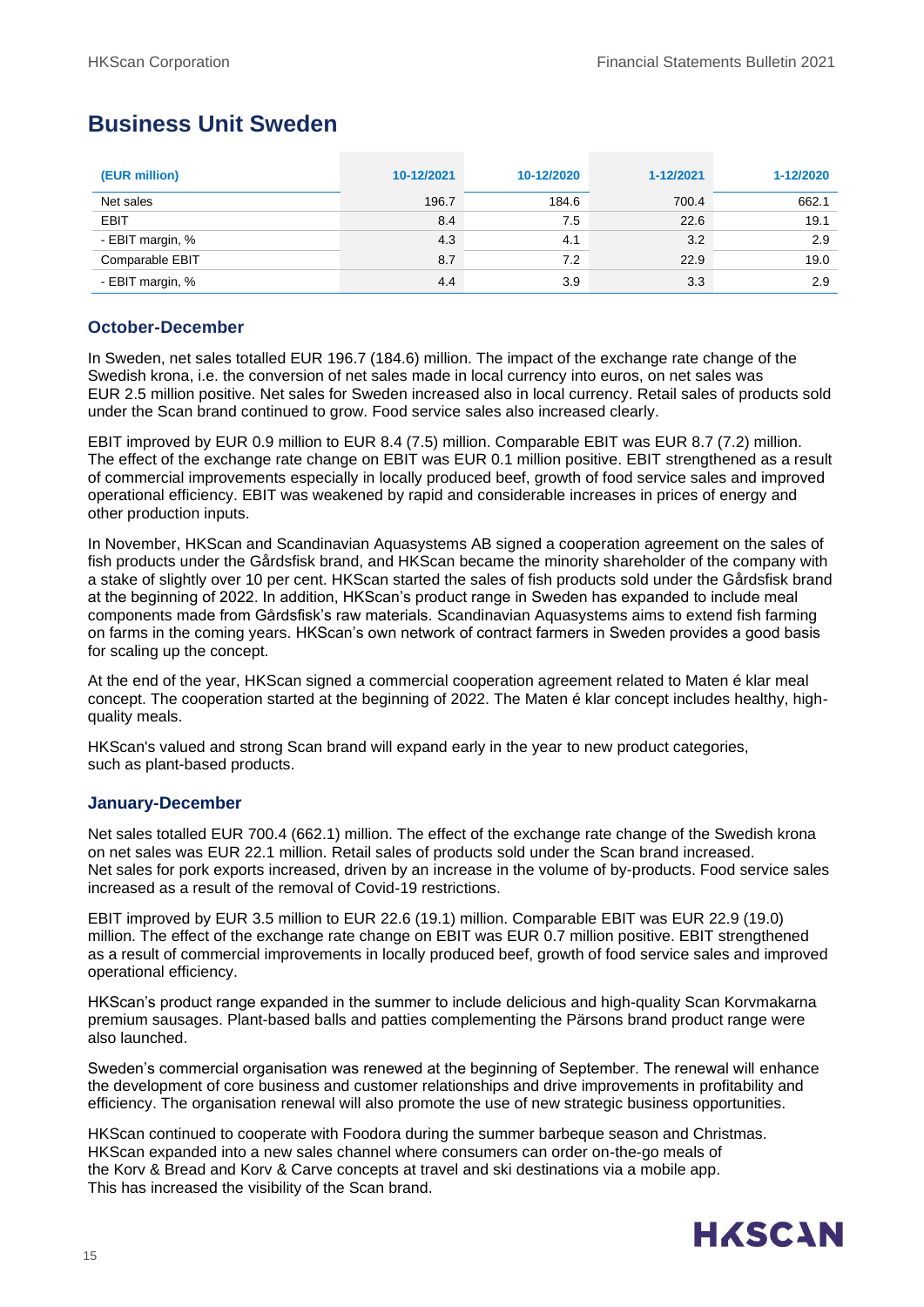### **Business Unit Baltics**

| (EUR million)                                             | 10-12/2021 | 10-12/2020 | 1-12/2021 | 1-12/2020 |
|-----------------------------------------------------------|------------|------------|-----------|-----------|
| Net sales                                                 | 44.1       | 43.0       | 170.0     | 175.0     |
| EBIT excluding biological asset<br>revaluation            | $-4.1$     | 0.8        | $-5.0$    | 5.7       |
| Biological asset revaluation                              | $-0.4$     | $-0.5$     | $-0.4$    | $-2.0$    |
| <b>EBIT</b>                                               | $-4.5$     | 0.3        | $-5.4$    | 3.7       |
| - EBIT margin, %                                          | $-10.1$    | 0.6        | $-3.2$    | 2.1       |
| Comparable EBIT excluding biological<br>asset revaluation | $-4.1$     | 0.8        | $-4.8$    | 6.1       |
| Biological asset revaluation                              | $-0.4$     | $-0.5$     | $-0.4$    | $-2.0$    |
| Comparable EBIT                                           | $-4.5$     | 0.3        | $-5.1$    | 4.0       |
| - EBIT margin, %                                          | $-10.1$    | 0.6        | $-3.0$    | 2.3       |

Biological assets are farmed animals in the company's own primary production.

#### **October-December**

In the Baltics, net sales totalled EUR 44.1 (43.0) million. The net sales increase resulted from the growth of poultry products and food service sales. The market price of pork remained low, putting pressure on sales prices and reducing net sales.

EBIT excluding the change in the fair value of biological assets totalled EUR -4.1 (0.8) million. Comparable EBIT excluding the change in the fair value of biological assets totalled EUR -4.1 (0.8) million. The change in the fair value of biological assets in the balance sheet was EUR -0.4 (-0.5) million. The low market price of pork had a clear negative impact on EBIT. Exceptionally high increases in feed and energy prices increased HKScan's costs throughout the vertically integrated production chain.

The development of European pork market prices and changes in feed and energy prices have a significant impact on the profit development of the Baltics. Higher levels of feed prices will last at least until the new harvest season.

#### **January-December**

Net sales totalled EUR 170.0 (175.0) million. Net sales were clearly decreased by the declined prices and volumes of pork, particularly in industrial sales. Food service sales were down from the comparison period, but increased towards the end of the review period. Sales volumes of poultry products sold under the Tallegg brand continued to grow. Sales of meal components grew especially in retail and exports.

EBIT excluding the change in the fair value of biological assets totalled EUR -5.0 (5.7) million. Comparable EBIT excluding the change in the fair value of biological assets totalled EUR -4.8 (6.1) million. The change in the fair value of biological assets in the balance sheet was EUR -0.4 (-2.0) million.

As a relatively small market area, the Baltics is sensitive to import price pressure, and defending the market position weakened the EBIT. Exceptionally high increases in feed and energy costs could not be passed on to sales prices in the current situation of surplus pork production in Europe. On the other hand, the profitability is clearly better in the Baltic poultry business and processed meat products than in other product categories.

In September, the first orders were delivered to customers from the new logistics centre near Tallinn, Estonia. The logistics centre serving the entire Baltic market area enables faster and more flexible customer service.

In Estonia, new products of higher added value were launched under the Tallegg and Rakvere brands. Exports of dumplings and traditional Asian dim sum products made in Latvia to Central Europe showed a clear increase.

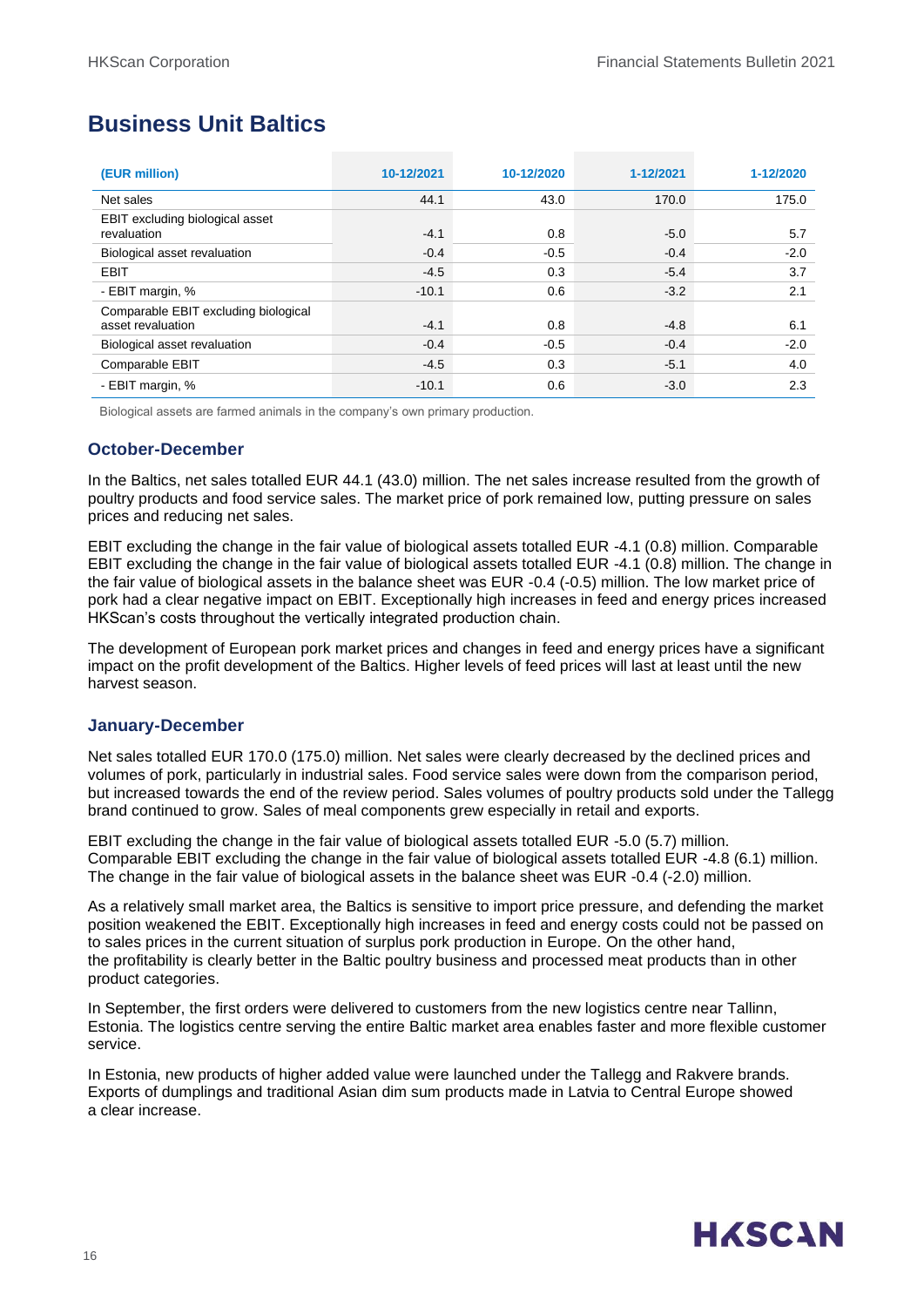### **Business Unit Denmark**

| (EUR million)    | 10-12/2021 | 10-12/2020 | 1-12/2021 | 1-12/2020 |
|------------------|------------|------------|-----------|-----------|
| Net sales        | 41.0       | 36.4       | 172.7     | 171.5     |
| <b>EBIT</b>      | 1.0        | $-0.2$     | 0.0       | 1.0       |
| - EBIT margin, % | 2.4        | $-0.4$     | 0.0       | 0.6       |
| Comparable EBIT  | 1.0        | $-0.7$     | 0.0       | 1.1       |
| - EBIT margin, % | 2.4        | $-1.8$     | 0.0       | 0.6       |

#### **October-December**

In Denmark, net sales totalled EUR 41.0 (36.4) million. Retail sales increased clearly. The growth was clear in both the Danish and Swedish markets. Strategy implementation progressed as planned, and sales in ready-to-eat poultry products increased.

Denmark's EBIT totalled EUR 1.0 (-0.2) million and comparable EBIT was EUR 1.0 (-0.7) million. In Denmark, avian flu affecting the whole industry and the resulting restrictions on exports outside the EU continued to have a negative impact on EBIT. By successfully implementing our strategy, we were able to compensate the negative impacts of avian flu on our operations.

The progress of the strategy was reflected in commercial improvements, with growth in both sales volumes and the share of products with higher added value. These had a clearly positive impact on EBIT. Energy prices continued to rise during the review period, which increased HKScan's costs.

#### **January-December**

Net sales totalled EUR 172.7 (171.5) million. The sales focus on strategically important products increased net sales, and sales were significantly higher in ready-to-eat poultry products. Retail sales and particularly sales under the company's own Rose brand clearly increased. Export restrictions due to avian flu had a clear negative impact on net sales.

EBIT totalled EUR 0.0 (1.0) million and comparable EBIT was EUR 0.0 (1.1) million. Avian flu cases affecting the whole industry had a clear negative impact on EBIT. Exceptionally high increases in energy prices increased HKScan's costs.

In Denmark, HKScan has shifted sales from low margin frozen export products to fresh and ready-to-eat products that meet consumer needs. This has clearly improved EBIT. The strategic shift in focus towards higher added-value products will reduce the negative impact of possible animal diseases, such as avian flu, on business performance in the long term.

HKScan has a lot of potential in Denmark, for example for the sales of minced chicken meat and ready-toeat poultry products. Sweden also shows clear potential for growth.

In an extensive customer satisfaction survey covering the Danish food industry, HKScan was ranked first in the category of companies producing fresh and frozen food products. All retail chains in Denmark responded to the survey. HKScan scored highest for reliability and responsibility.

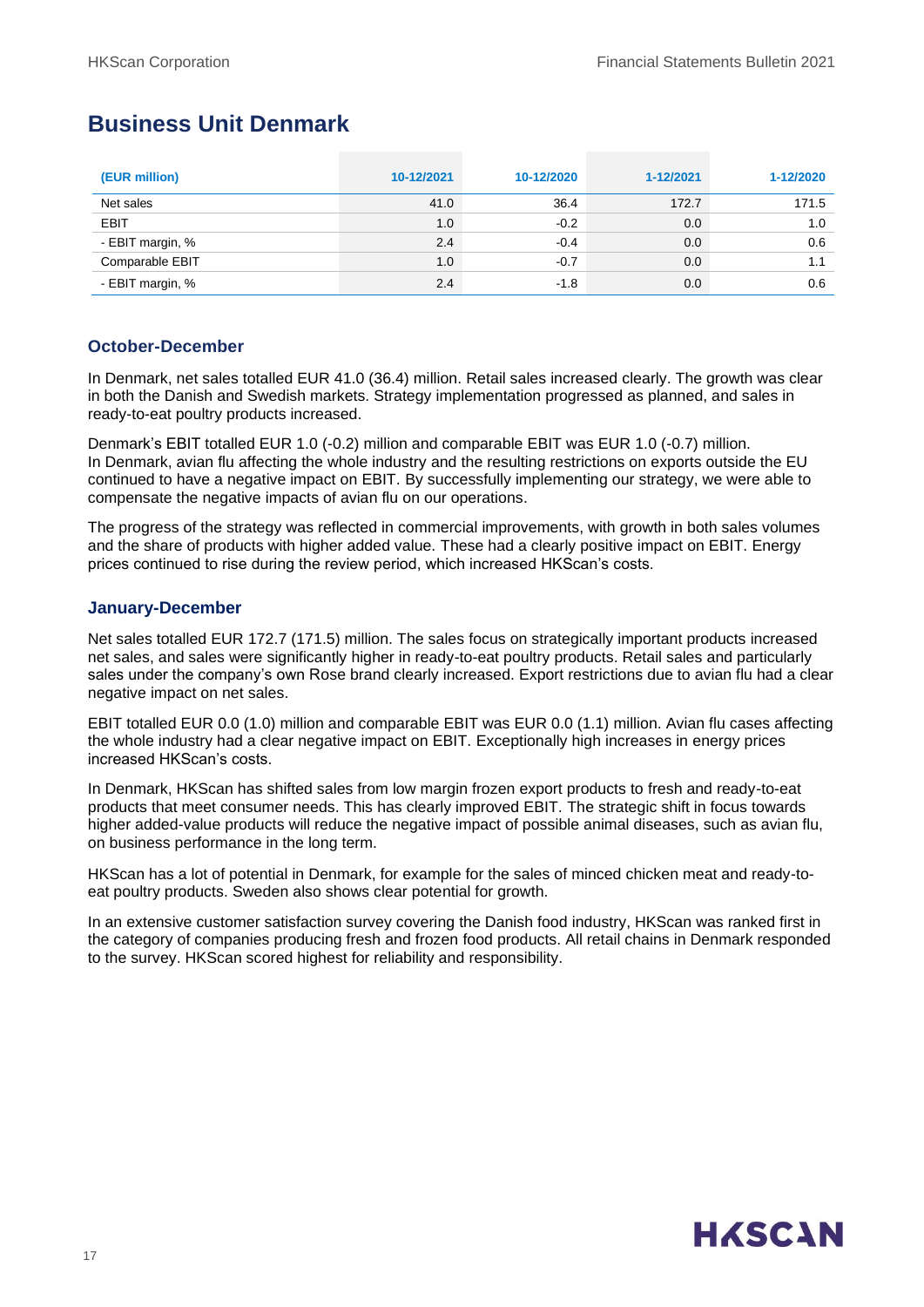### **Report on non-financial information**

HKScan is a Northern European food company that makes tasty, healthy and responsibly produced food for consumers' various food moments. The company's strategic target is to grow into a versatile food company. HKScan's home markets are Finland, Sweden, the Baltics and Denmark. The company's wellknown brands include HK, Kariniemen, Via, Scan, Pärsons, Rakvere, Tallegg and Rose.

Advanced responsibility work is the basis of HKScan's strategy. The company's business aims to create comprehensive, responsible prosperity within the boundaries of a strong social foundation and environmental ceiling. The Group's responsibility programme defines the targets and activities of its responsibility work. The focus of the responsibility programme is on nature and people, with relevant themes defined on the basis of the materiality assessment.

HKScan's responsibility work will be described in more detail in the Annual and Responsibility Report 2021, which is based on the GRI Standards framework and will be published in week 10/2022.

#### Key commitments, policies and principles

HKScan's values and ethical guidelines (Code of Conduct) form the foundation of the company's way of working. HKScan requires all its suppliers and subcontractors to commit to compliance with its Supplier Guidelines.

HKScan's operations are guided by, for instance, Group-level policies on corporate governance, information security, data privacy, disclosure, remuneration, risk management, environment, work health and safety, food safety and quality as well as animal welfare. In addition to these, the company has a number of internal policies and guidelines relating to ethical conduct.

HKScan is a member of the UN Global Compact sustainability initiative and has integrated its sustainable business principles into the company's Code of Conduct. In addition, HKScan is committed to the UN Sustainable Development Goals (SDGs) as part of the Group's corporate responsibility programme. Progress towards the Sustainable Development Goals related to health and well-being (SDG 3), gender equality (SDG 5), work (SDG 8), responsible consumption (SDG 12), climate (SDG 13) and terrestrial ecosystems (SDG 15) is monitored through the indicators of the corporate responsibility programme.

#### External recognitions

HKScan's systematic development of responsibility work has been recognised by independent international sustainability rating companies. HKScan clearly improved its results in annual ESG (Environment, Social, Governance) ratings. In the ESG ratings of Sustainalytics and ISS (Institutional Shareholder Services), HKScan was ranked within the top fifth among hundreds of international food companies. In the Sustainalytics assessment, HKScan was ranked in the top 10 per cent among producers of packaged food.

At the end of 2021, HKScan was added to the Nasdaq OMX Sustainability Finland index, which includes a number of Finland's leading companies in terms of sustainability. The company has been a Nasdaq Transparency Partner for several years in recognition of its transparent responsibility reporting.

The Financial Times published a listing of Europe's Climate Leaders in May 2021. The list included 300 European companies that have reduced climate emissions from their own production the most in relation to net sales between 2014 and 2019. HKScan was the only food company on the list in the Baltic Sea region.

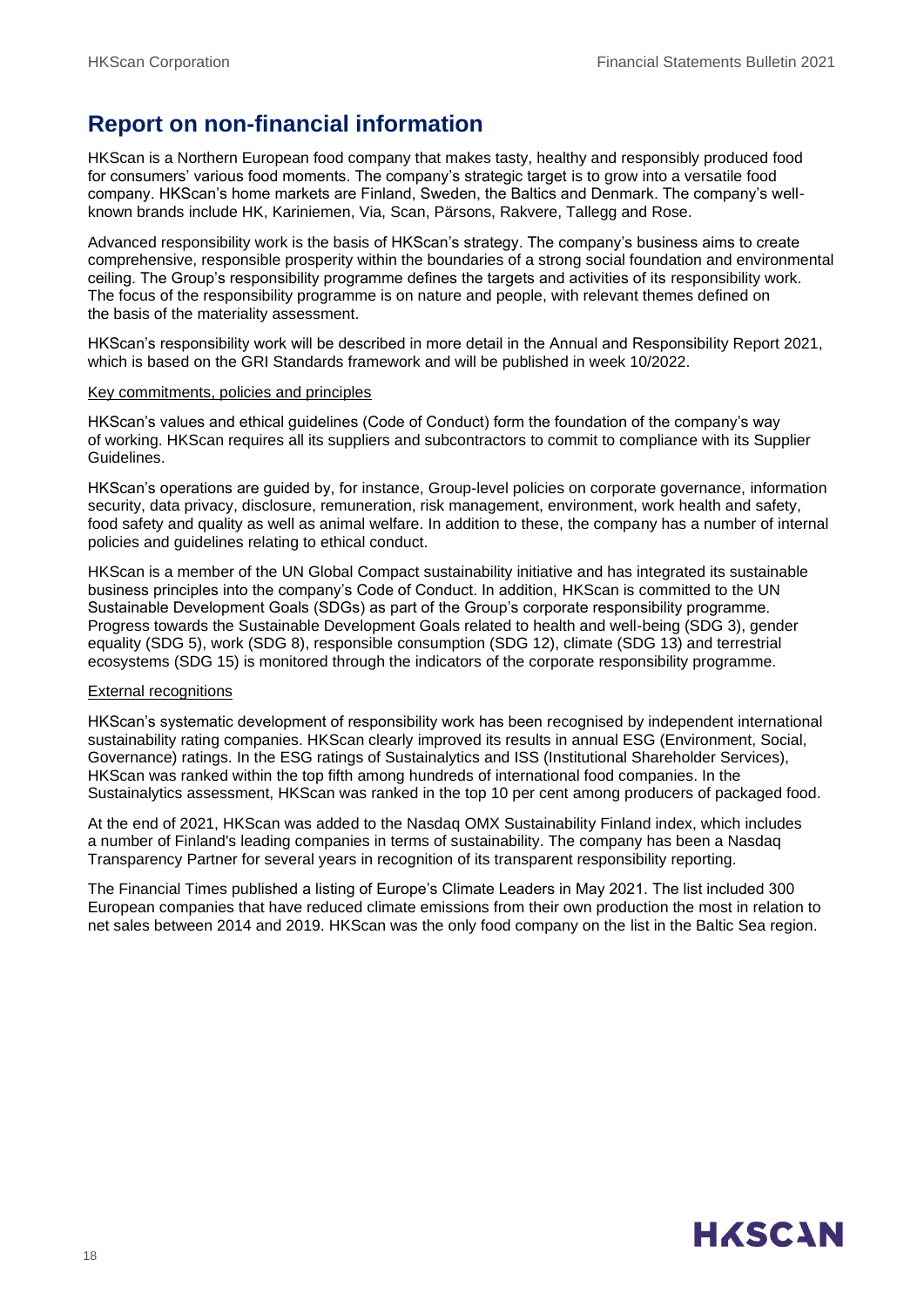#### EU taxonomy

The EU taxonomy is the EU's sustainable finance classification system defining sustainable economic activities with regard to the environment. The introduction of the taxonomy regulation will be carried out in stages. In the first phase, the EU Commission has published technical criteria for climate change mitigation and adaptation for the sectors with the greatest climate impact.

HKScan has started to prepare for reporting in line with the EU Taxonomy Regulation. In line with the EU Commission's guidance, the company reports for 2021 the activities eligible for the taxonomy classification system in terms of net sales, investments and operating expenditure. HKScan will monitor the development of the EU taxonomy and from 2022 will also report on the alignment of its activities for the taxonomy classification system.

#### *Net sales*

HKScan's net sales of EUR 1,815.3 million consist almost entirely of sales of food products manufactured by the company, for which there is no industry classification (NACE) in the EU taxonomy. The company therefore has no taxonomy-eligible net sales. Set in proportion to net sales, a significant part of the company's costs arises from the procurement of animal raw material from contract farmers and HKScan's own farms in Estonia. The EU taxonomy criteria for "Agriculture, forestry and fishing/Livestock production" is under preparation and its final content and impact on HKScan's reporting under the Taxonomy Regulation is still uncertain.

#### *Investments and operating expenses*

HKScan has no taxonomy-eligible net sales and therefore no taxonomy-eligible investments or operating expenses.

#### Environment

In early 2021, HKScan published its Zero Carbon climate plan with a goal of carbon-neutral food chain by the end of 2040. For its own production (scope 1 and 2), the company's target is carbon-neutrality by the end of 2025. Mitigating climate change and responding to it play an important role in the company's business and its development. Climate change affects the entire food chain and the attitudes and choices of consumers and customers.

In 2021, the company committed to setting climate targets in line with the Science Based Targets initiative (SBTi). Science-based climate targets, validated by a panel of experts, will be integrated into HKScan's Zero Carbon climate plan. The targets will support the company's journey towards carbon-neutral food chain.

During 2021, HKScan promoted its Zero Carbon climate plan across the food chain: in its production units, in primary production, in logistics and in packaging development. The company focused its climate work primarily on measures with the greatest impact. HKScan prepared Zero Carbon plans for each of its production units, defining the actions towards the carbon neutrality in the company's own production by the end of 2025.

HKScan examined and piloted new solutions to reduce the climate impact in primary production together with its contract farmers and other partners on 80 pilot farms in Finland, Sweden and Denmark. In Finland, carbon sequestration measurements carried out in the summer set a target of 500 kg CO2e per hectare per year for carbon sequestration in fields. The company also examined the optimisation of fertilising using satellite technology. In addition, farm-specific carbon footprints were calculated in Finland, Sweden and the Baltics. The company scaled up climate-friendly farming practices to wider use through training and webinars in Finland and Sweden.

HKScan reduced the climate impact of logistics through better optimised driving routes and the use of biogas trucks in product transports. The new logistics centre in the Baltics, opened in August, uses solar energy and significantly reduces transport kilometres.

In all home markets, HKScan made its packaging more responsible by promoting recyclability, reducing plastic and increasing the use of renewable packaging materials. In Finland and the Baltics, plastic was reduced by replacing boxes with bag packs. In Sweden, the packaging of the popular Scan Falukorv was modified to suit cardboard recycling and in Denmark, recycled material from plastic bottles is used for box packs.

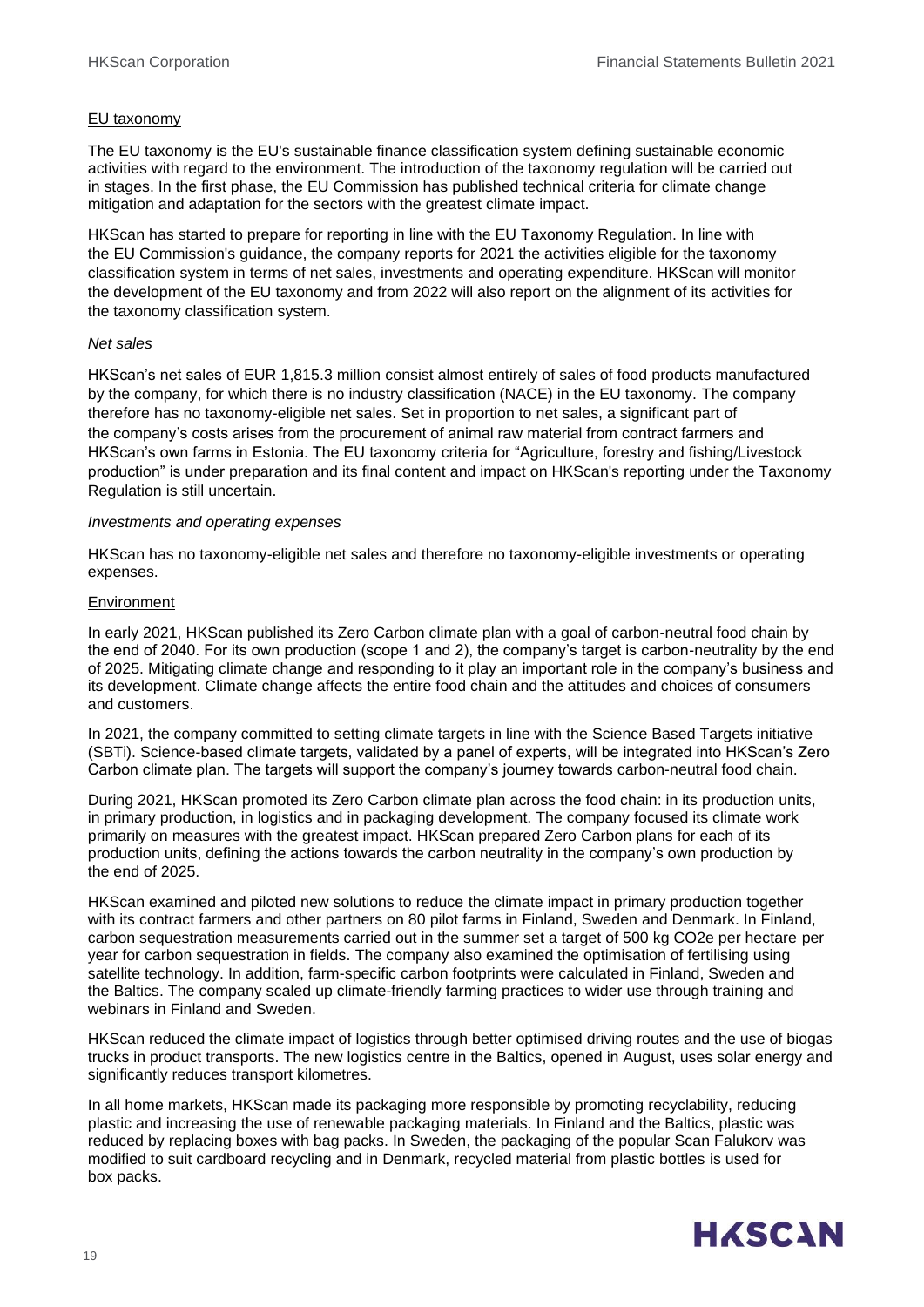The effectiveness and impact of the environmental work on the company's own production is assessed by internal and external ISO 14001 audits, with the exception of the Danish production units. In 2021, no significant environmental deviations occurred. The environmental risks of HKScan's production units have been identified as part of the ISO 14001 environmental management system, and the most significant risks are related to wastewater and possible chemical leaks. Environmental risks are controlled and managed on a unit-level basis through, for example, preventive maintenance and monitoring equipment. Personnel are trained in environmental matters and encouraged to make environmental observations and to report any deviations observed.

HKScan describes risks related to climate change in more detail in its Annual and Responsibility Report in line with the Task Force on Climate-Related Financial Disclosure (TCFD) model. Exceptional weather conditions affect the availability and prices of the company's key raw materials and energy prices.

#### Social and HR matters

At the end of 2021, HKScan had a total of 7,061 (6,998) employees. The company made investments supporting growth and ensured its service level during the pandemic. This resulted in increased personnel in all the home markets.

In 2021, HKScan's salaries and remunerations, including social costs, totalled EUR 333.5 (315.6) million.

|                              | 1-12/2021 | 1-12/2020 |
|------------------------------|-----------|-----------|
| Personnel on average*        | 6,892     | 6,741     |
| Finland                      | 2,755     | 2,684     |
| Sweden**                     | 1,945     | 1,899     |
| The Baltics                  | 1,538     | 1,528     |
| Denmark                      | 655       | 629       |
| Women / men %                | 40/60     | 40 / 60   |
| Women / men of supervisors % | 36/64     | 35/65     |

\* Reporting of personnel figures revised from 1 January 2021; figures include persons employed by HKScan converted to full-time equivalents (FTE). Comparative figures updated accordingly.

\*\* Including personnel in Poland.

HKScan works in a goal-oriented way towards zero accidents at work and promotes a safety culture in many ways through its Safety First programme. In 2021, the accident frequency remained at the 2020 level. However, absences due to accidents decreased significantly, as the number of more serious accidents clearly decreased. In the autumn, the company published new safe working guidelines for all the personnel.

Employees were encouraged to report their safety observations. Safety observations, near miss cases and accidents are systematically dealt with and corrective actions are specifically targeted at root causes. Safety culture is also promoted through careful risk assessments and process management.

HKScan promotes wellbeing at work with its Group-wide programme Better Together, which aims to promote responsible management, personnel commitment, workplace wellbeing and performance. The action plans for workplace wellbeing have been prepared at production unit and country level. During 2021, there was a particular focus on themes arising from the personnel survey Voice, such as promoting mental wellbeing and working against inappropriate behaviour.

At the end of 2021, HKScan prepared a hybrid working model, combining face-to-face and remote work. The model applies to the whole Group and was launched at the end of the year, taking into account the pandemic situation.

Risks related to HKScan's personnel include the availability of skilled and committed personnel, work safety and the attractiveness of the food industry and HKScan as an employer. During the Covid-19 pandemic, disruption of production due to personnel becoming ill is a significant risk for the company, which is reduced by the expansion of the vaccination coverage. In addition, any legal or illegal strikes in HKScan's value chain and its own operations may cause business risks. HKScan has zero tolerance for any kind of inappropriate treatment of employees and has in place guidelines related to inappropriate treatment as well as Fair Way whistleblowing channel. Risks are reduced by developing cooperation, employee competence and well-being at work and pandemic-related contingency measures. Work safety risks are managed through the systematic promotion of work safety.

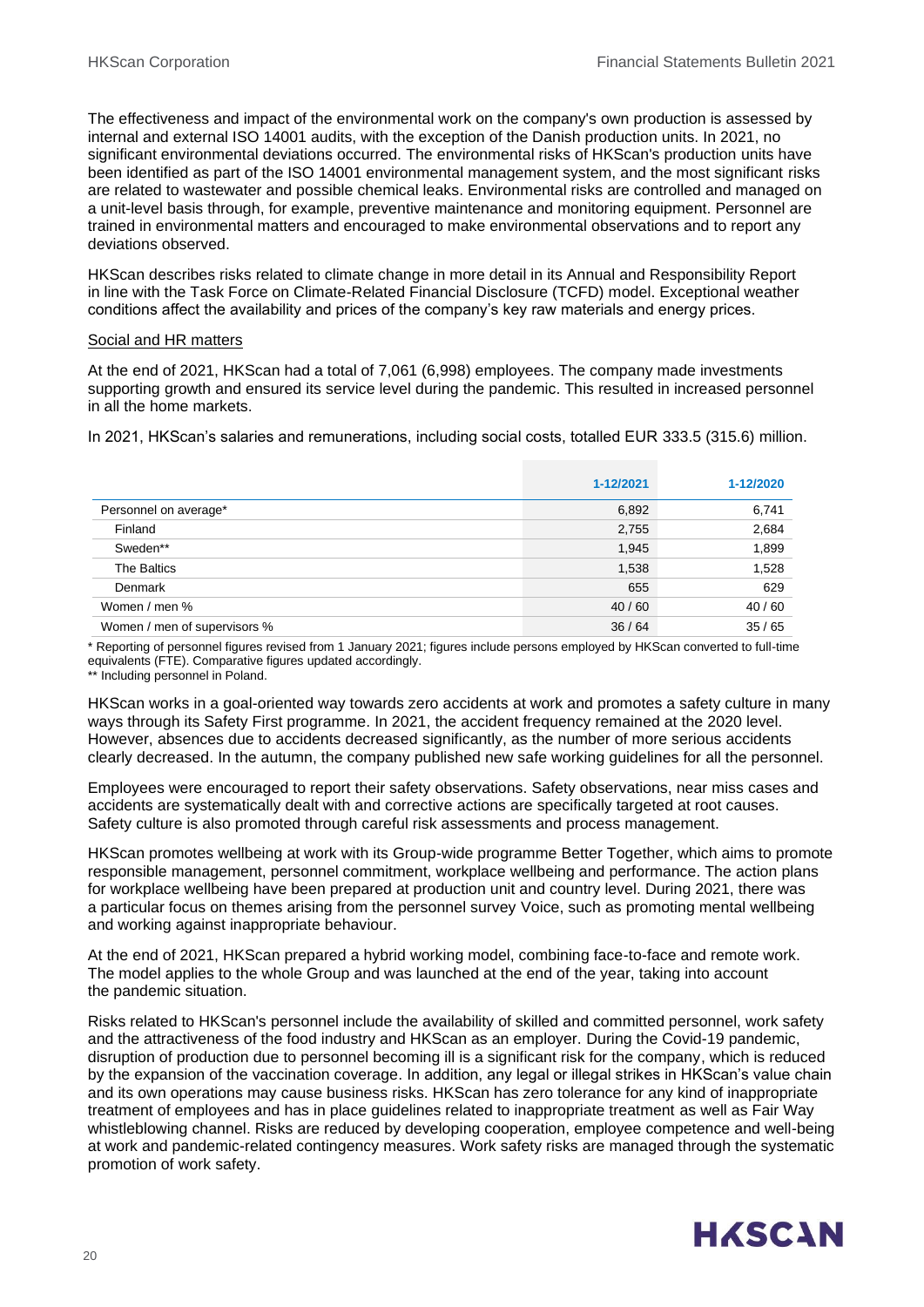HKScan works together with meat producers to further develop production and responsibility and to ensure the competitiveness of local food production. In 2021, the company continued its Next Generation programme developing competence of young farmers in Finland and in Sweden.

#### Human rights and measures against bribery and corruption

HKScan respects and supports international human rights agreements, the UN Convention on the Rights of the Child, and the International Labour Organization's core conventions. Additionally, HKScan takes into consideration in its operations the UN Guiding Principles on Business and Human Rights, and the OECD Guidelines for Multinational Enterprises. HKScan does not accept corruption or bribery.

Online training on HKScan's Code of Conduct was extended to the whole personnel. The training strengthens employees' competence in human rights and the principles against corruption and bribery, for example.

HKScan obliges all its suppliers of goods and services to commit to and sign the company's Supplier Guidelines. Suppliers commit to comply with the company's principles on human rights, anti-corruption and anti-bribery. In 2021, HKScan started to prepare the principles of responsible procurement.

HKScan's stakeholders can use the company's anonymised Fair Way whistleblowing channel to report suspicions of unethical conduct. In 2021, the company received 11 (9) reports of suspected negligence or misconduct through the Fair Way channel. The reports mainly concerned suspicions of inappropriate behaviour and the interpretation of and compliance with guidelines. These were resolved through HR processes and were used as a basis to revise internal guidelines.

HKScan's risks concerning human rights are related to inappropriate treatment of employees throughout the value chain. Corruption and bribery risks associated with the company's own activities are prevented and managed through clearly defined approval processes and other internal control processes. Potential risks related to human rights and corruption in the supply chain are managed through procurement risk assessment, standard requirements and by requiring a commitment to the Supplier Guidelines. The realisation of the principles is monitored in an internal audit. In 2021, no deviations from the human rights, bribery and corruption principles were detected. HKScan has not carried out a human rights impact assessment but will conduct it during 2022.

#### Healthiness and safety of products

HKScan's strategic target is to grow into a versatile food company with tasty products made from trusted and safe raw materials. Through its activities, the company promotes healthy diet built on varied and balanced choices. HKScan's long-term work to develop the healthiness of products is based on nutritional recommendations and the company has defined its own criteria for healthier alternatives. A large part of products are healthy alternatives in their own categories and meet the criteria of the Heart Symbol in Finland as well as the Keyhole criteria in Sweden and Denmark.

HKScan ensures product safety through systematic work from procurement to the customer. All HKScan's production plants are certified in accordance with the Global Food Safety Initiative (GFSI) standards (FSSC 22000, IFS or BRC).

The company performs systematic food safety risk management in all stages of the value chain. Risk assessment in the production units is based on the HACCP (Hazard Analysis Critical Control Point) process, which is verified annually by several internal and external audits. HKScan also requires its raw material suppliers and subcontractors to have food safety management systems in place and monitors their implementation. The company regularly organises food safety training for its personnel and partners and encourages them to make food safety observations and to react to deviations.

With the globalisation of the food chain, food fraud and deliberate sabotage have become central themes alongside other food safety risks. To identify and prevent risks related to them, HKScan Group has created a separate risk assessment model covering the whole chain.

## **HASCAN**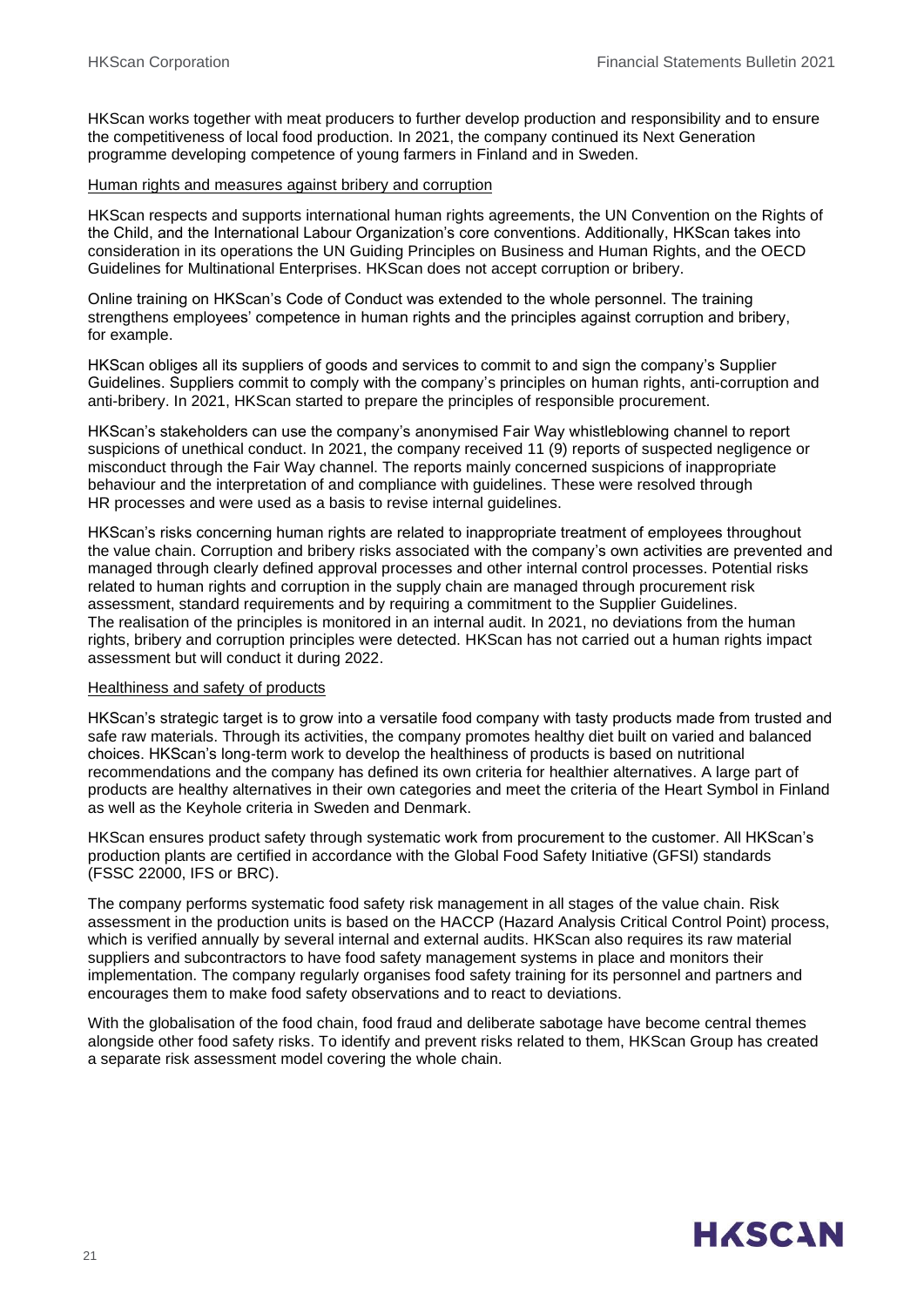#### Animal welfare

HKScan is committed to promoting animal welfare with its contract farmers in Finland, Sweden, the Baltics and Denmark and on the company's own farms in Estonia. Animal health and welfare is based on compliance with EU and local legislation as well as HKScan's own guidelines. The monitoring of animal welfare is systematic, and any deviations are addressed immediately. The focus on animal health and welfare is seen in the very low use of antibiotics on the company's contracted and owned farms. In HKScan's food chain, antibiotics are not used as preventive measure or to promote growth.

On a Finnish poultry farm, HKScan developed animal welfare monitoring using cameras and artificial intelligence, which enabled more accurate monitoring of animal behaviour and testing of new stimuli. In Denmark, HKScan launched its product concept focusing on animal welfare. Retailers and consumers have welcomed the product range sold under the Rose brand and the company aims to expand the range.

Animal diseases that spread easily, such as African swine fever and avian flu, are a risk to the company's business. There are national programmes for the prevention of animal diseases. Risks related to animal diseases are managed by continuously monitoring the animal disease situation and by working closely together with authorities, veterinarians and farmers. At the farm-level, guidelines for animal disease control and high hygiene standards are followed. HKScan's production units have contingency plans in place for animal disease situations.

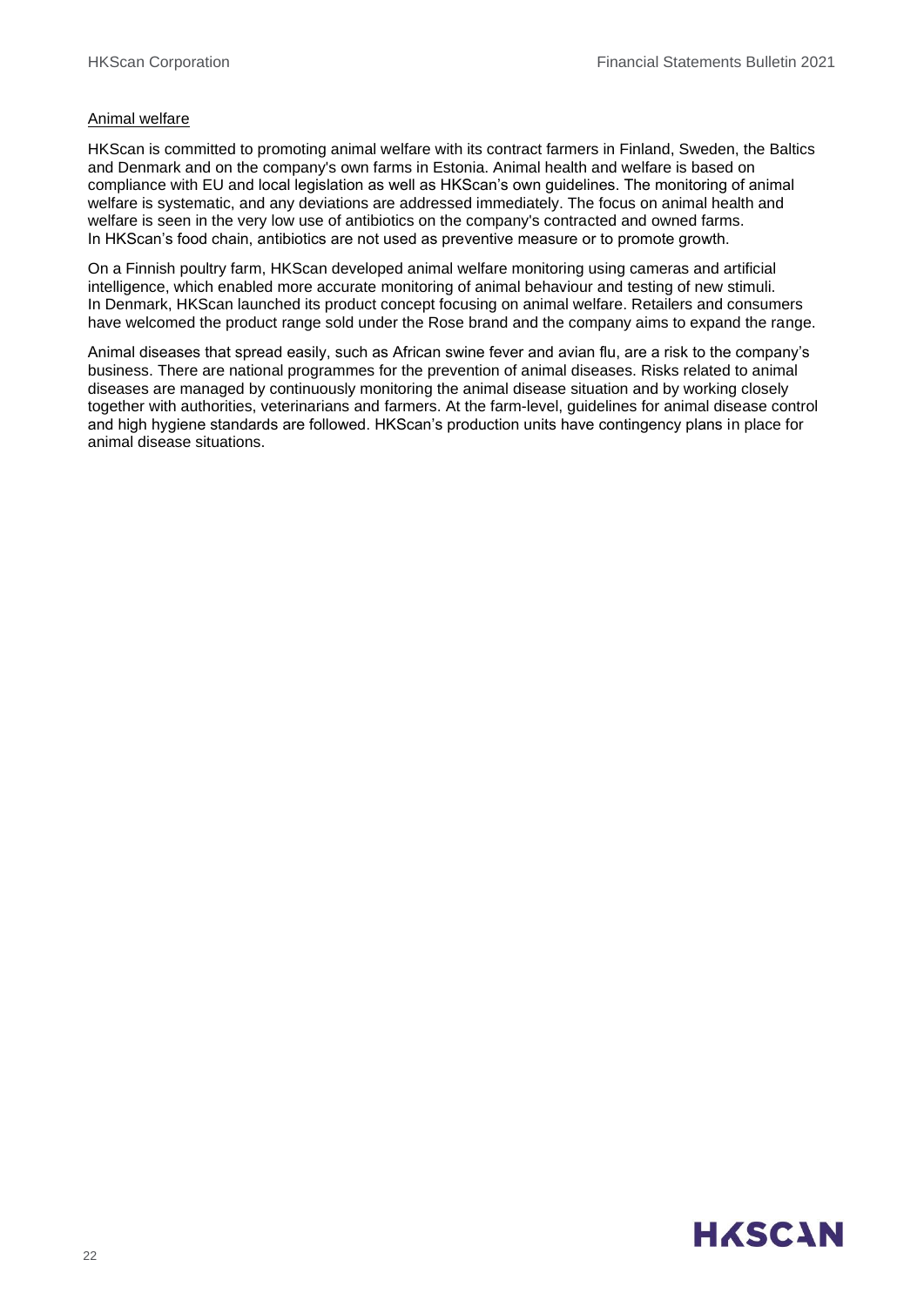#### Key targets and results

| <b>Target</b>                                                                                                                                                             | <b>Corporate Governance</b>                                                                                                                                                 | Results 2021                                                                                                                                                                                                                                                                                                                                                                                      |
|---------------------------------------------------------------------------------------------------------------------------------------------------------------------------|-----------------------------------------------------------------------------------------------------------------------------------------------------------------------------|---------------------------------------------------------------------------------------------------------------------------------------------------------------------------------------------------------------------------------------------------------------------------------------------------------------------------------------------------------------------------------------------------|
| <b>NATURE</b>                                                                                                                                                             |                                                                                                                                                                             |                                                                                                                                                                                                                                                                                                                                                                                                   |
| <b>Environment</b>                                                                                                                                                        |                                                                                                                                                                             |                                                                                                                                                                                                                                                                                                                                                                                                   |
| Carbon-neutral food chain<br>• own production (scope 1 and 2)<br>by the end of 2025<br>• primary production and other<br>external impacts (scope 3)<br>by the end of 2040 | Action plan towards carbon<br>neutrality                                                                                                                                    | • Climate impacts of own production<br>(scope 1 and 2) 58,000 (55,000)* tCO <sub>2</sub> e,<br>carbon intensity 0.09 (0.09)* tCO2e /<br>sold product tonne<br>• Climate impacts of the entire food chain<br>(scope 1-3) 2.4 (2.4)* MtCO <sub>2</sub> e, carbon<br>intensity 3.8 (3.9)* tCO <sub>2</sub> e /sold product<br>tonne<br>$\bullet$ Energy use 0.97 (0.94)* MWh / sold<br>product tonne |
| 100% of raw materials from<br>contract production in line with<br>HKScan's sustainable farming<br>operating model by the end of 2030                                      | Work in the Agrofood<br>Ecosystem project to promote<br>the responsibility in primary<br>production                                                                         | Agrofood Ecosystem network involves<br>80 pilot farms; scaling up of sustainable<br>farming practices started                                                                                                                                                                                                                                                                                     |
| Water consumption -25% /<br>sold product tonne by the end<br>of 2030 (vs. 2019)                                                                                           | Promoting water efficiency in<br>production units                                                                                                                           | • Water consumption 6.79 (6.82)* $m^3/$<br>sold product tonne<br>• Water consumption +2.1%* / sold product<br>tonne vs. 2019                                                                                                                                                                                                                                                                      |
| Packaging, targets 2025<br>• 100% recyclable packaging<br>• 20% less plastic / sold product<br>tonne (vs. 2019)                                                           | Operations in line with<br>the packaging strategy                                                                                                                           | • 70% of packaging recyclable<br>• Amount of packaging plastic 9,900 t<br>• Packaging data management system<br>renewed to cover collected data more<br>comprehensively 2021                                                                                                                                                                                                                      |
| <b>Animal welfare</b>                                                                                                                                                     |                                                                                                                                                                             |                                                                                                                                                                                                                                                                                                                                                                                                   |
| • Zero animal welfare breaches in<br>own production<br>• Continuous improvement of key<br>animal welfare aspects                                                          | Systematic development of<br>animal welfare together<br>with farmers                                                                                                        | • 0 (1) animal welfare breaches in own<br>production<br>• Continuous development activities to<br>promote animal health and welfare                                                                                                                                                                                                                                                               |
| <b>PEOPLE</b>                                                                                                                                                             |                                                                                                                                                                             |                                                                                                                                                                                                                                                                                                                                                                                                   |
| <b>Social and HR matters</b>                                                                                                                                              |                                                                                                                                                                             |                                                                                                                                                                                                                                                                                                                                                                                                   |
| Determined work towards zero<br>accidents<br>Continuous promotion of wellbeing<br>at work, eNPS over 10                                                                   | Safety First programme to<br>promote safety at work<br>Better Together programme<br>for promotion of well-being at<br>work                                                  | Accidents at work leading to at least one day's<br>absence 21.2 (21.1) /million working hours<br>• Personnel satisfaction eNPS -3<br>(5, comparison figure not incl. the Baltics)<br>• Absences 6.6 (6.2)% of working hours                                                                                                                                                                       |
| Promoting the continuity of primary<br>production in home markets                                                                                                         | Next Generation programme<br>to develop young farmers'<br>competence                                                                                                        | • 70 young farmers in Next Generation<br>programme in Finland and in Sweden<br>• Cooperation with schools and universities<br>in the Baltics                                                                                                                                                                                                                                                      |
| Human rights and measures against bribery and corruption                                                                                                                  |                                                                                                                                                                             |                                                                                                                                                                                                                                                                                                                                                                                                   |
| • 100% of raw materials procured in<br>line with the responsible<br>procurement principles 2025<br>• 100% of personnel completed<br>the Code of Conduct training          | • Supplier Guidelines<br>• Personnel training on<br>the compliance of HKScan's<br>policies                                                                                  | • 100% of the raw material suppliers<br>committed to Supplier Guidelines<br>(excl. animal procurement)<br>• Development of responsible procurement<br>principles started<br>• 74% of personnel completed the Code of<br>Conduct training                                                                                                                                                          |
| <b>Healthiness and safety of products</b>                                                                                                                                 |                                                                                                                                                                             |                                                                                                                                                                                                                                                                                                                                                                                                   |
| • Annually, 60% of new and<br>renewed products healthier<br>alternatives in their own<br>categories<br>• 100% certified production units<br>• Zero recalls                | • Nutritional recommendations<br>considered in the product<br>development<br>• Compliance with product<br>safety standards<br>• Compliance with product<br>safety processes | • 35 (44)% of new and renewed products<br>healthier alternatives in their own<br>categories<br>• All HKScan's production units certified<br>according to GFSI approved standard<br>• 6 (1) product recalls                                                                                                                                                                                        |

*The results of HKScan's responsibility work will be reported in more detail in the Annual and Responsibility Report 2021, which is based on the GRI Standards framework and will be published in week 10/2022.* 

*\* Subsidiaries Kivikylän and Tamminen have been added to reporting of environmental figures retroactively from 2019.*

*The environmental figures related to tonnes of products sold do not include HKScan's own farms in Estonia. A revision of the figures will be completed in the Annual and Responsibility Report 2021.*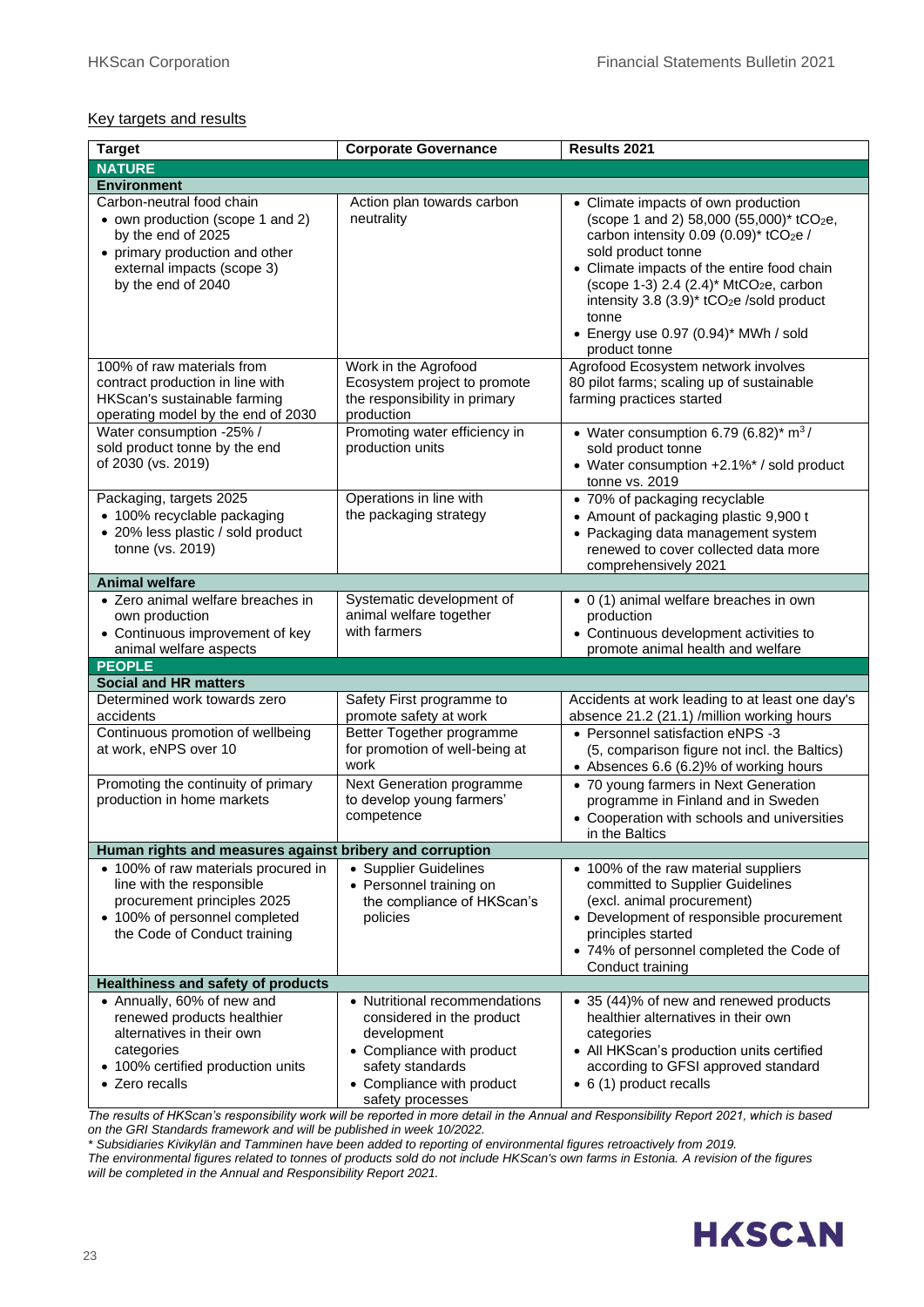### **Group Management**

At the beginning of January 2021, Jouni T. Laine began as EVP for HKScan's new Food Solutions unit and a member of the Group Executive Team. He joined HKScan from the CEO position at the Clewer Group, part of Salmela-Yhtiöt.

Anne Mere, EVP Business Unit Baltics and a member of the Group Executive Team, left her position on 13 August 2021. In the same connection, Juha Ruohola, a Group Executive Team member, was appointed as the new EVP Business Unit Baltics. He continues to be responsible for HKScan's Polish business, the Group's biotech business and meat balance.

Mika Koskinen, the Group Executive Team member responsible for the Group's strategic business development and investments took over responsibility for the Group's exports and imports, which were until 13 August 2021 the responsibility of Juha Ruohola.

### **Shares and shareholders**

At the end of December 2021, HKScan Corporation's paid and registered share capital stood at EUR 66,820,528.10. The company's issued shares totalled 98,951,781, which were divided into two share series as follows: A shares, 93,551,781 (94.54% of the total number of shares) and K shares, 5,400,000 (5.46% of the total number of shares). The A shares are quoted on Nasdaq Helsinki Ltd. The K shares are held by LSO Osuuskunta (4,735,000 shares) and Lantmännen ek. för. (665,000 shares) and are not listed. There were no changes in the number of K shares of LSO Osuuskunta and Lantmännen ek. för.

The Board of Directors of HKScan Corporation resolved on a directed share issue without consideration related to the Group's share-based incentive plan 2018, payment of the rewards for the performance period 2018-2020. On 7 May 2021, a total of 141,936 HKScan Corporation's A shares owned by the company was transferred without consideration to the participants of the share-based incentive plan in accordance to the terms and conditions of the plan. The transfer of own shares by a directed share issue without consideration is based on the Board's authorization granted by the Annual General Meeting on 8 April 2021.

At the end of December, the company held 1,858,064 (2,000,000) A shares as treasury shares, corresponding to 1.88% of the company's total number of shares and 0.9% of the total number of votes.

The calculational market value of HKScan's shares at the end of December stood at EUR 161.2 (190.0) million. The market value of the Series A shares was EUR 152.2 (179.4) million and the calculational market value of unlisted Series K shares was EUR 9.0 (10.6) million.

During the period of January–December, a total of 32,515,203 (27,000,172) of the company's shares were traded with a total value of EUR 67,774,266 (54,911,336). In the review period, the highest price quoted was EUR 2.52 (2.85) and the lowest EUR 1.57 (1.60). The average price was EUR 2.08 (2.03). At the end of December, the closing price was EUR 1.66 (1.96).

### **Annual General Meeting 2021**

HKScan Corporation's Annual General Meeting was held on 8 April 2021 in Turku, Finland, under special arrangements due to the Covid-19 pandemic. The AGM adopted the parent company's and consolidated financial statements for the financial period 1 January–31 December 2020 and discharged the members of the Board of Directors and the CEO from liability for the year 2020. The AGM resolved that a dividend of EUR 0.03 be paid for each share for the year 2020.

The decisions of the AGM have been published in their entirety in a stock exchange release on 8 April 2021, and the minutes are available in Finnish on the company website at www.hkscan.com.

## **HASCAN**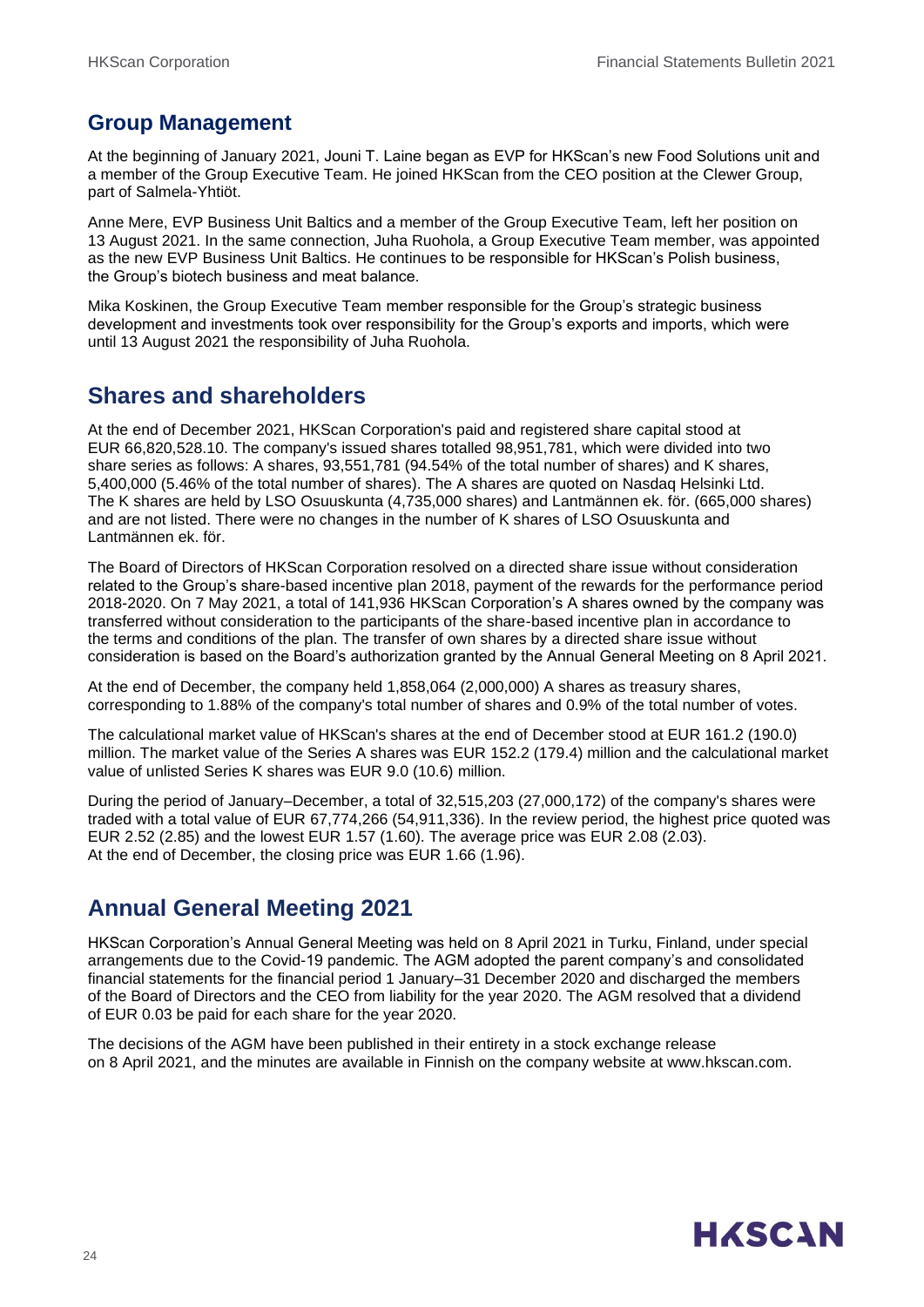### **Share-based long-term incentive plan**

On 7 February 2018, HKScan announced that the Board of Directors of HKScan Corporation had approved a share-based long-term incentive plan for the Group's top management and selected key employees. It comprises a Performance Share Plan (also "PSP") as the main structure and a Restricted Share Plan (also "RSP") as a complementary structure. The incentive plan consists of annually commencing plans. The commencement of each plan requires a separate decision from the Board of Directors.

At the time of commencement of the PSP 2018–2020 plan, approximately 30 individuals were eligible to participate in it. Part of the shares earned based on the achievement of performance targets were paid out in spring 2021, in line with the original PSP payment schedule.

On 8 May 2019, HKScan announced that the Board of Directors of HKScan Corporation had approved the commencing of new plans within the share-based long-term incentive scheme for HKScan's key employees. The Group Executive Team members, in total a maximum of 10 individuals are eligible to participate in PSP 2019–2021. According to the original PSP reward payment schedule, the rewards for this plan would be paid in two tranches, the first in spring 2022 and the second in spring 2023 based on the achievement of the performance targets.

The performance periods 2019–2020 of PSP 2018–2020 and PSP 2019–2021 ended on 31 December 2020. The rewards are paid in series A shares of HKScan. The 2021 performance period of the PSP 2019-2021 ended on 31 December 2021.

The Restricted Share Plan complementing the main structure consists of annually commencing individual restricted share plans, each with a three-year vesting period. After the vesting period, the allocated restricted share rewards will be paid to the participants in series A shares of HKScan.

On 8 May 2019, HKScan announced the commencement of a new plan, RSP 2019–2021, within the Restricted Share Plan structure. Eligible to participate in the RSP 2019–2021 were the participants of the PSP 2019–2021. According to the original RSP reward payment schedule, the rewards for this plan would be paid in two tranches, the first in spring 2022 and the second in spring 2023 based on the fulfilment of the Group-level financial criterion set by the Board.

On 7 April 2021, HKScan announced amendments to the payment schedules for both the PSP and RSP plans. According to the new payment schedule, part of the rewards earned will be paid during 2021–2023 and the remaining portion of the Group Executive Team rewards is deferred and will be paid during 2024–2025. The deferred rewards will be paid based on the achievement of minimum level of the performance targets. A maximum amount for the cost of deferred reward has been set.

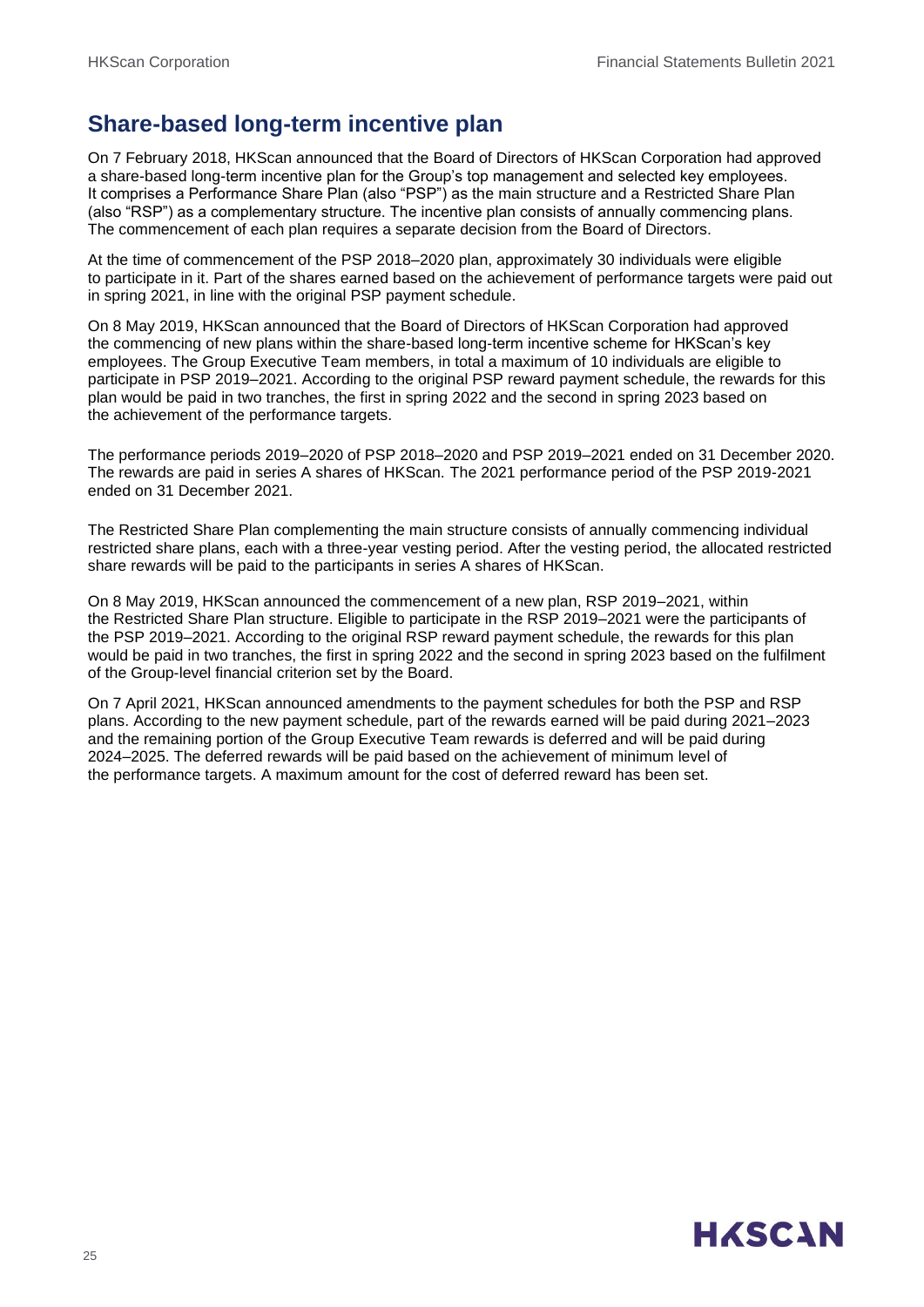### **Short-term business risks**

#### Price increase in production inputs and raw materials

As the economy in the euro area grows and the deficit spending continues, general inflationary pressure continues to rise. Additionally, the price of energy has been strongly rising in Europe. This continues to create cost pressures in packaging materials and other production inputs. The significant price increase for feed grains, caused by the weak grain harvest in Europe, has led, with delay, to a continuing rise in meat raw material prices. The situation poses a considerable risk for HKScan's profitability, if the company is unable to increase its production efficiency and the sales prices of its products to offset the increase in costs. If, in particular, the market price of pork does not rise fast enough and the extremely poor profitability situation of the farmers continues, the risk may be the weakened availability of local meat raw material and an increase in the credit losses related to the feed trading services.

#### Covid-19 pandemic

The prolonged Covid-19 pandemic continues to be a significant uncertainty factor for HKScan's business. The pandemic situation within HKScan's home markets can change rapidly and the market-specific risks also change with the situations. At HKScan, the development of the pandemic is being monitored closely and any necessary reactions are being taken. The company's primary aim is to safeguard the health and safety of its personnel and to ensure disturbance-free activities throughout the entire food chain. Disruption of production due to personnel becoming ill is a significant risk for the company. In addition to strict hygiene practices and compliance with guidelines issued by the authorities, the company has implemented numerous contingency measures of its own in response to the pandemic. These will continue until the company can assess their gradual elimination in accordance with the pandemic situation in its different market areas.

#### Other business risks

In the food industry's long production chain, food safety is essential. However, the possibility of animal diseases cannot be fully excluded. Furthermore, the impact of possible international or regional food scandals on consumption behaviour cannot either be excluded.

African Swine Fever has increased strong price fluctuations within the international meat market. This has also affected HKScan's home markets. New cases of avian flu detected in Denmark and several other European countries further weaken the export possibilities for poultry products outside the EU and have increased supply within Europe. On the other hand, avian flu has also led to a significant decrease in poultry production in certain European countries. This situation causes, in part, unpredicted price fluctuations, the effects of which also extend to HKScan's home markets.

The international meat raw material market is more global than before, and, as a result, changes within international trade relations between major meat import and export countries may locally cause large price fluctuations.

The discussion related to climate change may affect the consumer demand for meat products. Unexpected actions taken by pressure groups may also impact business and consumer demand. Cyber attacks are an increasing risk and, in the worst- case scenario, they may significantly harm the company's activities. In addition, HKScan's potential involvement in juridical proceedings may pose risks.

The risks related to impairment of assets will increase and affect the financial position of the company if the Group is not able to improve its financial performance as planned. Due to the Group's improved profitability, the risk for breaching the financial covenants of loan agreements has clearly decreased.

The weakened global logistics chains may pose a risk in terms of the realisation of the company's investments within their planned timetable. Delivery times for machinery and equipment have lengthened and prices have risen. Corresponding scheduling and costs pressures have also been recognised in the building of production facilities. As part of its planning process, HKScan particularly considers the possible impacts that the cost and scheduling risks may have on the realisation of its investments.

Unstable geopolitical situation may have a negative impact on HKScan's business and its development, especially in the Baltics.

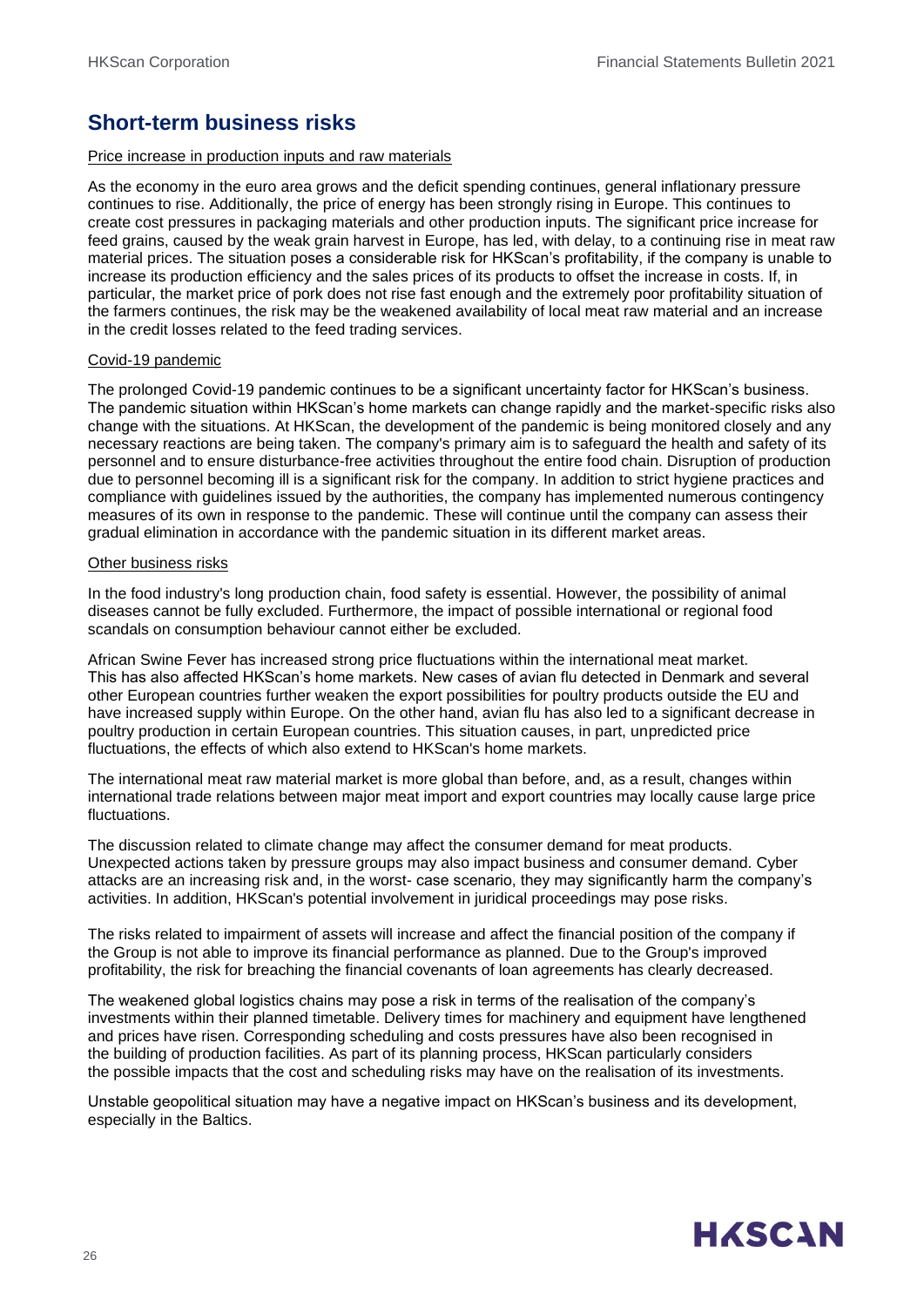### **Events after the reporting period**

#### HKScan to start Finnish poultry meat exports to South Korea

On 21 January 2022, HKScan announced that its Rauma unit had received an export approval for Finnish poultry meat from the South Korean authorities. Exports of poultry meat from Finland to South Korea will start as soon as possible. The export licence for poultry meat is an important step for HKScan's exports, as the Rauma unit has invested in growth in recent years, also with a view to exports.

The volume of exports is estimated at 3-5 million kilos for the first years. Products exported to South Korea will be chicken legs, wings and feet. Finnish poultry meat is responsibly produced and antibiotic-free. In addition, the animal disease situation is excellent in Finland and animal welfare and environmental efficiency of production are taken into account at all stages.

#### HKScan plans to streamline its operating model

On 3 February 2022, HKScan announced that the company is planning to streamline the operating model between the Group functions and Business Units. In the future, HKScan's Group functions are planned to focus more closely on the Group's key strategic development projects and leadership as well as activities that ensure good corporate governance of a listed company. Operational business will be more clearly focused on the Business Units.

Plans to streamline the operating model of HKScan's Group functions and the Business Unit Finland will be discussed in Finland in statutory negotiations, which may lead to an estimated 20 job reductions or changes in the employment contracts. The statutory negotiations do not concern blue-collar workers or HKScan's businesses in Sweden, the Baltics, Denmark and Poland. The aim is to complete the negotiations during March 2022.

### **Board of Directors' proposal on the distribution of profit**

The parent company's distributable equity is EUR 282.5 (290.9) million, including the reserve for invested unrestricted equity of EUR 215.4 (215.1) million and the profit for the financial year 2021 of EUR -5.8 million. The Board of Directors proposes to the Annual General Meeting that the company pays a dividend of EUR 0.04 per share, i.e. a total of EUR 3.9 million. The remaining distributable assets will be retained in equity.

### **Annual General Meeting 2022**

HKScan's Annual General Meeting is planned to be held in Turku on Wednesday, 30 March 2022. The invitation will be published later.

Turku, 10 February 2022

HKScan Corporation Board of Directors

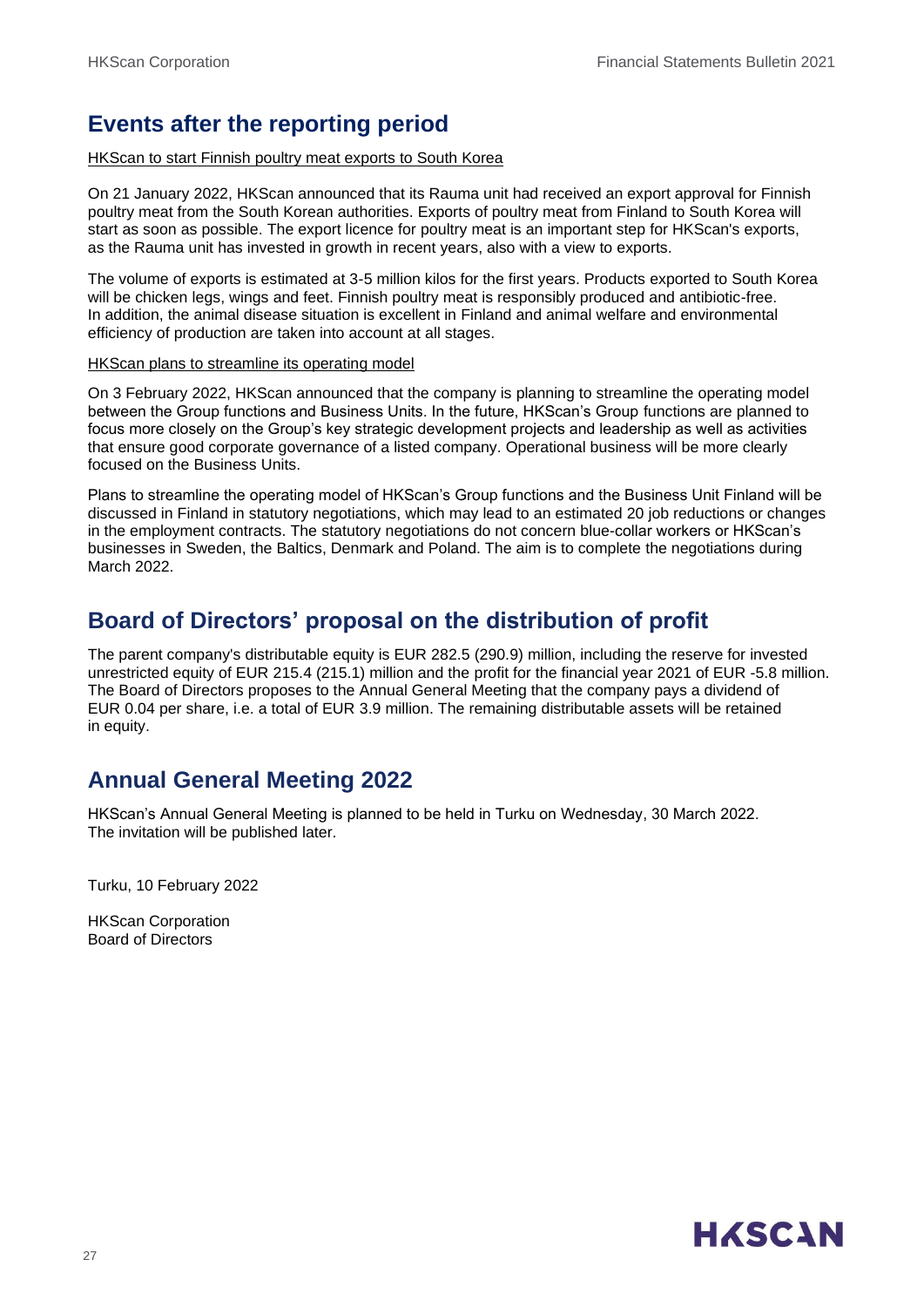#### **Webcast**

In connection with its Financial Statements Bulletin 2021, HKScan will hold a webcast in Finnish for analysts, institutional investors and media on 10 February 2022 at 10 am, Finnish time. You can follow the Finnish webcast at: [https://hkscan.videosync.fi/tilinpaatos-2021.](https://hkscan.videosync.fi/tilinpaatos-2021) HKScan's CEO Tero Hemmilä and CFO Jyrki Paappa will present the result.

To arrange an investor call in English, please contact Heidi Hirvonen, SVP Communications, tel. +358 10 570 6072 or by email heidi.hirvonen@hkscan.com.

#### **For further information**

Tero Hemmilä, CEO, tel. +358 10 570 2012 Jyrki Paappa, CFO, tel. +358 10 570 2512 Heidi Hirvonen, SVP Communications, tel. +358 10 570 6072

#### **Financial reports**

- The Annual and Corporate Responsibility Report for 2021 will be published online at [www.hkscan.com](http://www.hkscan.com/) in week 10/2022. The Annual and Corporate Responsibility Report will include the Report of the Board of Directors, Financial Statements, Remuneration Report and Corporate Governance Statement.
- Interim Report for January-March 2022 will be published on Tuesday 10 May 2022.
- Half-Year Financial Report 2022 will be published on Wednesday 20 July 2022.
- Interim Report for January-September 2022 will be published on Thursday 3 November 2022.

*At HKScan, we make life tastier – today and tomorrow. Our strategic target is to grow into a versatile food company. Our responsibly produced, delicious products are part of consumers' varied food moments – both every day and on special occasions. We have some 7,000 HKScan professionals applying more than 100 years of experience to make locally produced food. For us at HKScan, responsibility means continuous improvements and concrete actions throughout the food chain. As part of our Zero Carbon programme, we are targeting a carbon-neutral food chain from farms to consumers by the end of 2040. Our home markets cover Finland, Sweden, the Baltics and Denmark. Our strong product brands include HK®, Kariniemen®, Via®, Scan®, Pärsons®, Rakvere®, Tallegg® and Rose™. Through our strategic partnerships, we are also known for Kivikylän®, Tamminen® and Boltsi brands. HKScan is a publicly listed company, and in 2021, our net sales totalled over EUR 1.8 billion.*

The brands mentioned in the Financial Statements Bulletin - HK®, Kariniemen®, Via®, Scan®, Pärsons®, Rakvere®, Tallegg®, Rose® and Vietävä® - are registered trademarks of HKScan Group.

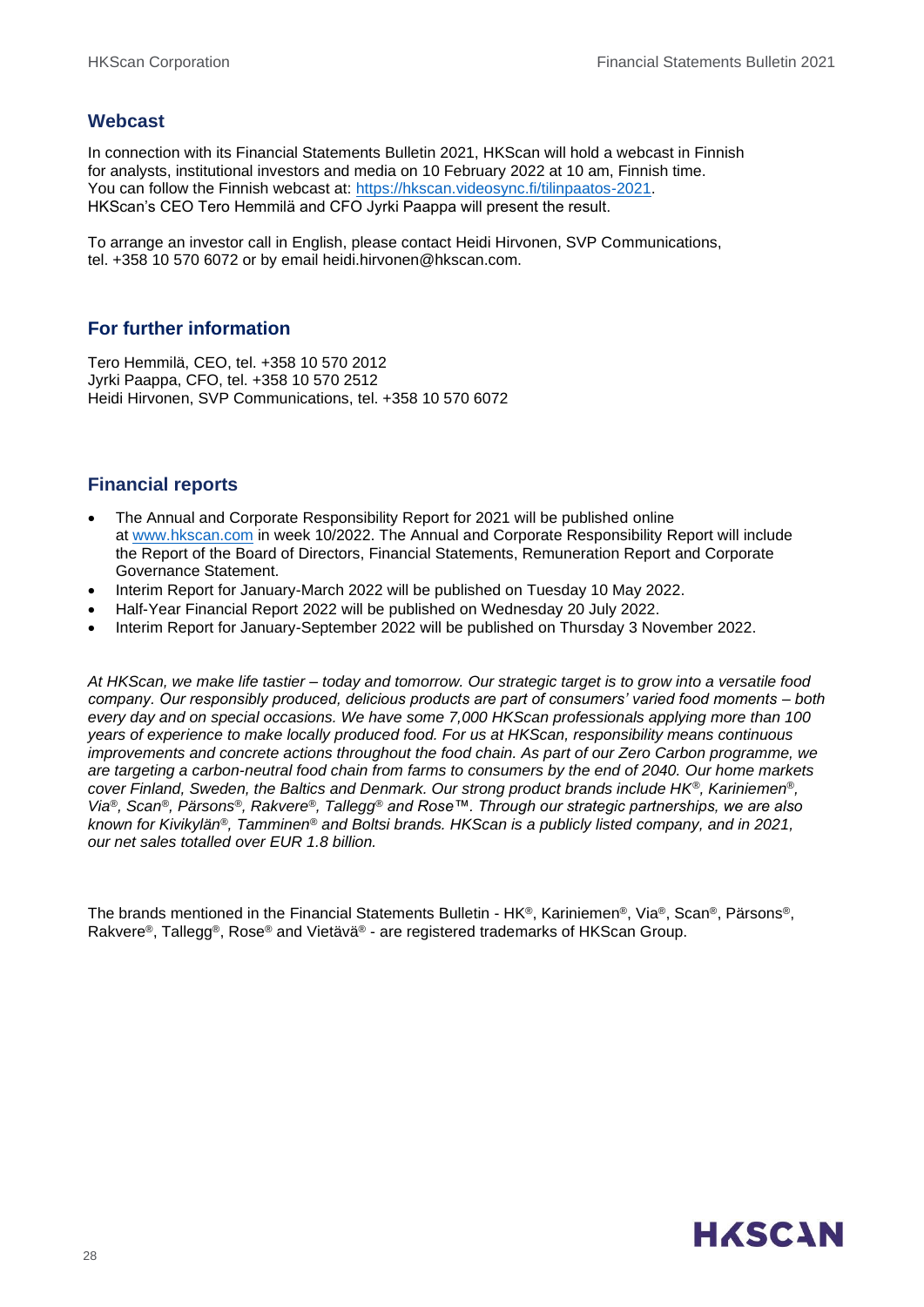### **Consolidated Financial Statements 1 January – 31 December 2021**

### **Consolidated income statement**

| (EUR million)                                                                            | 10-12/2021 | 10-12/2020 | 1-12/2021 | 1-12/2020 |
|------------------------------------------------------------------------------------------|------------|------------|-----------|-----------|
| Net sales                                                                                | 491.6      | 472.9      | 1815.3    | 1781.0    |
| Cost of goods sold<br>1.                                                                 | $-461.4$   | $-428.0$   | $-1701.4$ | $-1664.2$ |
| Gross profit                                                                             | 30.3       | 44.9       | 113.8     | 116.8     |
|                                                                                          |            |            |           |           |
| 1.<br>Other operating items total                                                        | 3.5        | $-1.4$     | 7.7       | 1.8       |
| Sales and marketing costs<br>1.                                                          | $-13.0$    | $-10.8$    | $-47.7$   | $-41.3$   |
| General administration costs<br>1.                                                       | $-13.2$    | $-15.2$    | $-56.0$   | $-56.0$   |
| Operating profit                                                                         | 7.6        | 17.5       | 17.9      | 21.3      |
| Financial income                                                                         | 0.6        | 0.5        | 2.7       | 2.2       |
| Financial expenses                                                                       | $-3.8$     | $-3.2$     | $-17.4$   | $-13.2$   |
| Share of profit/loss in associates and joint                                             |            |            |           |           |
| ventures                                                                                 | 0.6        | 0.4        | 3.4       | 1.9       |
| Profit/loss before taxes                                                                 | 5.1        | 15.2       | 6.6       | 12.3      |
|                                                                                          |            |            |           |           |
| Income tax                                                                               | $-4.3$     | $-4.0$     | $-7.8$    | $-7.5$    |
| Profit/loss for the period                                                               | 0.8        | 11.2       | $-1.2$    | 4.8       |
| Profit/loss for the period attributable to:                                              |            |            |           |           |
| Equity holders of the parent                                                             | $-0.4$     | 9.4        | $-4.5$    | 1.2       |
| Non-controlling interests                                                                | 1.2        | 1.8        | 3.2       | 3.6       |
| Total                                                                                    | 0.8        | 11.2       | $-1.2$    | 4.8       |
|                                                                                          |            |            |           |           |
| Earnings per share calculated on profit<br>attributable to equity holders of the parent: |            |            |           |           |
| EPS, undiluted, continuing operations,<br>EUR/share                                      | $-0.01$    | 0.09       | $-0.06$   | $-0.01$   |
| EPS, diluted, continuing operations,<br>EUR/share                                        | $-0.01$    | 0.09       | $-0.06$   | $-0.01$   |

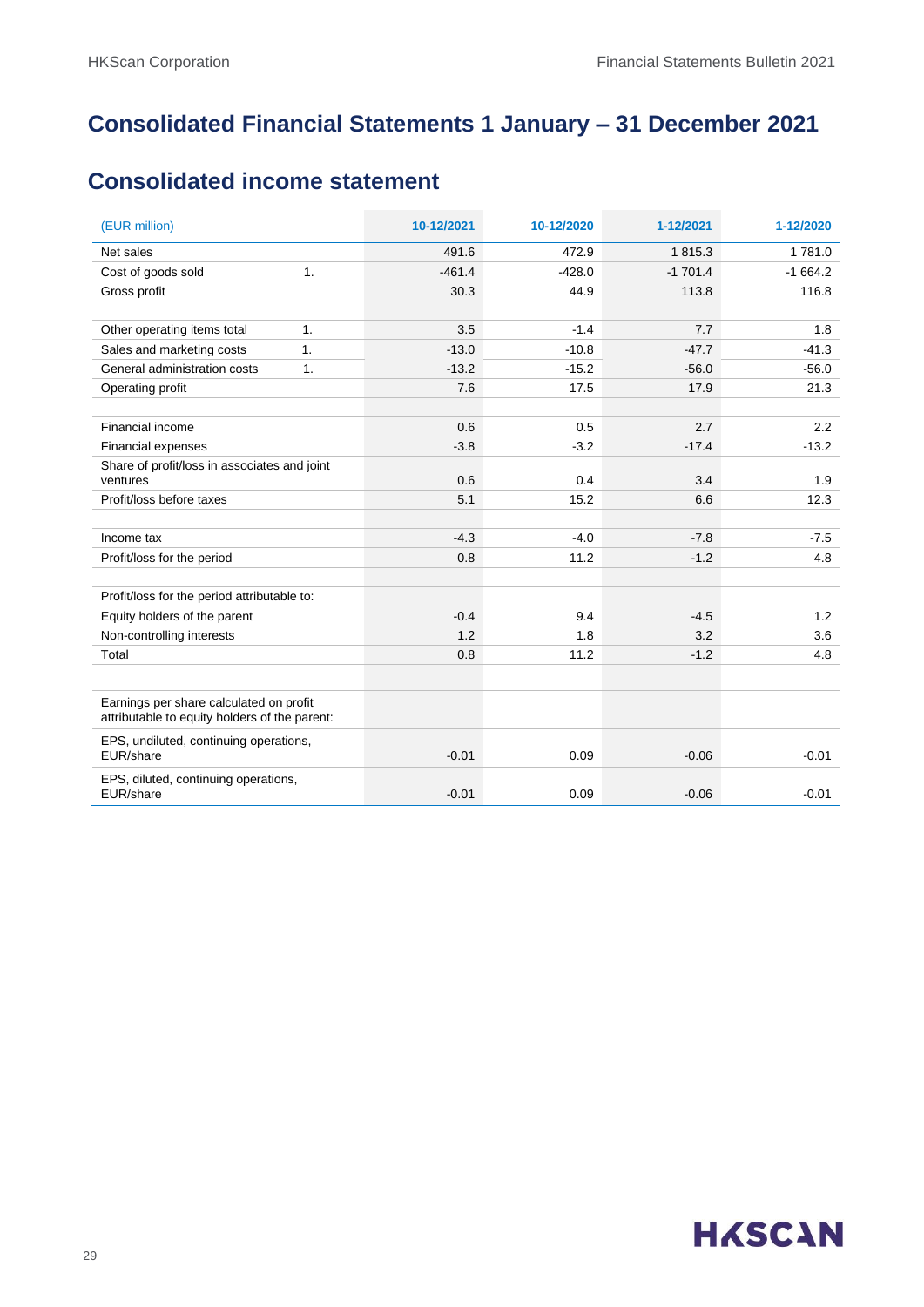### **Consolidated statement of comprehensive income**

| (EUR million)                                                    | 10-12/2021 | 10-12/2020 | 1-12/2021 | 1-12/2020 |
|------------------------------------------------------------------|------------|------------|-----------|-----------|
| Profit/loss for the period                                       | 0.8        | 11.2       | $-1.2$    | 4.8       |
|                                                                  |            |            |           |           |
| OTHER COMPREHENSIVE INCOME (after<br>taxes):                     |            |            |           |           |
| Items that may be subsequently reclassified to<br>profit or loss |            |            |           |           |
| Exchange differences on translating foreign<br>operations        | $-0.7$     | 4.3        | $-2.0$    | 2.8       |
| Cash flow hedging                                                | 1.9        | 0.8        | 7.4       | $-1.7$    |
| Items that will not be reclassified to profit or loss            |            |            |           |           |
| Actuarial gains or losses                                        | 2.9        | $-0.3$     | 2.9       | $-0.3$    |
| TOTAL OTHER COMPREHENSIVE INCOME                                 | 4.1        | 4.7        | 8.3       | 0.8       |
|                                                                  |            |            |           |           |
| TOTAL COMPREHENSIVE INCOME FOR THE<br><b>PERIOD</b>              | 4.9        | 15.9       | 7.1       | 5.6       |
|                                                                  |            |            |           |           |
| TOTAL COMPREHENSIVE INCOME FOR THE<br>PERIOD ATTRIBUTABLE TO:    |            |            |           |           |
| Equity holders of the parent                                     | 3.7        | 14.1       | 3.9       | 1.9       |
| Non-controlling interests                                        | 1.2        | 1.8        | 3.2       | 3.6       |
| Total                                                            | 4.9        | 15.9       | 7.1       | 5.6       |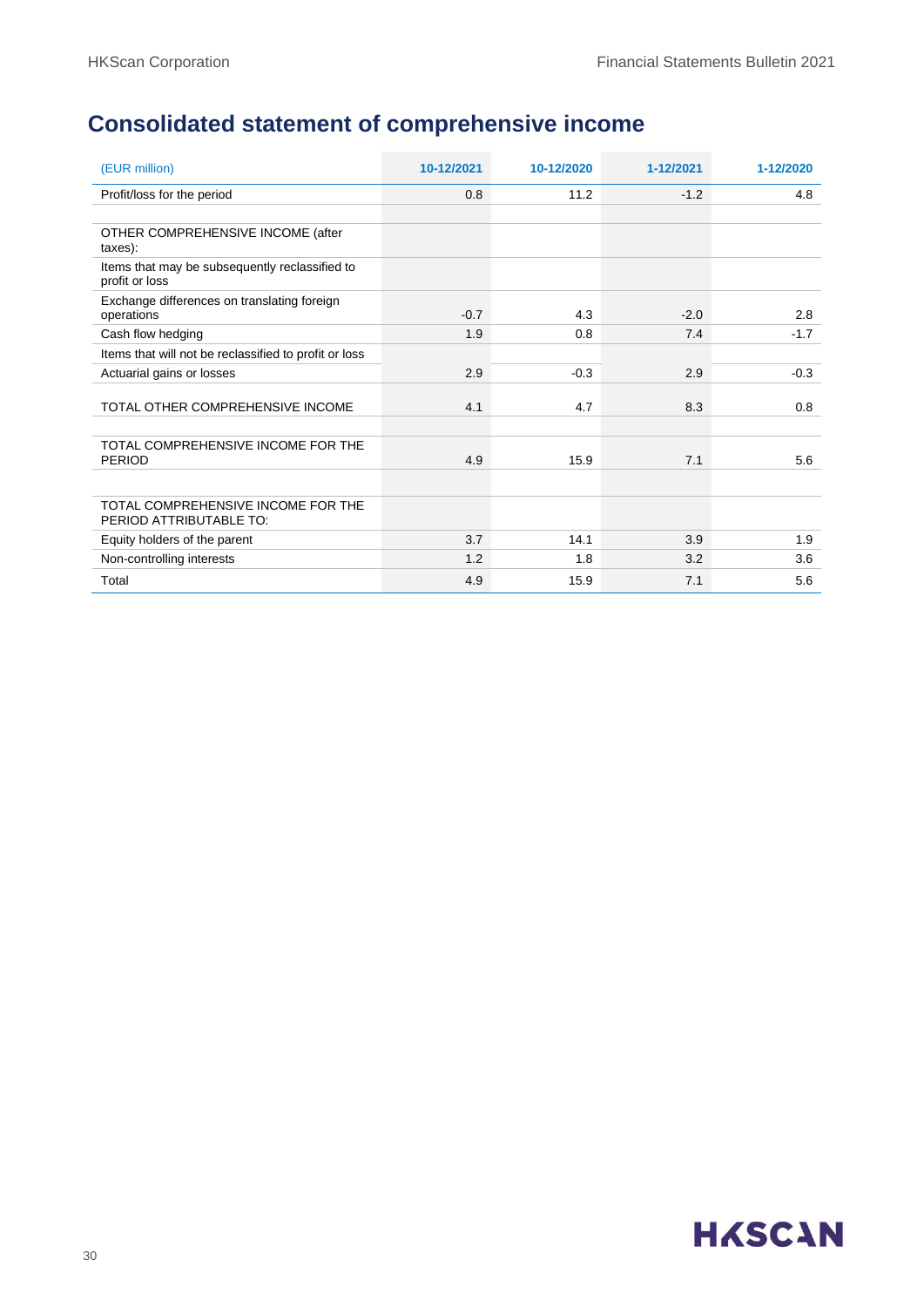### **Consolidated balance sheet**

| (EUR million)                                 | <b>Note</b> | 31 Dec. 2021 | 31 Dec. 2020 |
|-----------------------------------------------|-------------|--------------|--------------|
| <b>ASSETS</b>                                 |             |              |              |
|                                               |             |              |              |
| Intangible assets                             | 2.          | 144.2        | 148.0        |
| Tangible assets                               | 3.4         | 459.7        | 458.7        |
| Holdings<br>Deferred tax asset                | 5.          | 38.5<br>36.3 | 33.8<br>40.9 |
| Other non-current assets                      |             | 7.3          | 6.2          |
| TOTAL NON-CURRENT ASSETS                      |             | 686.0        | 687.7        |
|                                               |             |              |              |
| Inventories                                   | 6.          | 131.1        | 119.0        |
| <b>Current receivables</b>                    |             | 141.3        | 122.4        |
| Cash and cash equivalents                     |             | 27.2         | 46.8         |
| TOTAL CURRENT ASSETS                          |             | 299.6        | 288.2        |
| <b>TOTAL ASSETS</b>                           |             | 985.6        | 975.9        |
| <b>EQUITY AND LIABILITIES</b>                 |             |              |              |
| <b>EQUITY</b>                                 |             | 330.3        | 329.1        |
| Non-current loans, interest-bearing           | 4.          | 210.1        | 249.2        |
| Non-current liabilities, non-interest-bearing |             | 63.5         | 69.1         |
| TOTAL NON-CURRENT LIABILITIES                 |             | 273.6        | 318.3        |
|                                               |             |              |              |
| Current loans, interest-bearing               | 4.          | 131.8        | 97.2         |
| Current liabilities, non-interest-bearing     |             | 249.8        | 231.3        |
| TOTAL CURRENT LIABILITIES                     |             | 381.7        | 328.5        |
|                                               |             |              |              |
| TOTAL EQUITY AND LIABILITIES                  |             | 985.6        | 975.9        |

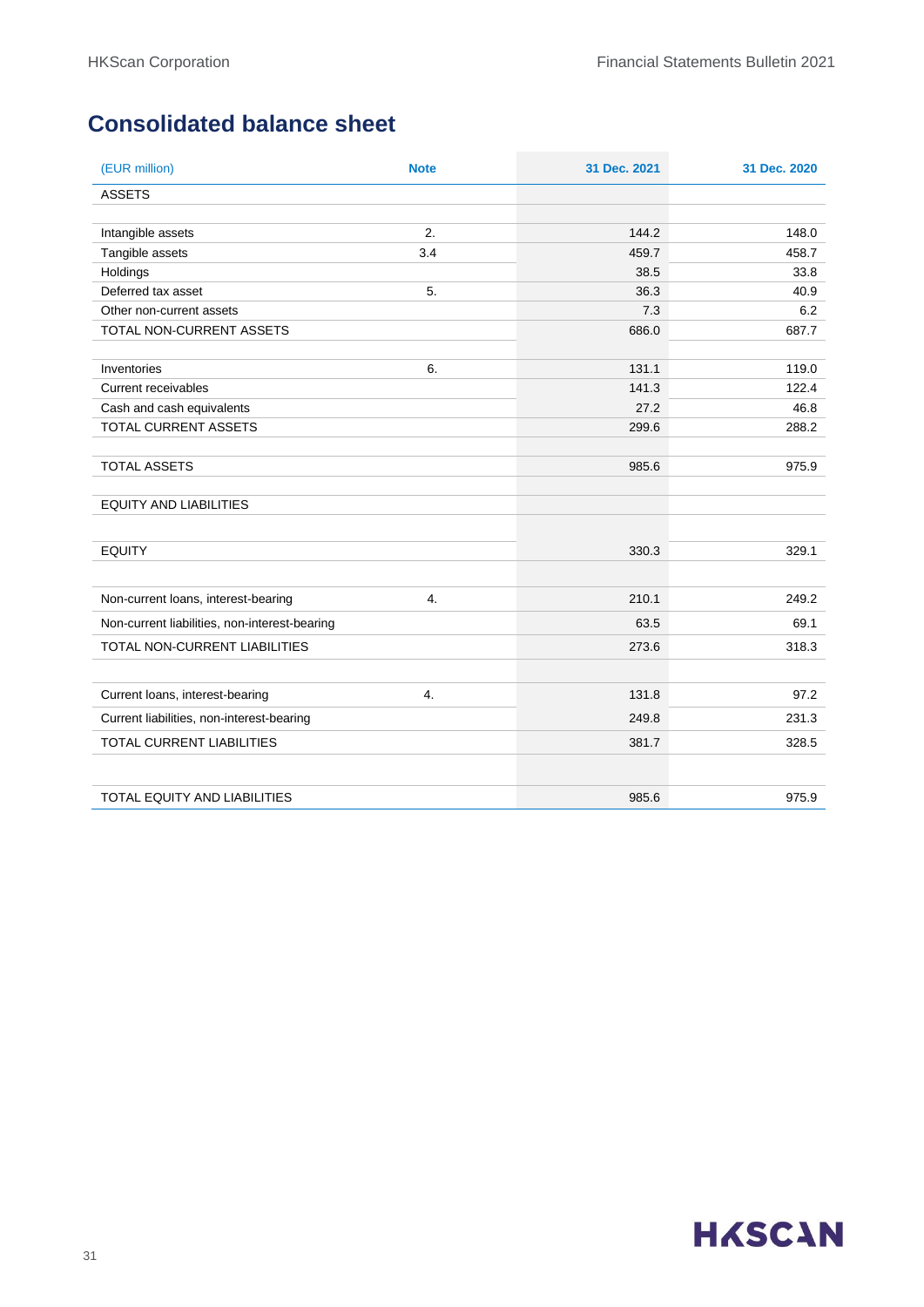### **Statement of changes in consolidated equity**

| (EUR million)                                       | 1.                       | 2.                           | 3.                       | 4.                       | 5.                       | 6.             | 7.                       | 8.                       | 9.                       | 10.    | 11.            | 12.    |
|-----------------------------------------------------|--------------------------|------------------------------|--------------------------|--------------------------|--------------------------|----------------|--------------------------|--------------------------|--------------------------|--------|----------------|--------|
| EQUITY ON 1 Jan. 2021                               | 66.8                     | 72.9                         | $-0.8$                   | 215.4                    | 25.9                     | 10.3           | $-10.6$                  | $-4.8$                   | $-66.4$                  | 308.8  | 20.3           | 329.1  |
| Result for the financial<br>period                  |                          | $\overline{\phantom{0}}$     |                          |                          |                          |                |                          | $\blacksquare$           | $-4.5$                   | $-4.5$ | 3.2            | $-1.2$ |
| Other comprehensive<br>income $(+)$ / expense $(-)$ |                          |                              |                          |                          |                          |                |                          |                          |                          |        |                |        |
| Transl. diff.                                       | $\blacksquare$           | $\overline{\phantom{a}}$     | $\overline{\phantom{a}}$ | $\blacksquare$           | ۰.                       | ٠              | $-2.0$                   | $\overline{\phantom{a}}$ | $\blacksquare$           | $-2.0$ | $\blacksquare$ | $-2.0$ |
| Cash flow hedging                                   | $\blacksquare$           | $\blacksquare$               | 7.4                      | $\blacksquare$           | $\blacksquare$           | ۰              | $\overline{\phantom{a}}$ | $\blacksquare$           | $\overline{\phantom{a}}$ | 7.4    | $\blacksquare$ | 7.4    |
| Actuarial gains or losses                           | $\overline{\phantom{a}}$ | ٠                            | $\blacksquare$           | $\overline{\phantom{a}}$ | $\overline{\phantom{a}}$ | ٠              | $\overline{\phantom{a}}$ | $\overline{a}$           | 2.9                      | 2.9    | $\blacksquare$ | 2.9    |
| Total other comprehensive<br>income / expense       | $\overline{\phantom{a}}$ | $\blacksquare$               | 7.4                      | $\blacksquare$           | ٠                        | $\blacksquare$ | $-2.0$                   | $\blacksquare$           | 2.9                      | 8.3    | $\blacksquare$ | 8.3    |
| Total compreh. income<br>for the period             | $\blacksquare$           | $\blacksquare$               | 7.4                      | $\blacksquare$           | -                        | $\blacksquare$ | $-2.0$                   | $\blacksquare$           | $-1.5$                   | 3.9    | 3.2            | 7.1    |
| Direct recognitions                                 | $\blacksquare$           | $\blacksquare$               | $\overline{\phantom{a}}$ | $\blacksquare$           | $\blacksquare$           | 0.0            | $\blacksquare$           | $\blacksquare$           | 0.5                      | 0.5    | $\sim$         | 0.5    |
| Dividend distribution                               | $\blacksquare$           | $\overline{\phantom{0}}$     | $\blacksquare$           | $\blacksquare$           | $\blacksquare$           | $\blacksquare$ | $\blacksquare$           | $\blacksquare$           | $-2.9$                   | $-2.9$ | $-1.4$         | $-4.3$ |
| Hybrid loan                                         | $\blacksquare$           | $\qquad \qquad \blacksquare$ | $\overline{\phantom{a}}$ | ٠                        | ۰                        | ۰              | $\blacksquare$           | $\sim$                   | $-2.1$                   | $-2.1$ | $\sim$         | $-2.1$ |
| <b>EQUITY ON 31 Dec. 2021</b>                       | 66.8                     | 72.9                         | 6.6                      | 215.4                    | 25.9                     | 10.4           | $-12.6$                  | $-4.8$                   | $-72.4$                  | 308.3  | 22.1           | 330.3  |
|                                                     |                          |                              |                          |                          |                          |                |                          |                          |                          |        |                |        |
| (EUR million)                                       | 1.                       | 2.                           | 3.                       | 4.                       | 5.                       | 6.             | 7.                       | 8.                       | 9.                       | 10.    | 11.            | 12.    |
| EQUITY ON 1 Jan. 2020                               | 66.8                     | 72.9                         | 1.0                      | 215.4                    | 25.9                     | 10.3           | $-13.4$                  | $-4.8$                   | $-66.2$                  | 307.9  | 17.2           | 325.1  |
| Result for the financial<br>period                  |                          |                              |                          |                          |                          |                |                          |                          | 1.2                      | 1.2    | 3.6            | 4.8    |
| Other comprehensive<br>$\sqrt{1}$                   |                          |                              |                          |                          |                          |                |                          |                          |                          |        |                |        |

| period                                              | $\overline{\phantom{0}}$ | <b>.</b>                 | -                        | $\blacksquare$           |                          |                |                          | ۰                        | 1.2                      | 1.2            | 3.6                      | 4.8    |
|-----------------------------------------------------|--------------------------|--------------------------|--------------------------|--------------------------|--------------------------|----------------|--------------------------|--------------------------|--------------------------|----------------|--------------------------|--------|
| Other comprehensive<br>income $(+)$ / expense $(-)$ |                          |                          |                          |                          |                          |                |                          |                          |                          |                |                          |        |
| Transl. diff.-                                      | $\overline{\phantom{0}}$ | $\overline{\phantom{a}}$ | $\blacksquare$           | $\blacksquare$           | $\blacksquare$           | $\blacksquare$ | 2.8                      |                          | $\overline{\phantom{a}}$ | 2.8            | $\sim$                   | 2.8    |
| Cash flow hedging                                   | $\blacksquare$           | $\blacksquare$           | $-1.7$                   | $\blacksquare$           | $\blacksquare$           | $\blacksquare$ |                          | ۰                        | ۰.                       | $-1.7$         | $\sim$                   | $-1.7$ |
| Actuarial gains or losses                           |                          |                          |                          | ۰                        | $\blacksquare$           | -              |                          | ۰                        | $-0.3$                   | $-0.3$         | $\sim$                   | $-0.3$ |
| Total other comprehensive<br>income / expense       | -                        | $\blacksquare$           | $-1.7$                   | $\blacksquare$           | $\sim$                   | $\blacksquare$ | 2.8                      | ٠                        | $-0.3$                   | 0.8            | $\sim$                   | 0.8    |
| <b>Total comprehensive</b><br>income for the period | $\overline{\phantom{0}}$ | $\blacksquare$           | $-1.7$                   | $\blacksquare$           | $\overline{\phantom{0}}$ | $\blacksquare$ | 2.8                      | ٠                        | 0.8                      | 1.9            | 3.6                      | 5.6    |
| Direct recognitions                                 | ۰                        | $\overline{\phantom{a}}$ | $\blacksquare$           | $\blacksquare$           | $\sim$                   | 0.0            | $\overline{\phantom{a}}$ | $\overline{\phantom{0}}$ | 1.1                      | 1.0            | $\overline{\phantom{a}}$ | 1.0    |
| Dividend distribution                               | ۰                        | $\blacksquare$           | $\overline{\phantom{a}}$ | $\blacksquare$           | $\sim$                   | $\blacksquare$ | $\blacksquare$           | ۰                        | Ξ.                       | $\blacksquare$ | $-0.7$                   | $-0.7$ |
| Acquisition of subsidiary                           | ۰                        | $\overline{a}$           | $\overline{\phantom{a}}$ | $\overline{\phantom{0}}$ | ۰.                       | $\blacksquare$ | $\overline{\phantom{0}}$ | $\overline{\phantom{0}}$ |                          | $\blacksquare$ | 0.1                      | 0.1    |
| Hybrid loan                                         | $\overline{\phantom{0}}$ | $\overline{\phantom{a}}$ | $\overline{\phantom{a}}$ | $\blacksquare$           | $\blacksquare$           | $\blacksquare$ |                          | $\overline{\phantom{0}}$ | $-2.1$                   | $-2.1$         | $\sim$                   | $-2.1$ |
| <b>EQUITY ON 31 Dec. 2020</b>                       | 66.8                     | 72.9                     | $-0.8$                   | 215.4                    | 25.9                     | 10.3           | $-10.6$                  | $-4.8$                   | $-66.4$                  | 308.8          | 20.3                     | 329.1  |

*COLUMNS: 1. Share capital, 2. Share premium reserve, 3. Revaluation reserve, 4. Reserve for invested unrestricted equity (RIUE), 5. Hybrid loan, 6. Other reserves, 7. Translation differences, 8. Treasury shares, 9. Retained earnings, 10. Equity holders of the parent, 11. Non-controlling interests, 12. Total*

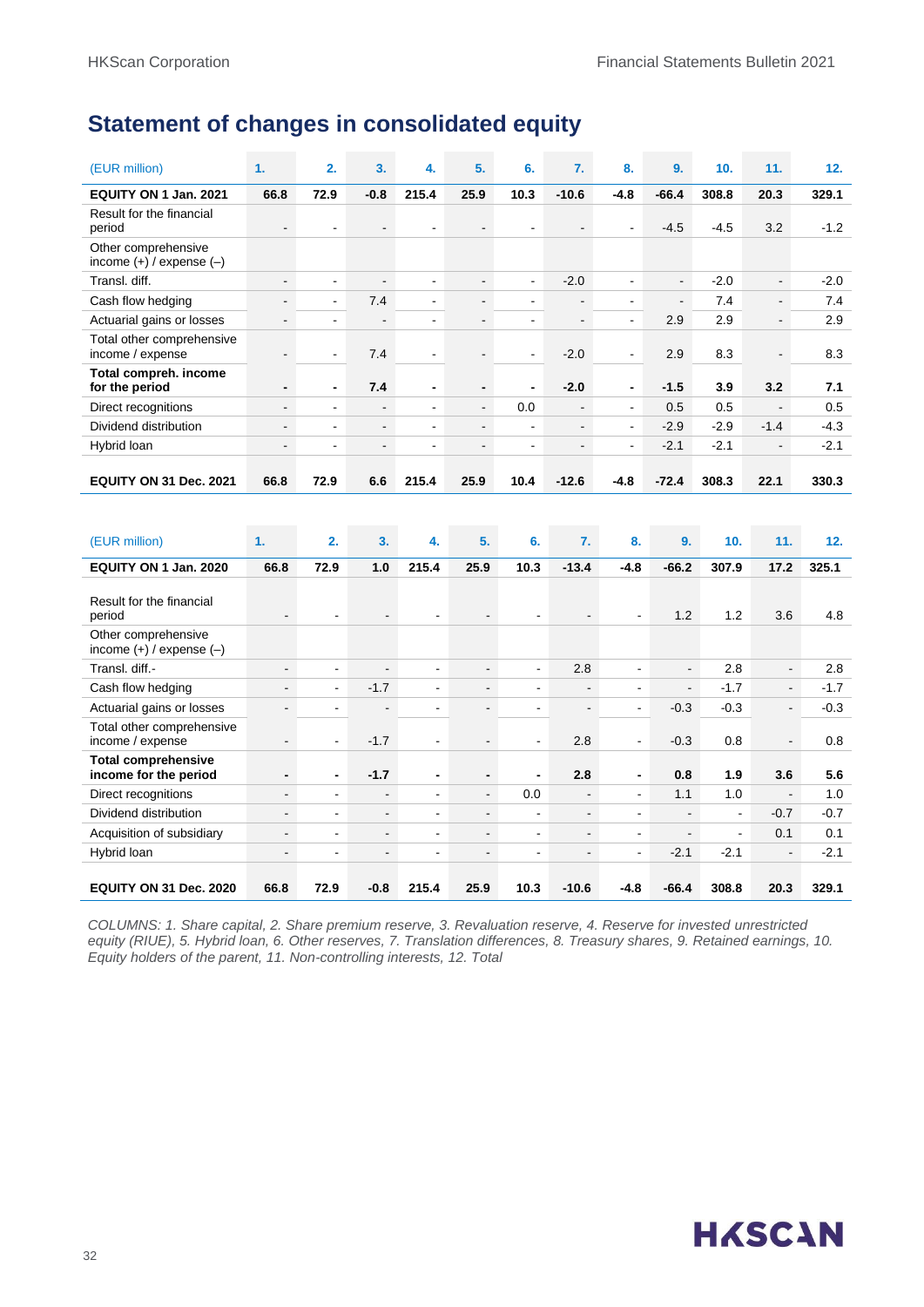### **Cash flow statement**

| (EUR million)                                       | 10-12/2021     | 10-12/2020     | 1-12/2021 | 1-12/2020 |
|-----------------------------------------------------|----------------|----------------|-----------|-----------|
| Cash flow before change in net working capital      | 23.1           | 25.6           | 75.3      | 78.7      |
|                                                     |                |                |           |           |
| Change in net working capital                       | 21.4           | 19.8           | $-3.1$    | $-1.3$    |
| Financial items and taxes                           | $-2.3$         | $-4.9$         | $-17.6$   | $-13.7$   |
| CASH FLOW FROM OPERATING ACTIVITIES                 | 42.1           | 40.5           | 54.6      | 63.7      |
| Cash flow from investing activities                 | $-20.9$        | $-13.9$        | 26.5      | $-85.1$   |
| CASH FLOW AFTER INVESTING ACTIVITIES                | 21.2           | 26.5           | 81.2      | $-21.4$   |
| Hybrid loan                                         | $\blacksquare$ | $\blacksquare$ | $-2.1$    | $-2.1$    |
| Change in loans                                     | $-3.3$         | 4.0            | $-93.9$   | 32.7      |
| Dividends paid                                      |                |                | $-4.4$    | $-0.7$    |
| CASH FLOW FROM FINANCING ACTIVITIES                 | $-3.3$         | 4.0            | $-100.3$  | 30.0      |
| <b>NET CASH FLOW</b>                                | 17.9           | 30.5           | $-19.2$   | 8.6       |
| Cash and cash equivalents at beginning of<br>period | 9.3            | 15.2           | 46.8      | 37.5      |
| <b>Translation differences</b>                      | 0.0            | 1.1            | $-0.4$    | 0.6       |
| Cash and cash equivalents at end of period          | 27.2           | 46.8           | 27.2      | 46.8      |

### **Financial indicators**

| (EUR million)                                        | 31 Dec. 2021 | 31 Dec. 2020 |
|------------------------------------------------------|--------------|--------------|
| Earnings per share (EPS), undiluted, EUR             | $-0.06$      | $-0.01$      |
| Earnings per share (EPS), diluted, EUR               | $-0.06$      | $-0.01$      |
| Equity per share, EUR                                | 3.17         | 3.19         |
| Equity ratio, %                                      | 33.5         | 33.7         |
| Adjusted average number of outstanding shares, mill. | 97.0         | 97.0         |
| Gross capital expenditure on PPE, EUR mill.          | 48.2         | 83.5         |
| Additions in right-of-use assets, EUR mill.          | 89.2         | 7.2          |
| Depreciation and impairment, EUR mill.               | 60.2         | 56.7         |
| Employees, average, FTE                              | 6,892        | 6,741        |

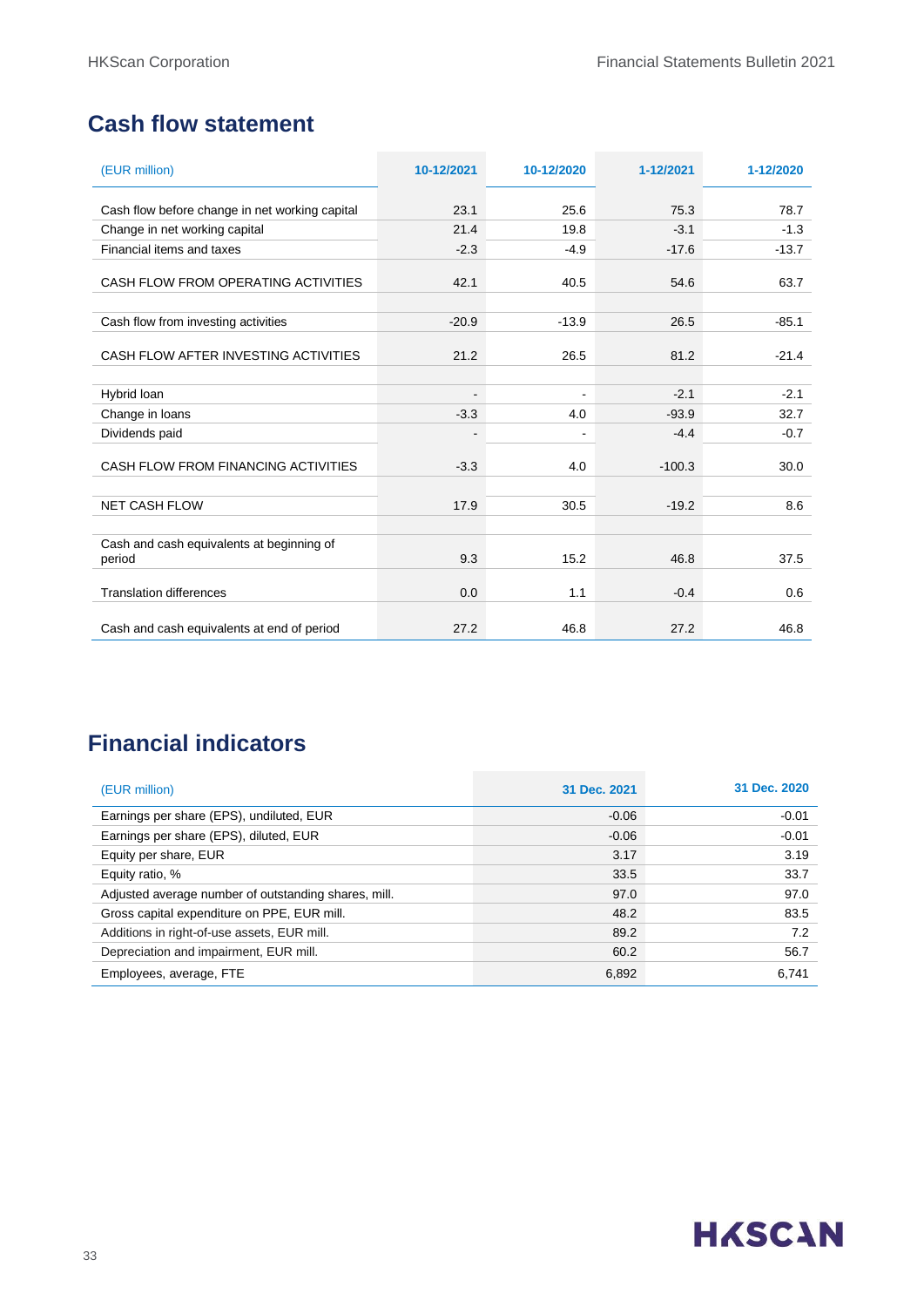### **Calculation of financial indicators**

HKScan discloses alternative performance measures (APM) to give relevant information to stakeholders. Disclosed APMs are also used in steering the company. Items affecting comparability and related APMs are disclosed to better reflect the operational business performance and to enhance comparability between periods.

| Return on capital employed (ROCE)<br>before tax, last 12 months (%) | Profit before tax + interest and other financial expenses<br>Balance sheet total - non-interest-bearing liabilities (average)                                                                                                                                                                                                                                                                                                                                                                                                                                                                                            | x 100 |
|---------------------------------------------------------------------|--------------------------------------------------------------------------------------------------------------------------------------------------------------------------------------------------------------------------------------------------------------------------------------------------------------------------------------------------------------------------------------------------------------------------------------------------------------------------------------------------------------------------------------------------------------------------------------------------------------------------|-------|
| Equity ratio $(\%)$                                                 | Total equity<br>Balance sheet total - advances received                                                                                                                                                                                                                                                                                                                                                                                                                                                                                                                                                                  | x 100 |
| Net gearing ratio (%)                                               | Net interest-bearing liabilities<br>Total equity                                                                                                                                                                                                                                                                                                                                                                                                                                                                                                                                                                         | x 100 |
| Earnings per share (EPS)*                                           | Profit for the period attributable to equity holders of the parent<br>Average number of outstanding shares during period                                                                                                                                                                                                                                                                                                                                                                                                                                                                                                 |       |
| Equity per share                                                    | Equity attributable to holders of the parent<br>Number of outstanding shares at end of period                                                                                                                                                                                                                                                                                                                                                                                                                                                                                                                            |       |
| Market capitalisation                                               | The number of outstanding shares at the end of period x<br>the closing price on the last trading day of the financial year                                                                                                                                                                                                                                                                                                                                                                                                                                                                                               |       |
| Cash flow before debt service                                       | Cash flow after investing activities before financing activities - financial<br>items                                                                                                                                                                                                                                                                                                                                                                                                                                                                                                                                    |       |
| Employee numbers                                                    | Average of workforce figures calculated at the end of<br>calendar months                                                                                                                                                                                                                                                                                                                                                                                                                                                                                                                                                 |       |
| Items affecting comparability                                       | One-time charges, which are not related to the normal<br>continuing operations and materially affect the company's finances.<br>Examples of such expenses are: capacity<br>adjustments (restructuring), redundancy, legal costs<br>relating to restructuring or similar, one-time expenses<br>related to efficiency/reorganisation programmes,<br>significant compensations or penalties paid out due to<br>a legal verdict or settlement, transaction fees/expenses<br>related to business acquisitions (consultation, advisory,<br>legal, due diligence, registration etc.) and gains/losses of<br>business disposals. |       |
| Comparable EBIT                                                     | Operating profit – items affecting comparability                                                                                                                                                                                                                                                                                                                                                                                                                                                                                                                                                                         |       |
| Comparable profit before taxes                                      | Profit before taxes – items affecting comparability                                                                                                                                                                                                                                                                                                                                                                                                                                                                                                                                                                      |       |
| Comparable earnings per share<br>$(EPS)^*$                          | Profit for the period attributable to equity holders of the parent – items<br>affecting comparability<br>Average number of outstanding shares during period                                                                                                                                                                                                                                                                                                                                                                                                                                                              |       |
| Interest-bearing net debt                                           | Interest-bearing debt – cash and bank                                                                                                                                                                                                                                                                                                                                                                                                                                                                                                                                                                                    |       |

*\* When calculating the earnings per share, interest and issue costs of the hybrid loan, net of tax, have been reduced from profit for the period.*

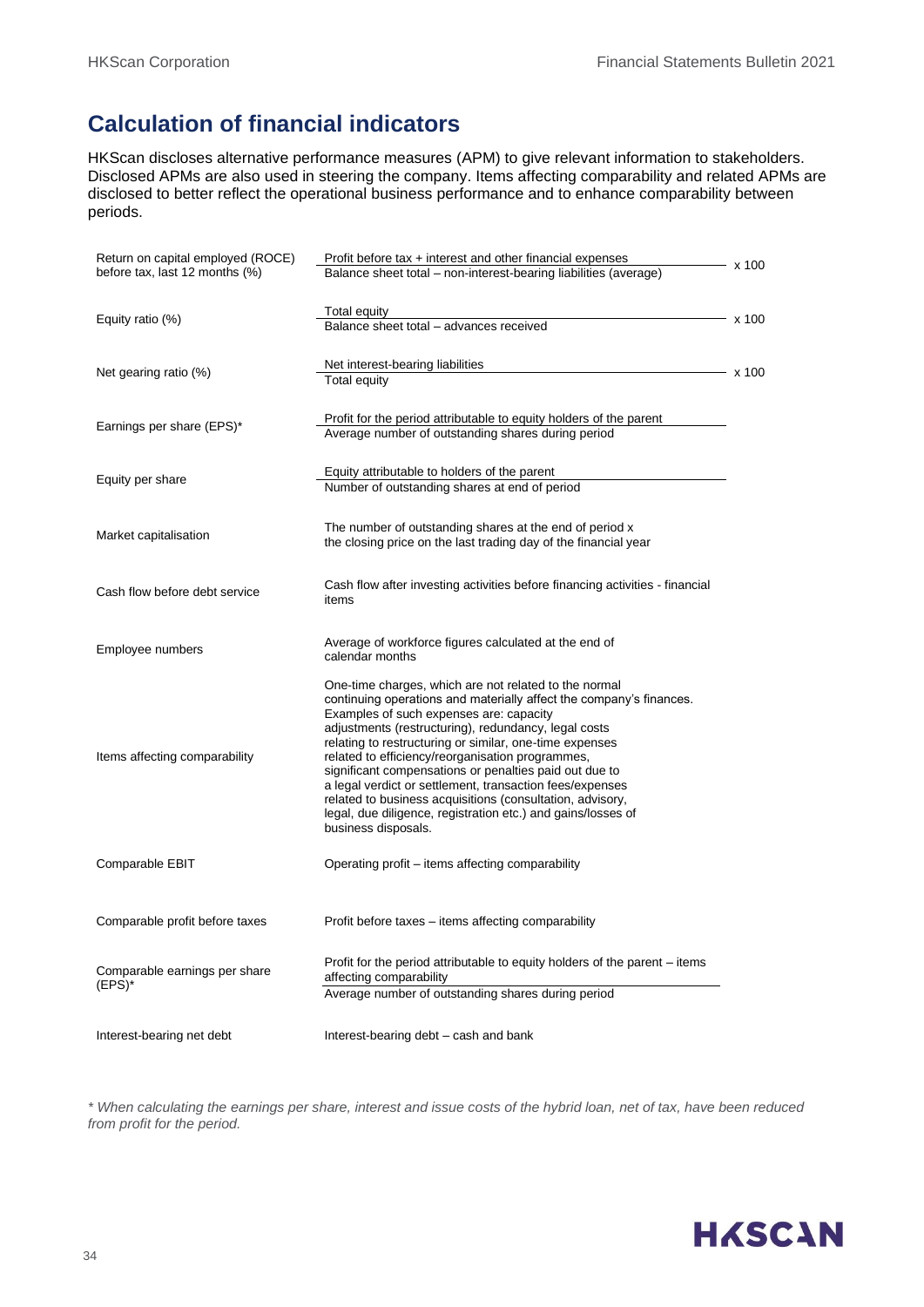### **Notes to the Financial Statements Bulletin**

### **Accounting policies**

HKScan Corporation's financial statements bulletin for 1 January–31 December 2021 has been prepared in compliance with IAS 34 Interim Financial Reporting standards. The same accounting principles have been applied in the financial statements bulletin as in the annual financial statements for 2020. Due to the rounding of the figures to the nearest million euros in the financial statements bulletin, some totals may not agree with the sum of their constituent parts. Accounting principles are explained in the financial statements for 2020. The financial statements bulletin is unaudited.

### **Analysis by segment**

| (EUR million)                    | 10-12/2021 | 10-12/2020 | 1-12/2021 | 1-12/2020 |
|----------------------------------|------------|------------|-----------|-----------|
| <b>NET SALES</b>                 |            |            |           |           |
| - Finland                        |            |            |           |           |
| Sales, goods                     | 208.8      | 208.0      | 769.0     | 769.1     |
| Sales, services                  | 0.9        | 0.9        | 3.3       | 3.2       |
| - Sweden                         |            |            |           |           |
| Sales, goods                     | 196.7      | 184.6      | 700.3     | 662.1     |
| Sales, services                  | 0.0        | 0.0        | 0.1       | 0.0       |
| - Baltics                        |            |            |           |           |
| Sales, goods                     | 44.1       | 42.9       | 169.6     | 174.6     |
| Sales, services                  | 0.0        | 0.1        | 0.4       | 0.4       |
| - Denmark                        |            |            |           |           |
| Sales, goods                     | 41.0       | 36.4       | 172.7     | 171.5     |
| Sales, services                  | 0.0        | 0.0        | 0.0       | 0.0       |
|                                  |            |            |           |           |
| Group total                      | 491.6      | 472.9      | 1815.3    | 1781.0    |
|                                  |            |            |           |           |
| <b>EBIT</b>                      |            |            |           |           |
| - Finland                        | 5.8        | 15.0       | 12.1      | 10.7      |
| - Sweden                         | 8.4        | 7.5        | 22.6      | 19.1      |
| - Baltics                        | $-4.5$     | 0.3        | $-5.4$    | 3.7       |
| - Denmark                        | 1.0        | $-0.2$     | 0.0       | 1.0       |
|                                  |            |            |           |           |
| Segments total                   | 10.8       | 22.6       | 29.3      | 34.4      |
|                                  |            |            |           |           |
| Group administration costs       | $-3.1$     | $-5.2$     | $-11.4$   | $-13.2$   |
| Group total                      | 7.6        | 17.5       | 17.9      | 21.3      |
|                                  |            |            |           |           |
| <b>INVESTMENTS</b>               |            |            |           |           |
| - Finland                        |            |            |           |           |
| Gross capital expenditure on PPE | 4.3        | 5.9        | 16.3      | 54.8      |
| Additions in right-of-use assets | 0.6        | 1.6        | 70.9      | 3.0       |
| Investments total                | 4.9        | 7.5        | 87.1      | 57.8      |

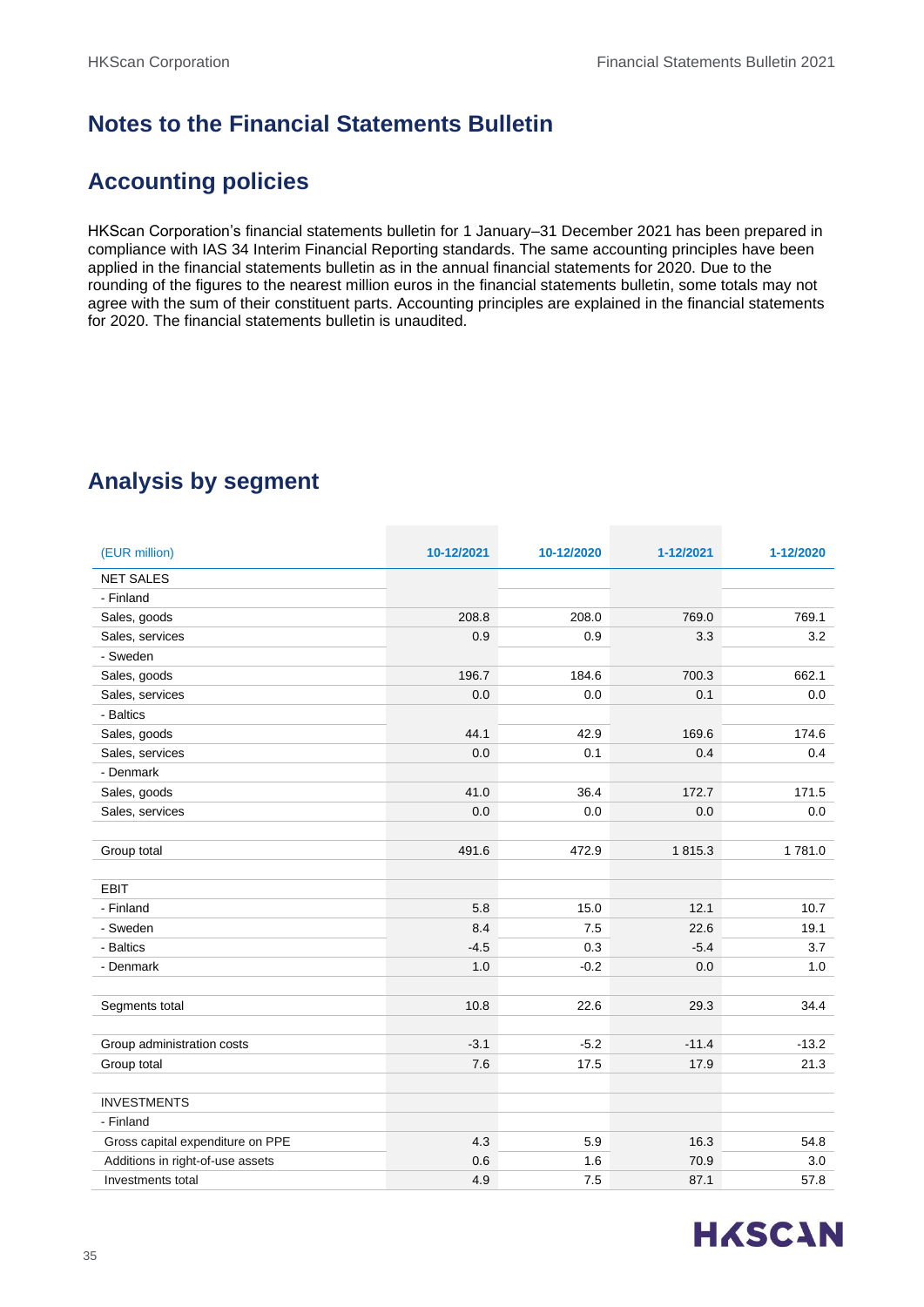| - Sweden                         |      |      |         |      |
|----------------------------------|------|------|---------|------|
| Gross capital expenditure on PPE | 8.8  | 5.8  | 19.6    | 17.4 |
| Additions in right-of-use assets | 0.7  | 0.7  | 9.1     | 1.7  |
| Investments total                | 9.5  | 6.5  | 28.6    | 19.1 |
| - Baltics                        |      |      |         |      |
| Gross capital expenditure on PPE | 3.5  | 1.3  | 8.1     | 4.9  |
| Additions in right-of-use assets | 0.8  | 0.3  | 8.5     | 0.9  |
| Investments total                | 4.3  | 1.6  | 16.7    | 5.8  |
| - Denmark                        |      |      |         |      |
| Gross capital expenditure on PPE | 2.0  | 1.6  | 4.3     | 6.4  |
| Additions in right-of-use assets | 0.2  | 0.9  | 0.8     | 1.6  |
| Investments total                | 2.2  | 2.5  | 5.1     | 8.0  |
| Total                            | 21.0 | 18.0 | 137.5   | 90.7 |
| AVERAGE NUMBER OF EMPLOYEES, FTE |      |      |         |      |
| - Finland                        |      |      | 2755    | 2684 |
| - Sweden                         |      |      | 1 9 4 5 | 1899 |
| - Baltics                        |      |      | 1 5 3 8 | 1528 |
| - Denmark                        |      |      | 655     | 629  |
| Total                            |      |      | 6892    | 6741 |

### **Notes to the income statement**

### **1. Items affecting comparability**

| (EUR million)                                                 | 10-12/2021 | 10-12/2020 | 1-12/2021 | 1-12/2020 |
|---------------------------------------------------------------|------------|------------|-----------|-----------|
| <b>Comparable EBIT</b>                                        | 7.3        | 12.1       | 14.5      | 17.0      |
| Termination of employment, Baltics 1)                         |            |            | $-0.2$    |           |
| Termination of employment, Group management 1)                |            |            | 0.2       |           |
| Impairment of assets, Sweden 2) 3)                            | $-0.2$     |            | $-0.2$    |           |
| Impairment of assets, Finland 2) 3)                           | 0.1        | 3.1        | 3.1       | 3.1       |
| Impairment of assets, Baltics 4)                              |            |            |           | $-0.3$    |
| Impairment of assets, Denmark 2) 3)                           |            | 4.1        |           | 4.1       |
| Impairment of associated company balances,<br>Sweden 1) 2) 4) |            | 0.3        |           | 0.1       |
| Legal dispute and settlement, Denmark 1) 4)                   |            | $-0.2$     |           | $-0.7$    |
| Energy tax provision, Denmark 1) 4)                           |            | $-3.5$     |           | $-3.5$    |
| Environmental provision, Finland 2)                           |            | 0.9        |           | 0.9       |
| Gain on sale of tangible assets, Finland 4)                   | 0.5        | 0.6        | 0.5       | 0.6       |
| <b>EBIT</b>                                                   | 7.6        | 17.5       | 17.9      | 21.3      |

1) Included in the Income Statement in the item "General administration and sales and marketing costs"

2) Included in the Income Statement in the item "Cost of goods sold"

<sup>3)</sup> Assets impairment to match their book value with estimated future profit

4) Included in the Income Statement in the item "Other operating items total"

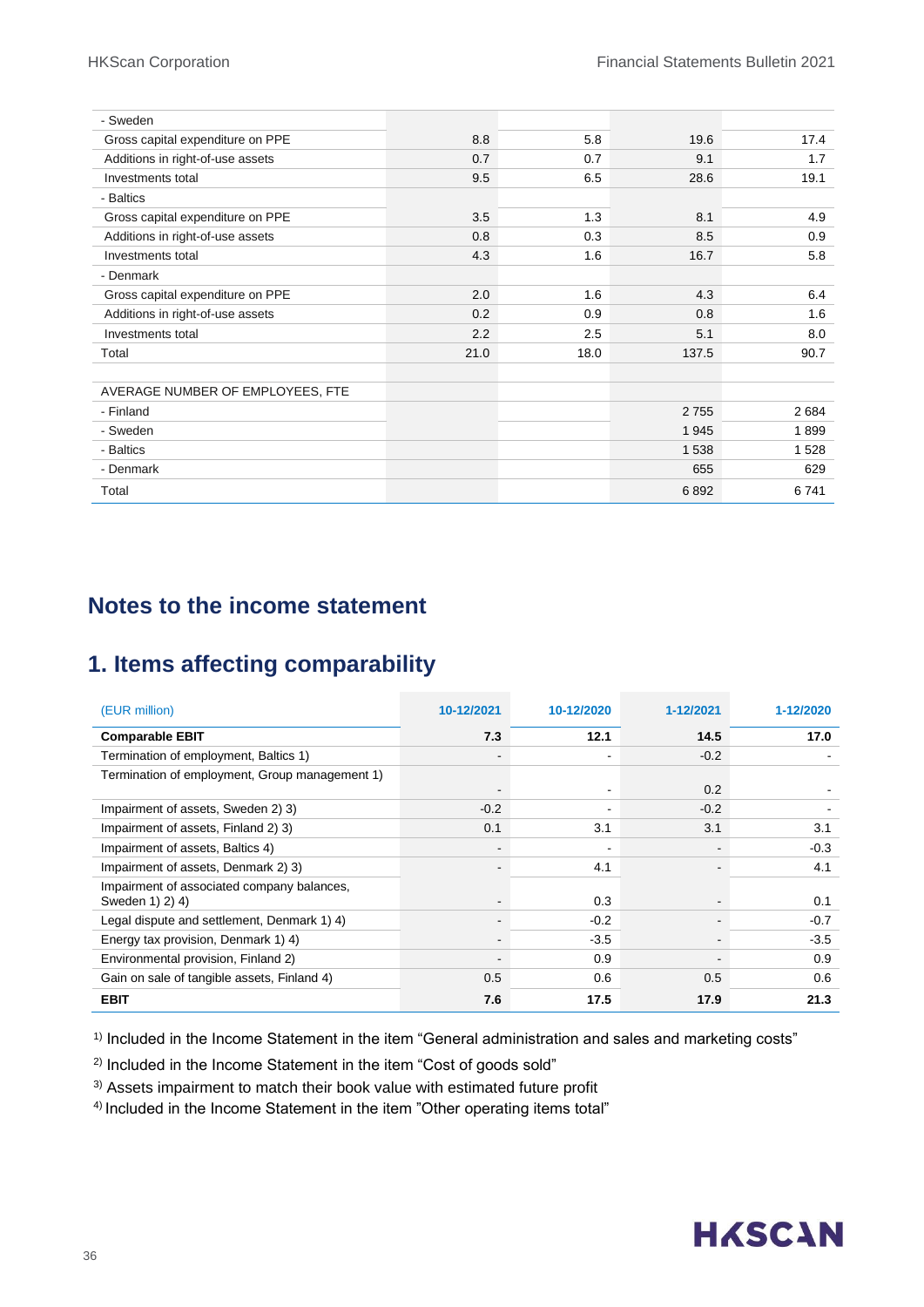### **Notes to the statement of financial position**

### **2. Changes in intangible assets**

| (EUR million)                  | 31 Dec. 2021 | 31 Dec. 2020 |
|--------------------------------|--------------|--------------|
| Opening balance                | 148.0        | 136.4        |
| <b>Translation differences</b> | $-1.8$       | 3.4          |
| Additions                      | 1.6          | 5.4          |
| Disposals                      | $-0.7$       | 0.0          |
| Depreciation and impairment    | $-4.6$       | $-4.3$       |
| Reclassification between items | 1.6          | 7.1          |
| Closing balance                | 144.2        | 148.0        |

### **3. Changes in tangible assets**

| (EUR million)                  | 31 Dec. 2021 | 31 Dec. 2020 |
|--------------------------------|--------------|--------------|
| Opening balance                | 458.7        | 439.1        |
| <b>Translation differences</b> | $-1.7$       | 2.3          |
| Additions                      | 135.9        | 85.3         |
| <b>Disposals</b>               | $-75.9$      | $-8.4$       |
| Depreciation and impairment    | $-55.6$      | $-52.5$      |
| Reclassification between items | $-1.6$       | $-7.1$       |
| Closing balance                | 459.7        | 458.7        |

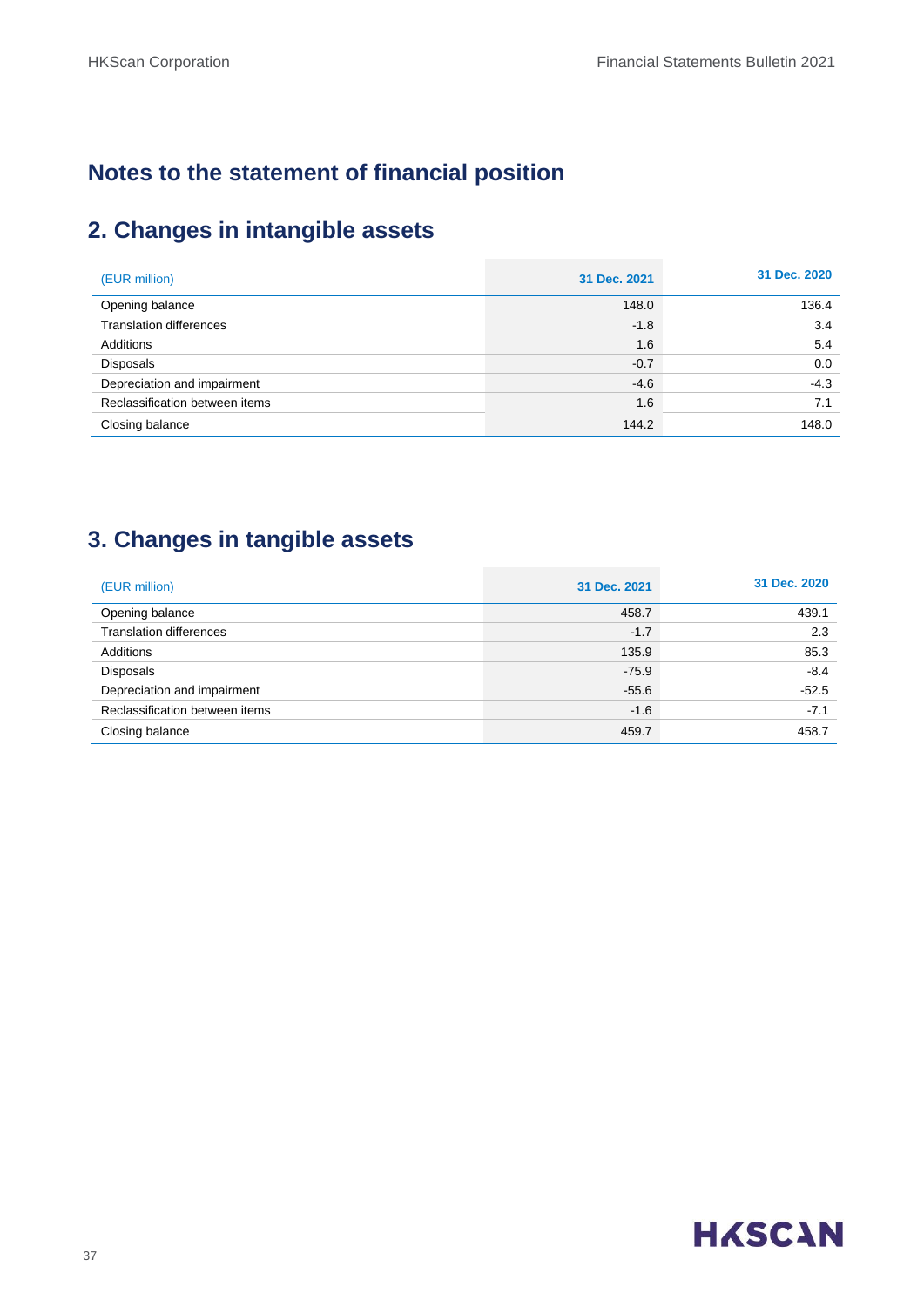### **4. Right-of-use assets and lease liabilities**

| (EUR million)                         | <b>Land and</b><br><b>Water</b> | <b>Buildings and</b><br><b>structures</b> | <b>Machinery and</b><br>equipment | <b>Total</b> | Lease<br><b>liabilities</b> |
|---------------------------------------|---------------------------------|-------------------------------------------|-----------------------------------|--------------|-----------------------------|
| Opening balance on 1.1.2021           | 2.2                             | 15.6                                      | 15.6                              | 33.3         | 35.6                        |
| <b>Translation differences</b>        | $\sim$                          | $-0.1$                                    | $-0.1$                            | $-0.2$       | $-0.2$                      |
| Additions                             | 0.1                             | 84.1                                      | 5.3                               | 89.4         | 89.3                        |
| Depreciation for the financial period | $-0.1$                          | $-7.5$                                    | $-5.4$                            | $-13.0$      |                             |
| Payments                              | $\sim$                          | $\blacksquare$                            |                                   |              | $-11.3$                     |
| Closing balance on 31 Dec. 2021       | 2.2                             | 92.1                                      | 15.3                              | 109.5        | 113.4                       |

| (EUR million)                         | <b>Land and</b><br><b>Water</b> | <b>Buildings and</b><br><b>structures</b> | <b>Machinery and</b><br>equipment | <b>Total</b> | Lease<br><b>liabilities</b> |
|---------------------------------------|---------------------------------|-------------------------------------------|-----------------------------------|--------------|-----------------------------|
| Opening balance on 1.1.2020           | 10.0                            | 18.7                                      | 15.7                              | 44.3         | 46.3                        |
| <b>Translation differences</b>        | $\blacksquare$                  | 0.2                                       | 0.1                               | 0.3          | 0.3                         |
| Additions                             | 0.3                             | 2.0                                       | 4.9                               | 7.2          | 7.2                         |
| <b>Disposals</b>                      | $-7.7$                          | $-0.2$                                    | $\sim$                            | $-8.0$       | $-7.9$                      |
| Depreciation for the financial period | $-0.4$                          | $-4.6$                                    | $-5.1$                            | $-10.1$      |                             |
| Other changes                         | $\blacksquare$                  | $-0.4$                                    | 0.0                               | $-0.4$       |                             |
| Payments                              | $\blacksquare$                  | $\blacksquare$                            | $\sim$                            |              | $-10.3$                     |
| Closing balance on 31 Dec. 2020       | 2.2                             | 15.6                                      | 15.6                              | 33.3         | 35.6                        |

| (EUR million)                               | 10-12/2021 | 10-12/2020 | 1-12/2021 | 1-12/2020 |
|---------------------------------------------|------------|------------|-----------|-----------|
| Depreciation expense of right-of-use assets | $-3.5$     | $-2.6$     | $-13.0$   | $-10.1$   |
| Interest expense on lease liabilities       | $-1.2$     | $-0.3$     | $-4.2$    | $-1.2$    |
| Total amounts recognised in profit or loss  | $-4.8$     | $-2.8$     | $-17.2$   | $-11.3$   |

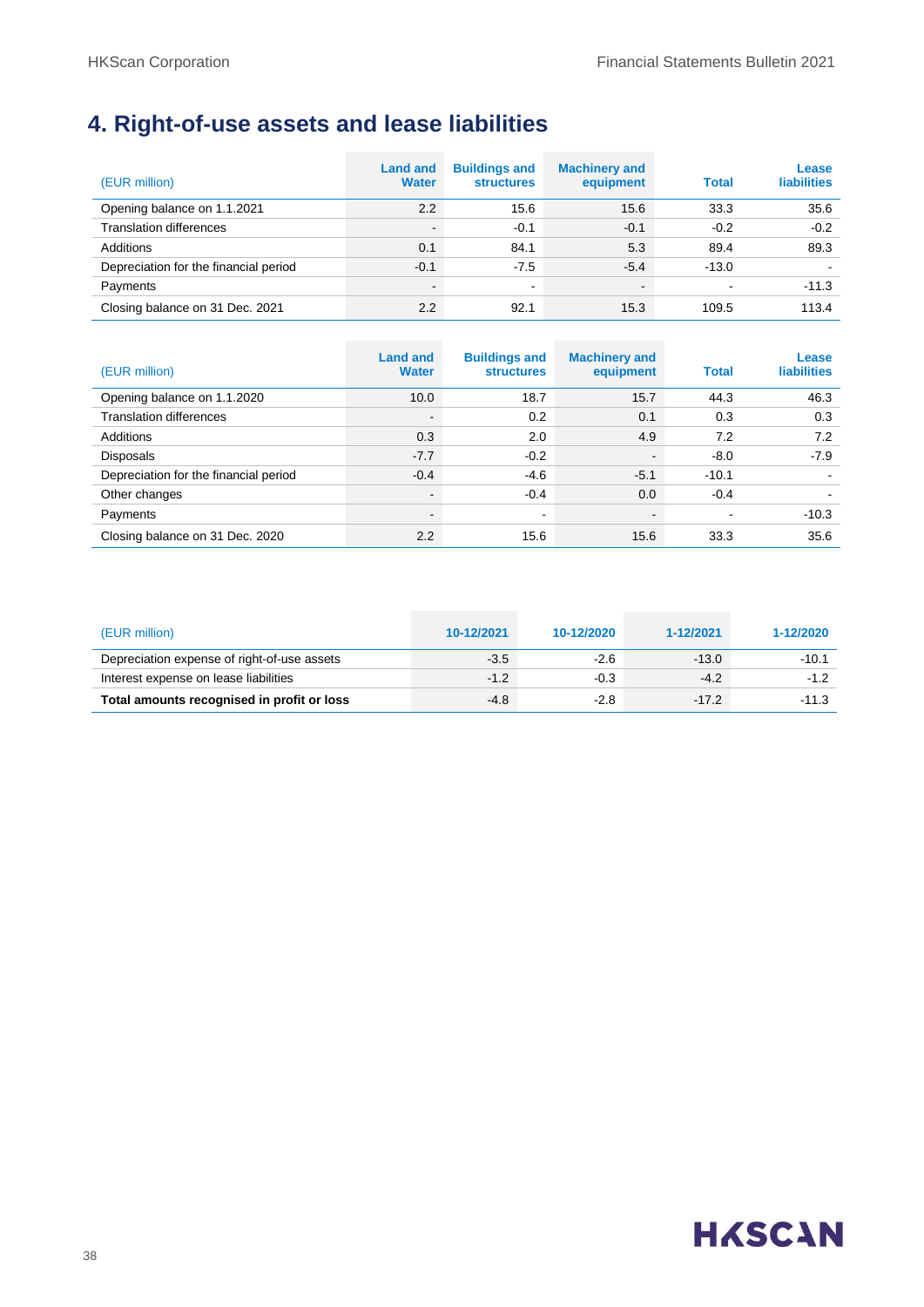### **5. Deferred tax assets**

Out of the total EUR 36.3 million, EUR 28.2 million of the deferred tax asset arise from adopted losses, postponed depreciations and non-deductible interest expenses in Group's operations in Finland. Increased deferred tax asset arising from tax losses in Finland in 2018 was losses incurred during Rauma unit ramp up and are therefore temporary in nature.

The company has ability to mitigate the expiration risk of the tax losses by deferring use of tax depreciation. A gradual reduction of the asset takes place as profitability improves.

Deferred tax assets are assumed to be used during current decade. Consideration is based on management's pland for the near future. As plans always contain uncertainties, these are mitigated in consideration with very conservative assumption on EBIT growth in 2026 and beyond. Covid-19 has only minor impact on the expected period of use. Utilisation of deferred tax asset is based on taxable profits in the future and the assumption that there are no significant adverse changes in tax legislation. In addition, postponing tax depreciations and deductibility restrictions of interest expense can be used to speed up the utilisation of losses before they expire. Utilisation of postponed tax depreciations and non-deducted interest expense do not have a time limit. Unrecognized Finnish deferred tax asset at the end of December 2021 was EUR 20.7 million.

### **6. Inventories**

| (EUR million)                 | 31 Dec. 2021 | 31 Dec. 2020 |
|-------------------------------|--------------|--------------|
| Materials and supplies        | 72.2         | 59.8         |
| Semi-finished products        | 5.4          | 4.6          |
| Finished products             | 46.0         | 47.5         |
| Other inventories             | 0.4          | 0.5          |
| Inventories, advance payments | 1.0          | 1.5          |
| <b>Biological assets</b>      | 6.0          | 5.2          |
| <b>Total inventories</b>      | 131.1        | 119.0        |

### **Derivative instrument liabilities**

| (EUR million)                            | 31 Dec. 2021 | 31 Dec. 2020 |
|------------------------------------------|--------------|--------------|
| Nominal values of derivative instruments |              |              |
|                                          |              |              |
| Foreign exchange derivatives             | 72.7         | 59.2         |
| Interest rate derivatives                | 74.1         | 99.9         |
| Electricity derivatives                  | 13.0         | 13.4         |
|                                          |              |              |
| Fair values of derivative instruments    |              |              |
|                                          |              |              |
| Foreign exchange derivatives             | 0.2          | $-0.3$       |
| Interest rate derivatives                | $-1.1$       | $-3.5$       |
| Electricity derivatives                  | 7.0          | $-1.5$       |

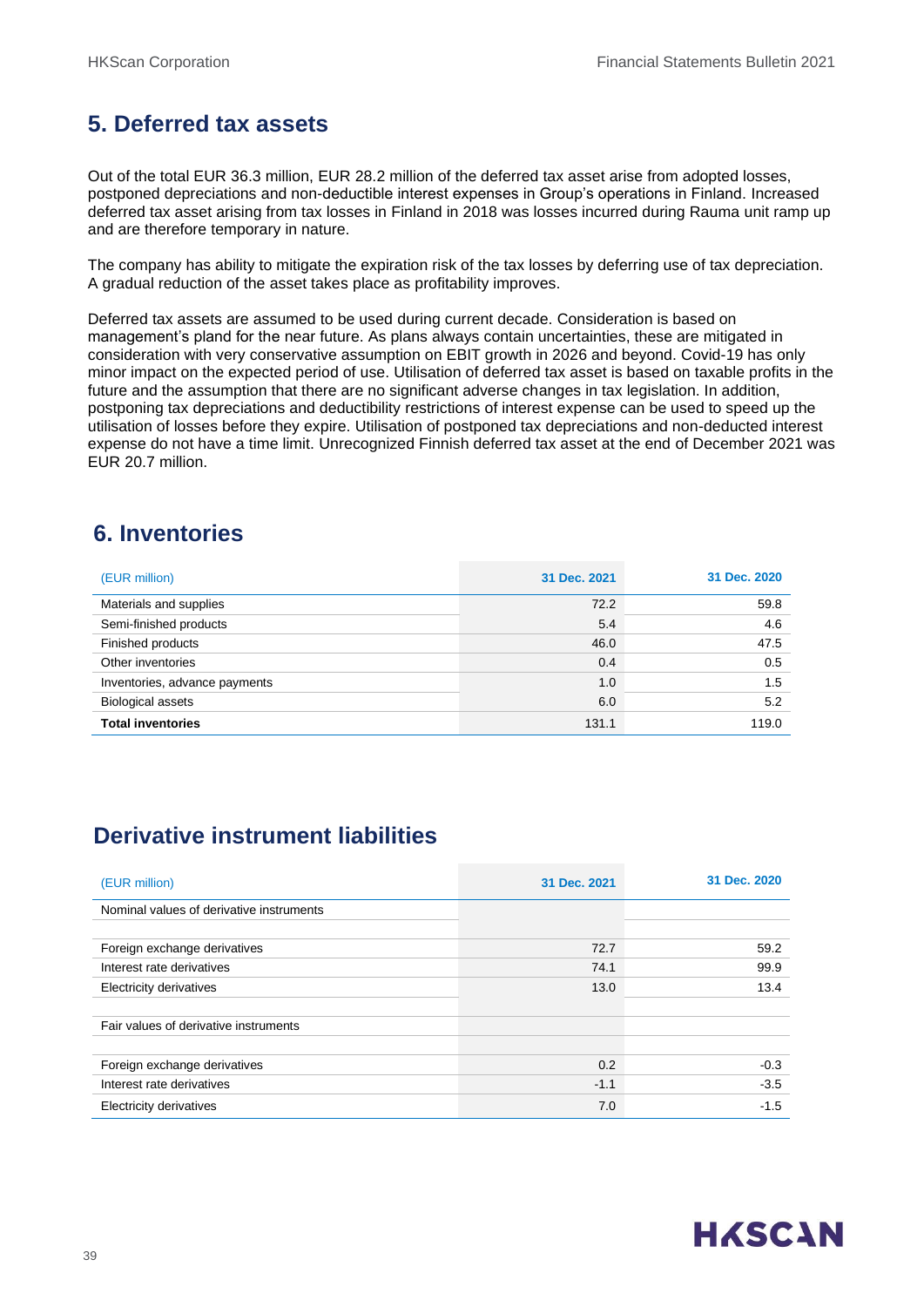### **Consolidated other contingent liabilities**

| (EUR million)                         | 31 Dec. 2021 | 31 Dec. 2020 |
|---------------------------------------|--------------|--------------|
| Debts secured by pledges or mortgages |              |              |
| - loans from financial institutions   |              | 84.3         |
|                                       |              |              |
| On own behalf                         |              |              |
| - Mortgages given                     | -            | 37.7         |
|                                       |              |              |
| On behalf of others                   |              |              |
| - guarantees and other commitments    | 6.4          | 8.0          |
|                                       |              |              |
| Other contingencies                   |              |              |
| Leasing and rental commitments        | 0.2          | 0.2          |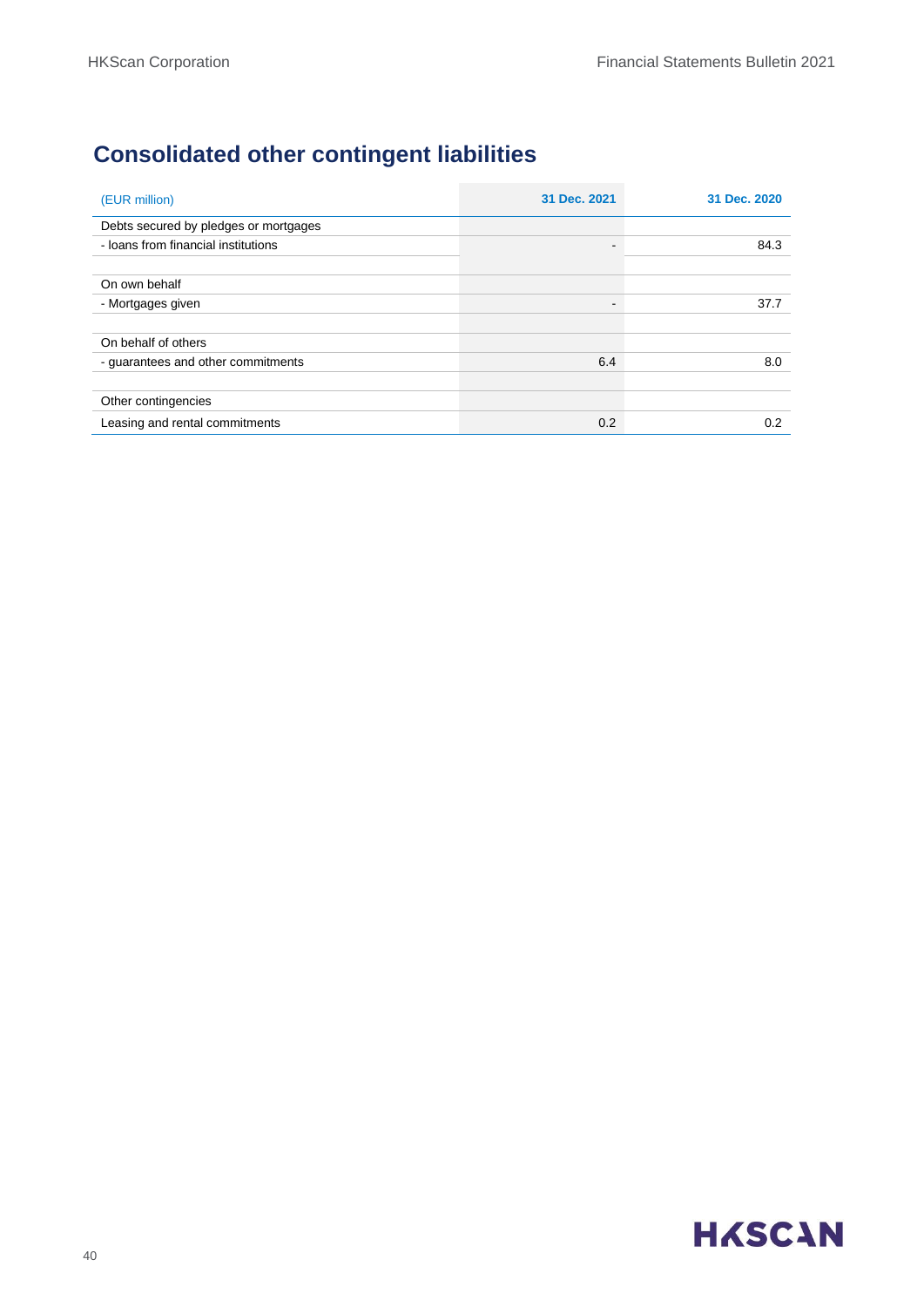### **The fair value determination principles applied by the Group on financial instruments measured at fair value**

#### **Derivatives**

The fair values of currency derivatives are determined by using the market prices for contracts of equal duration at the reporting date. The fair values of interest rate swaps are determined using the net present value method supported by the market interest rates at the reporting date. The fair value of commodity derivatives is determined by using publicly quoted market prices.

| (EUR million)                                                            | 31 Dec. 2021             | Level 1                  | Level <sub>2</sub> | Level 3 |
|--------------------------------------------------------------------------|--------------------------|--------------------------|--------------------|---------|
| Assets measured at fair value                                            |                          |                          |                    |         |
| Financial assets recognised at fair value through profit<br>or loss      |                          |                          |                    |         |
| - Trading securities                                                     | $\overline{\phantom{0}}$ | $\overline{\phantom{a}}$ |                    |         |
| - Trading derivatives                                                    |                          |                          |                    |         |
| - Interest rate swaps                                                    | ۰                        | $\blacksquare$           |                    |         |
| - Foreign exchange derivatives                                           | 0.4                      |                          | 0.4                |         |
| - Commodity derivatives                                                  | 7.0                      |                          | 7.0                |         |
| of which subject to cash flow hedging                                    | 7.0                      |                          | 7.0                |         |
| <b>Total</b>                                                             | 7.4                      |                          | 7.4                |         |
|                                                                          |                          |                          |                    |         |
| Liabilities measured at fair value                                       |                          |                          |                    |         |
| Financial liabilities recognised at fair value through<br>profit or loss |                          |                          |                    |         |
| -Trading derivatives                                                     |                          |                          |                    |         |
| - Interest rate swaps                                                    | $-1.1$                   |                          | $-1.1$             |         |
| - Foreign exchange derivatives                                           | $-0.2$                   |                          | $-0.2$             |         |
| - Commodity derivatives                                                  |                          |                          |                    |         |
| of which subject to cash flow hedging                                    | $\overline{\phantom{0}}$ |                          |                    |         |
| <b>Total</b>                                                             | $-1.3$                   |                          | $-1.3$             |         |

| (EUR million)                                                            | 31 Dec. 2020             | Level 1 | Level <sub>2</sub> | Level <sub>3</sub>       |
|--------------------------------------------------------------------------|--------------------------|---------|--------------------|--------------------------|
| Assets measured at fair value                                            |                          |         |                    |                          |
| Financial assets recognised at fair value through profit<br>or loss      |                          |         |                    |                          |
| - Trading securities                                                     |                          |         |                    |                          |
| - Trading derivatives                                                    |                          |         |                    |                          |
| - Interest rate swaps                                                    | $\overline{\phantom{a}}$ |         |                    |                          |
| - Foreign exchange derivatives                                           | 0.2                      |         | 0.2                |                          |
| - Commodity derivatives                                                  | 0.3                      |         | 0.3                |                          |
| of which subject to cash flow hedging                                    | 0.3                      |         | 0.3                |                          |
| Total                                                                    | 0.5                      |         | 0.5                |                          |
| Liabilities measured at fair value                                       |                          |         |                    |                          |
| Financial liabilities recognised at fair value through<br>profit or loss |                          |         |                    |                          |
| -Trading derivatives                                                     |                          |         |                    |                          |
| - Interest rate swaps                                                    | $-3.5$                   |         | $-3.5$             |                          |
| - Foreign exchange derivatives                                           | $-0.6$                   |         | $-0.6$             |                          |
| - Commodity derivatives                                                  | $-1.8$                   |         | $-1.8$             |                          |
| of which subject to cash flow hedging                                    | $-1.8$                   |         | $-1.8$             | $\overline{\phantom{a}}$ |
| <b>Total</b>                                                             | $-5.9$                   |         | $-5.9$             |                          |